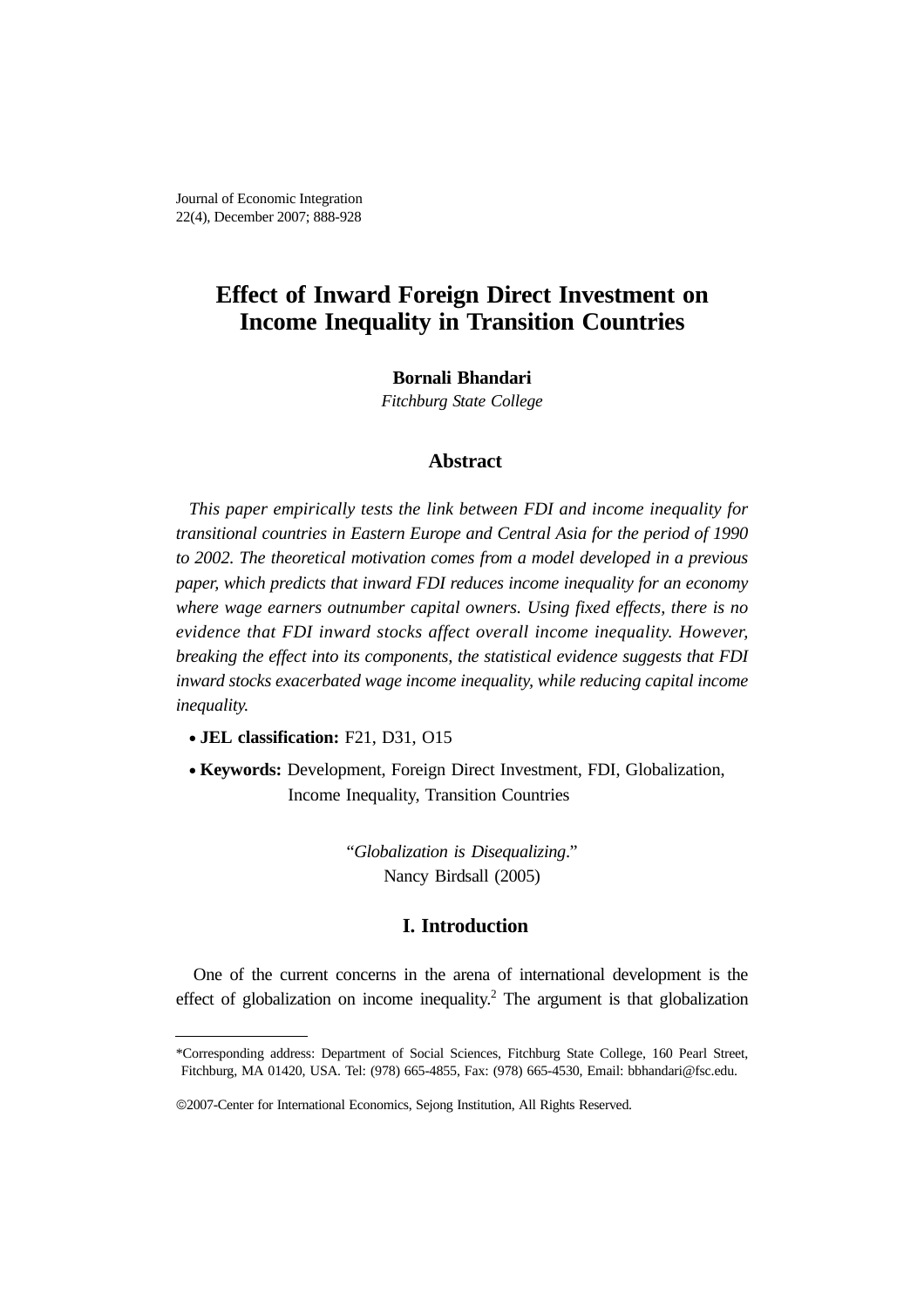contributes to existing income inequality problems in developing countries. The intent in this paper is to empirically examine whether globalization especially Foreign Direct Investment (FDI), a key component of globalization, exacerbates income inequality problems in transitional countries.

Although FDI is perceived as an engine of economic growth, it can have other effects on countries like increasing wage inequality between skilled and unskilled workers or increasing regional inequality.<sup>3,4</sup> Income inequality in this case is a good way to measure all dimensions of inequality. Not only does the concept of income cover both wage and rental income, it is a useful device to compare regional inequality.

The questions of determinants of FDI in transition economies [Holland and Pain (1998), Garibaldi *et al*. (2001)] and employment effects of FDI on transition economies [Hunya and Geischecker (2005)] have been discussed in the literature. There have been several papers in the literature to explain the rise in inequality in Eastern Europe including Aghion and Commander (1999), Ferreira (1999), Milanovic (1999), Garner and Terrell (1998), Yemtsov (2001) and Ivaschenko (2002). The literature has also looked at the impact of FDI on wage inequality including Bruno *et al*. (2004), who show that FDI increases wage inequality between skilled and unskilled workers in Hungary and Czech Republic but find no such evidence for Poland. However, the relationship between FDI and income inequality for the transition economies has not been examined yet.

A unique dataset of countries is used to examine the relationship between FDI and income inequality. The dataset includes transitional countries from Eastern Europe and former Soviet Union states. Nineteen transitional countries for the years 1990 to 2002 have been included in this study. They are Armenia, Azerbaijan, Bulgaria, Belarus, Czech Republic, Estonia, Georgia, Hungary,

<sup>2</sup> Bhagwati (2004; page3) defines economic globalization as "integration of national economies into the international economy through trade, direct foreign investment (by corporations and multinational companies), short-term capital flows, international flows of workers and humanity, and flows of technology".

<sup>3</sup> Extensive previous literature exists analyzing the impact of inward FDI on wage inequality on a variety of countries including Feenstra and Hanson (1997), Rodrik (1997), Harrison and Hanson (1999), Figlio and Blonigen (2000), Axarloglou *et al*. (2002) and Bruno *et al*. (2004).

<sup>&</sup>lt;sup>4</sup>Anecdotal evidence from around the world shows that regional imbalances may have been created by the tendency of inward FDI in developing countries to go into specific regions. For example, proximity to European Union is an important determinant of inward FDI in Eastern Europe [Holland and Pain (1998)]. Further, only specific regions within these countries seem to have benefited from it.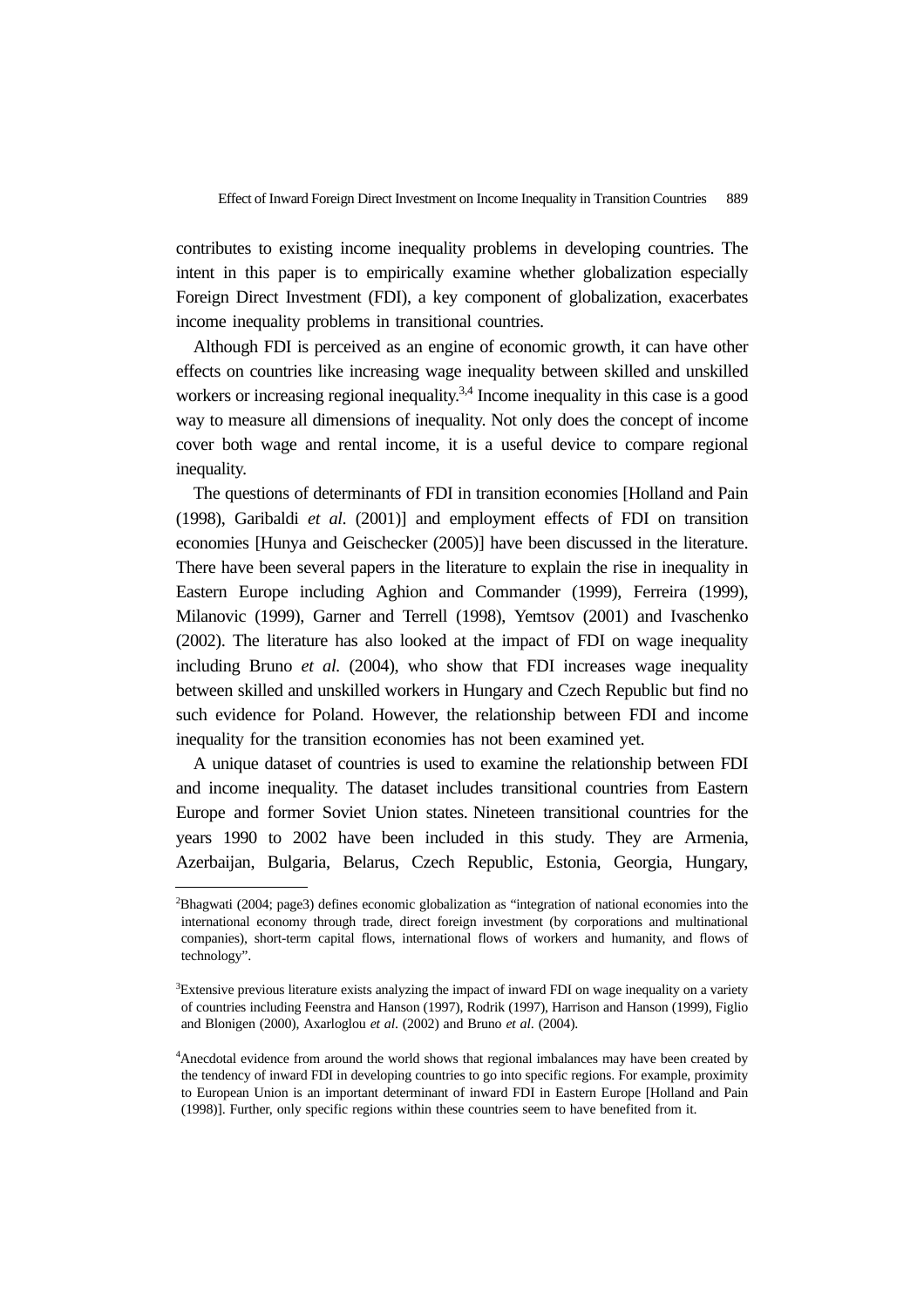Kyrgyzstan, Lithuania, Latvia, Republic of Moldova, TFYR Macedonia, Poland, Romania, Russia, Slovak Republic, Slovenia and Ukraine. These countries are experiencing a transformation of their whole economic systems from planned economies to more market economies.

The first reason for choosing the transition countries is because of their unique experience. These countries opened their economies between 1989 and 1991, both politically and economically, giving us a natural experiment. There was an increase in both wage and income inequality immediately after, although the latter stabilized at a higher level after some time. Further, over the last ten years FDI inward stocks have increased to these countries. In Azerbaijan, FDI inward stocks as percentage of GDP reached 85.86% in 2002.5

Secondly, the relationship between FDI and inequality has not been tested for transition economies.<sup>6</sup> Bhandari (2006) shows evidence supporting that total FDI reduces income inequality overall for the U.S., a developed country. Borraz and López-Córdova (2004) find for Mexico, a developing country, that states which are more closely integrated with the rest of the world have more equal distribution of incomes and have exhibited larger declines in inequality because of increasing wages for women.<sup>7</sup> Hanson (2005) finds that those states in Mexico which have higher exposure to globalization have experienced larger increase in incomes. Other developing countries for which the relationship between FDI and income inequality has been analyzed include South Korea [Mah (2002)] and China [Zhang and Zhang (2003) and Xing and Zhang (2004)]. Basu and Guraiglia (2003), Mahler *et al*. (1999) and Milanovic (2002) have studied the effect of FDI on income inequality using cross-sectional data.

The predictions of the theoretical model developed in Bhandari (2006) are tested for the transition countries. One of the main predictions of the model is that FDI reduces income inequality, given the initial condition that number of wage earners outnumber the number of capital owners.

These predictions are tested using data from nineteen transitional countries over the period 1990 to 2002. The main conclusion from this study is that there is no

<sup>5</sup> Author's calculations from UNCTAD FDI database.

<sup>&</sup>lt;sup>6</sup>Yudaeva (2002) shows for the transition countries that the effect of trade regime liberalization on income inequality is dependent on the institutions existing in the country.

<sup>7</sup> States which are more closely related to the world means that states which have a higher number of people employed in foreign firms as a ratio to total unemployment. This is a measure of FDI in a state.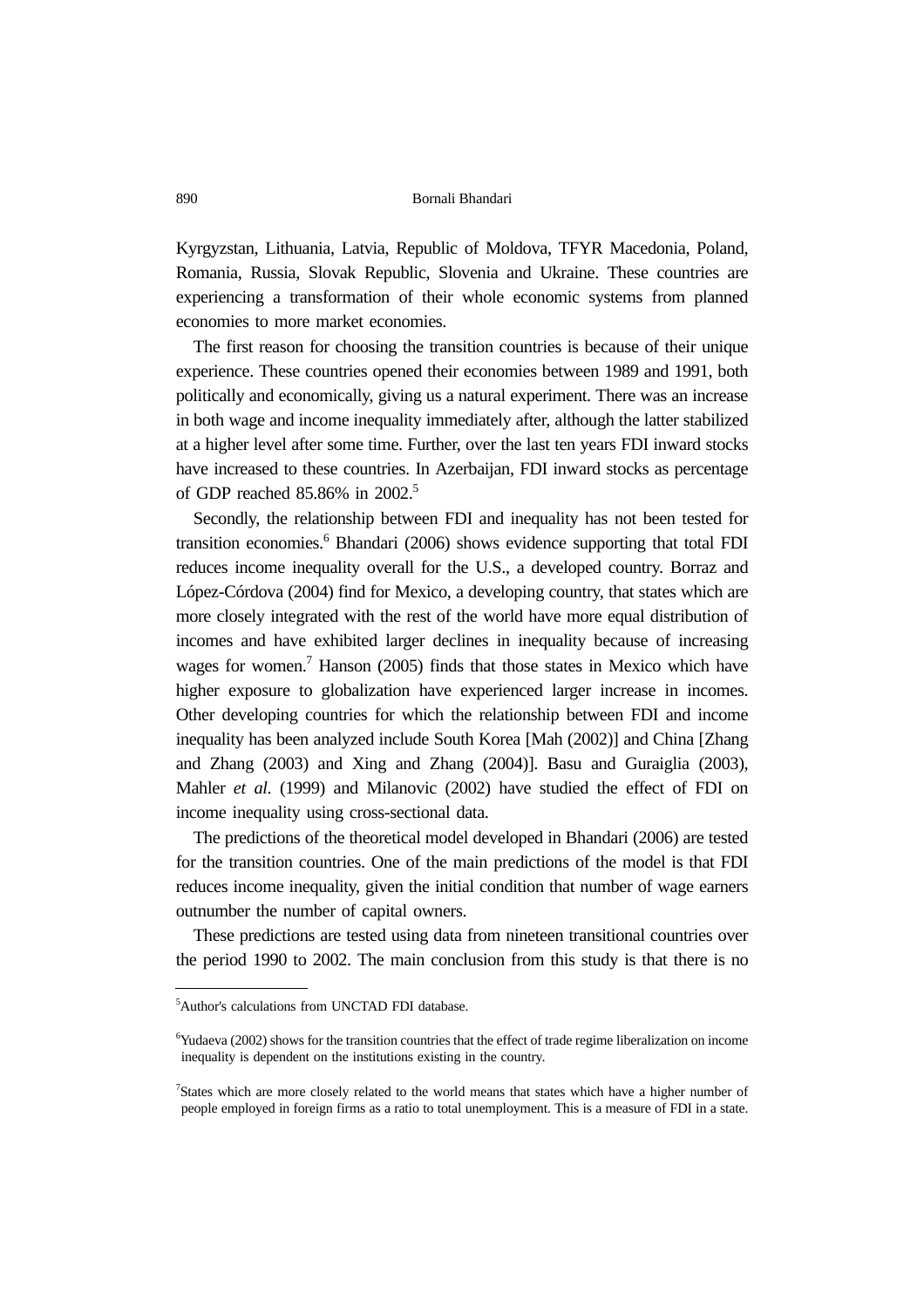evidence to support the hypothesis that FDI has exacerbated income inequality for transition countries. Rather the evidence from the econometric results show that FDI has no significant effect on income inequality for the transition economies for the period 1990 to 2002.

However, the statistical analysis also finds that FDI has increased wage inequality significantly during the same period. The evidence for increasing wage inequality is consistent with previous literature, such as Bruno *et al*. (2004), Feenstra and Hanson (1997) and Harrison and Hanson (1999). Investigating further, I find that FDI is increasing average wages of the economy. This supports part of the economic theory which says that FDI increases the returns to labor.

The rest of the paper is organized in the following manner. Section II gives a background for the FDI and income inequality in Eastern Europe. Section III presents a brief description of the theoretical model. The econometric model is presented in Section IV. Section V presents the data description. Section VI presents the econometric results. Section VII discusses the results and explains the results in the previous section. The last section presents the conclusion of the paper.

# **II. Background Information on FDI and Income Inequality in Transition Economies**

The Commonwealth of Independent States (CIS) and countries from the former Eastern Bloc experienced major transformations in their economic systems since the fall of the Iron Curtain. After an initial fall, per capita incomes rose, but so did inequality, unemployment, inflation and FDI inflows [De Melo *et al*. (1996), Ivaschenko (2002)].

The two variables of concern in this paper are income inequality and FDI inward stocks. In this paper, the Gini coefficient is used as a measure of income inequality, a common measure used in the literature. "The Gini coefficient is an area measure of the extent to which a Lorenz curve departs from the 45 degree line. The Lorenz curve captures all of the quintile share information for a given income distribution. The Lorenz curve lies below the 45 degree line". [Lambert (2001), pp. 24-27]. The Gini coefficient varies between 0 and 1. A larger Gini coefficient indicates higher inequality.

Graph 1 plots the average (of all nineteen countries) income inequality, wage inequality and FDI as a percentage of GDP from 1989 to 2002. It is evident from the graph that both income inequality and wage inequality have arisen, but wage inequality has increased more. Although FDI inward stocks to transition economies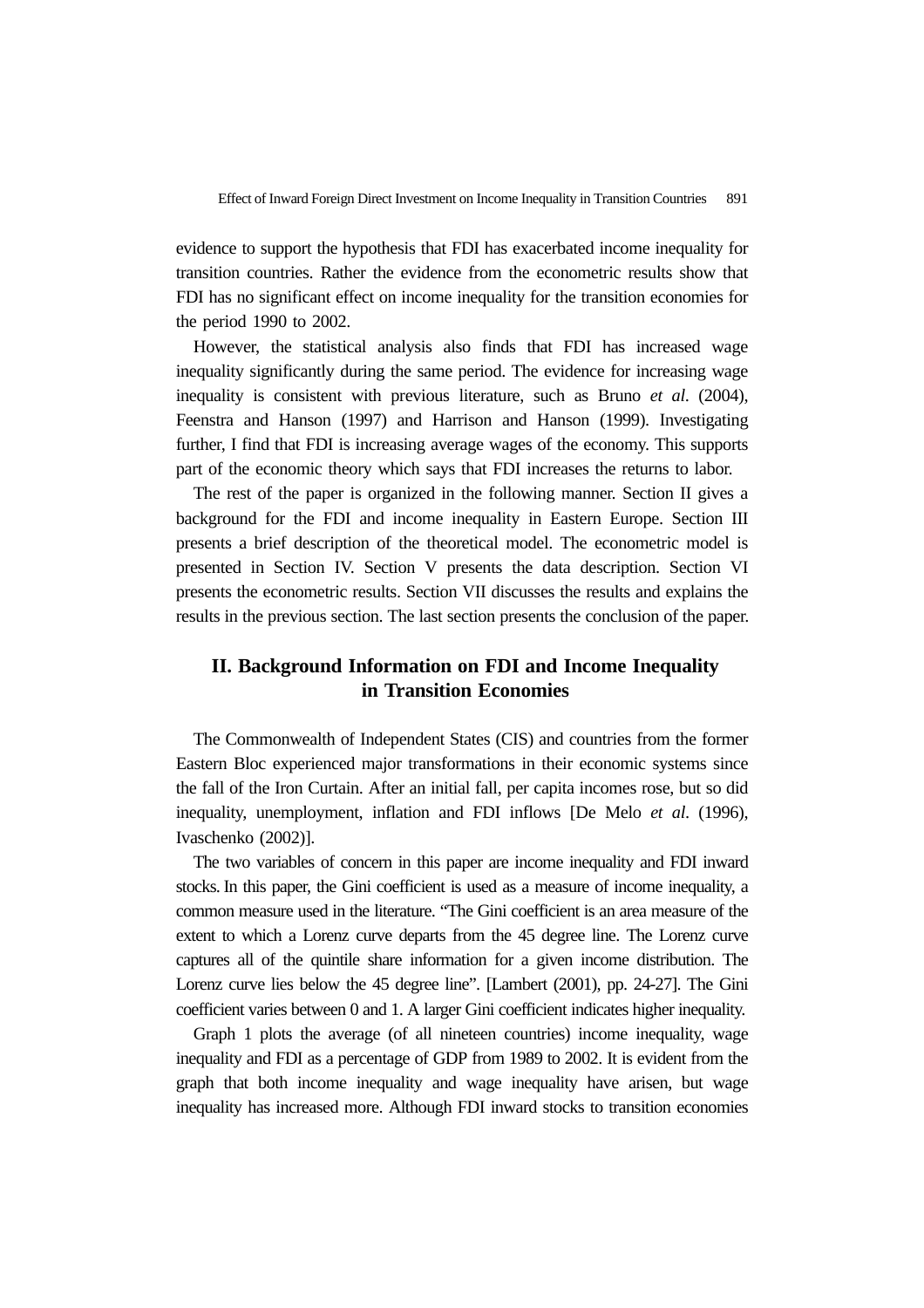**Graph 1:** Average Income Inequality, Average Wage Inequality, Average FDI as a percentage of GDP, 1989-2002





have not reached the levels of Asia, they have risen at a steady rate and reached a substantial proportion of GDP to make a significant impact on their local economies.

Graph 2 plots income inequality and Graph 3 plots wage inequality for the countries over the years 1989 to 2002. The period has been divided into equal sub periods of 1989-1995 and 1996-2002 for purposes of illustration. With data from both the periods, it is evident that Georgia, Russia and Kyrgyzstan have experienced the largest increase in income inequality while Ukraine has experienced the largest decline. Wage inequality has increased in all the countries with the largest rise being experienced by Armenia, Azerbaijan, Georgia, Kyrgyzstan, Russia and Ukraine.

Graph 4 shows the increase in FDI inward stocks as a percentage of GDP for all the countries. Azerbaijan has received the highest FDI inward stocks followed by Estonia.<sup>8</sup> The graph illustrates the uneven inflow of FDI into countries, also reported by (EBRD) European Bank for Reconstruction and Development Transition Report (2000). Also, it is only in the latter half of 1989-2002 that FDI inward stocks picked up in the region.

<sup>8</sup> Azerbaijan has received most of the FDI inward stock in the natural resources area especially oil. Oil is its number one export (CIA The World Factbook, March 2006).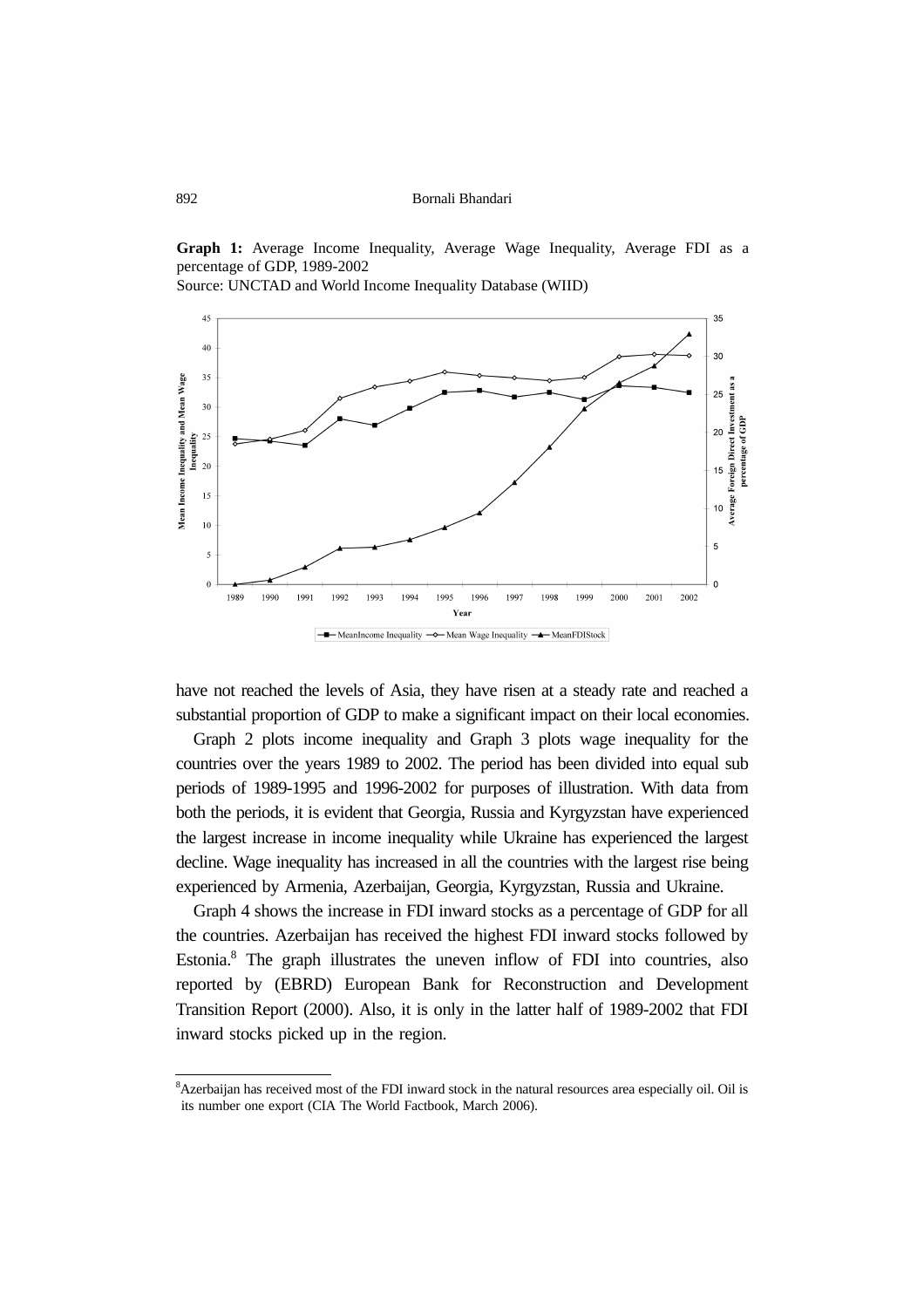

**Graph 2:** Income Inequality, 1989-2002, Source: WIID

**Graph 3:** Wage Inequality: 1989:2002, Source: WIID



The European Bank for Reconstruction and Development (EBRD) Transition Report (2003) highlights some major trends for FDI in the transition countries.<sup>9</sup>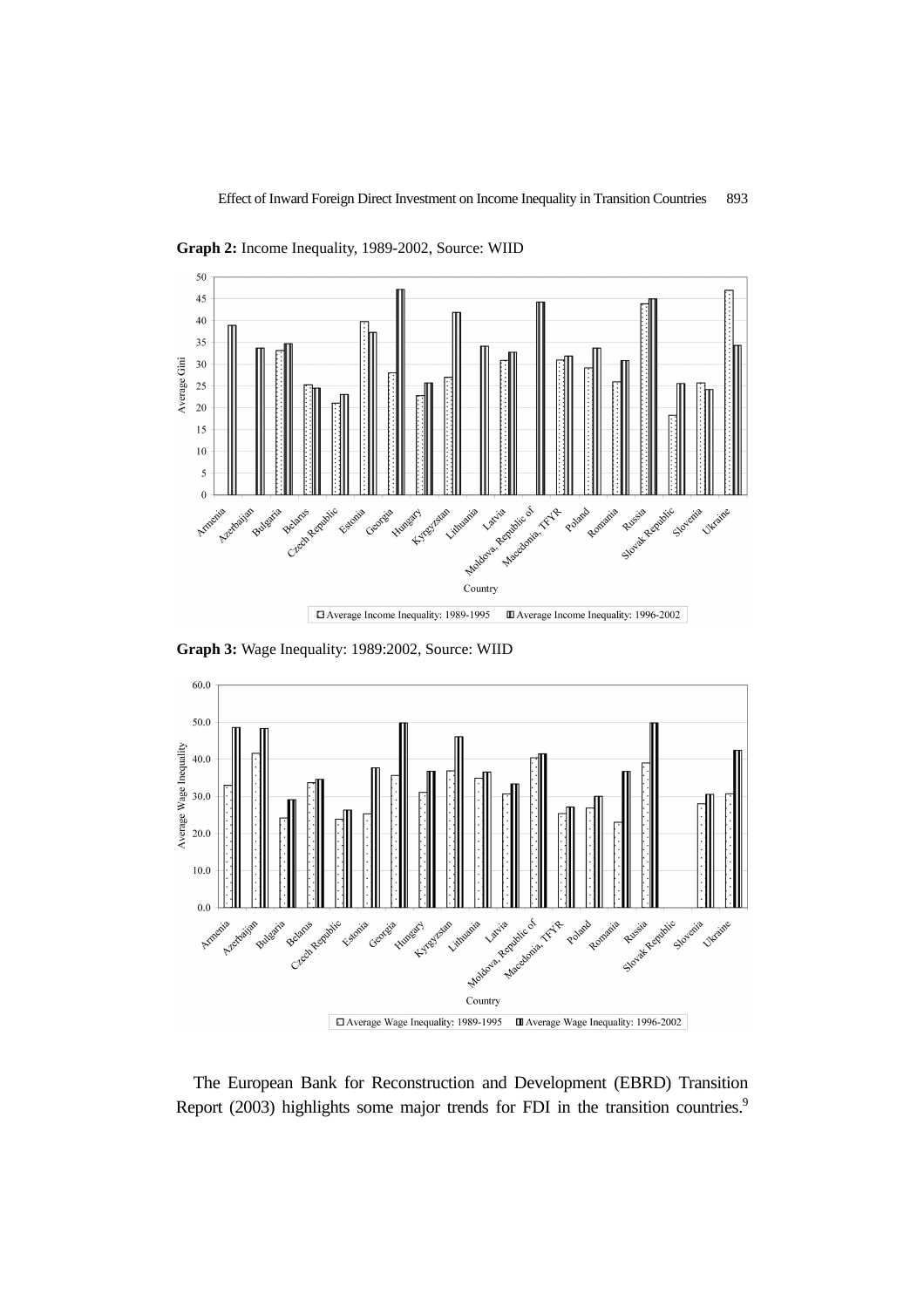

**Graph 4:** FDI as a percentage of GDP, 1989:2002, Source: UNCTAD

The EBRD Transition Report (2003) reports that the group of Central Eastern Group and Baltic States (CEB) constituting the Czech Republic, Estonia, Hungary, Latvia, Lithuania, Poland, the Slovak Republic and Slovenia have experienced the largest FDI inflows. Commonwealth of Independent States (CIS) including Armenia, Azerbaijan, Belarus, Georgia, Kyrgyz Republic (Kyrgystan), Moldova, Russia and Ukraine have experienced the next largest FDI inflows in the transition countries (EBRD Transition Report,  $2003$ ).<sup>10</sup> The share of the latter has been increasing in the last few years (EBRD Transition Report, 2003).

The EBRD Transition Report (2003) further reports that Germany and Netherlands are the biggest investors in Eastern Europe. This especially holds true for the Czech Republic and Hungary where Germany and the Netherlands together account for more than 50% and 44% of FDI, respectively. The United States is the single largest investor in Russia and most of its investment in the region has been

<sup>&</sup>lt;sup>9</sup>EBRD (2003), Paper 5.

 $10$ Kazakhstan, Turkmenistan and Uzbekistan also are a part of CIS but have been left out of this analysis because of lack of data. The Southern Eastern Europe (SEE) includes Albania, Bosnia and Herzegovina, Bulgaria, Croatia, FYR Macedonia, Romania and Serbia & Montengro and has received the least FDI inward stock amongst the transition countries.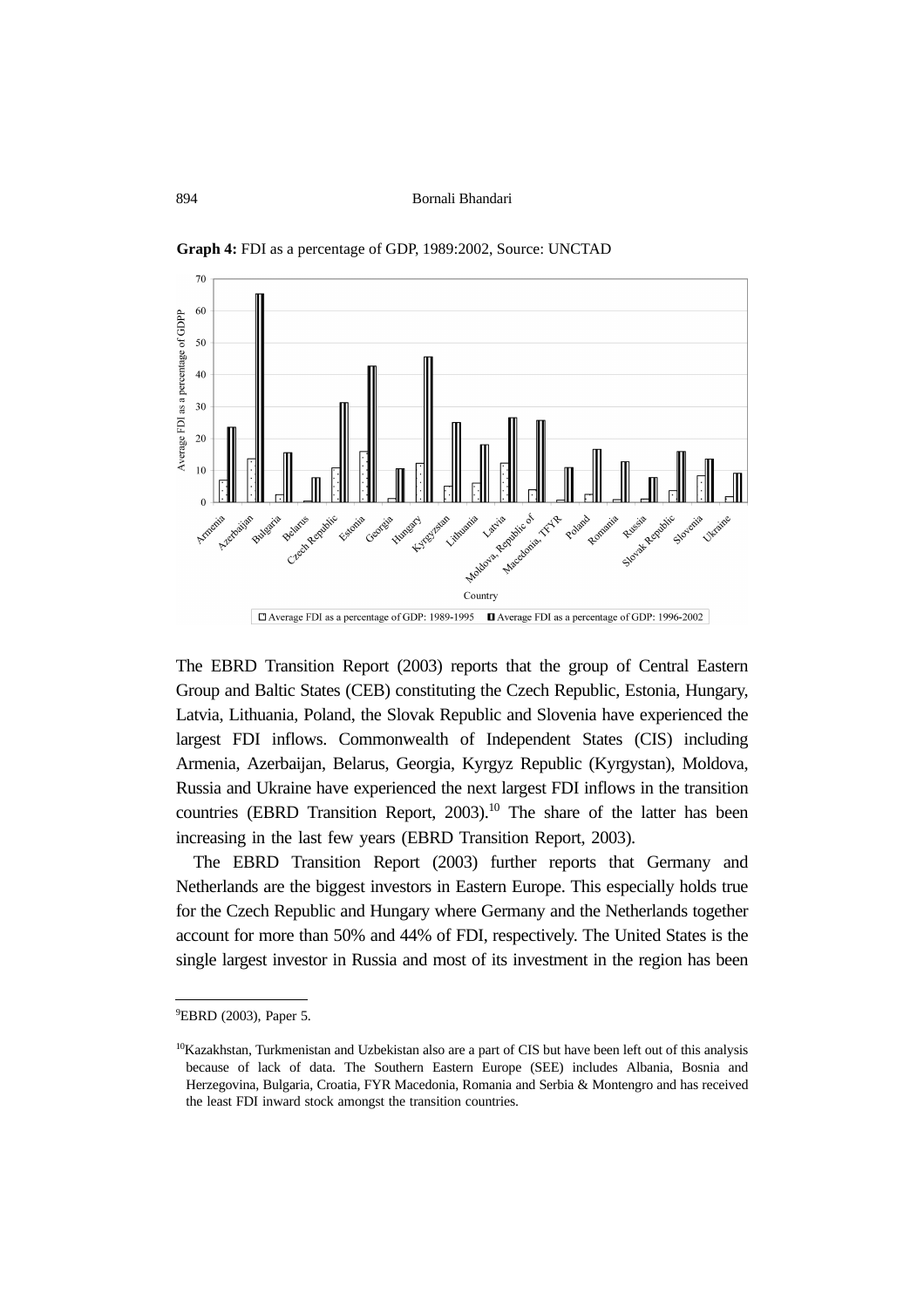directed towards Russia.

Most of the FDI inflows in the region have gone to manufacturing and general industry. Over the last three years, Russia has experienced sixteen percent of FDI inflows as a percentage of gross inflows going into the natural resources (EBRD Transition Report, 2003). Further, the data suggests that investment in CEB is relatively export-oriented, whereas investment in CIS substitutes for imports.

The EBRD Transition Report (2003) shows that the factors needed for a successful transition from a closed economy to an open economy are the same as the ones needed to attract FDI. Since Eastern Europe has been relatively successful in transforming their institutions at a relatively fast rate, they have also been successful in attracting FDI versus other transition countries. Other reasons why Eastern Europe has been so successful in attracting FDI include market size, geographical proximity to developed European countries, low unit labor costs, and supporting institutions.

Further interesting and relevant background information includes low intraregional FDI amongst the Eastern European countries (EBRD Transition Report, 2000), low degree of international orientation from foreign investors in Eastern Europe (EBRD Transition Report, 2000) and low labor mobility either between nations in Europe or within nations in Eastern Europe (EBRD Transition Report,  $2003$ .<sup>11</sup> Russia has made significant investment especially in CIS countries (EBRD Transition Report, 2000). Two motives for this include to secure themselves against domestic instability and to secure a share of natural resources exploration in the CIS (EBRD Transition Report, 2000). Not surprisingly, it is the oil and gas companies in Russia which are most globalized (EBRD Transition Report, 2000).

### **III. Theoretical Model**

This section contains a description of the theoretical model from Bhandari  $(2006).$ <sup>12</sup> The theoretical model begins with a closed economy of two factors of production and a single homogenous commodity produced using both labor and

<sup>&</sup>lt;sup>11</sup>The EBRD Transition Report (2000) shows that that the median of the transnationality index is at 20 percent-calculated as the average of the ratios of foreign assets to total assets, foreign sales to total sales, and foreign employment to total employment. This is low versus the average of the index of multinational companies from other developing countries.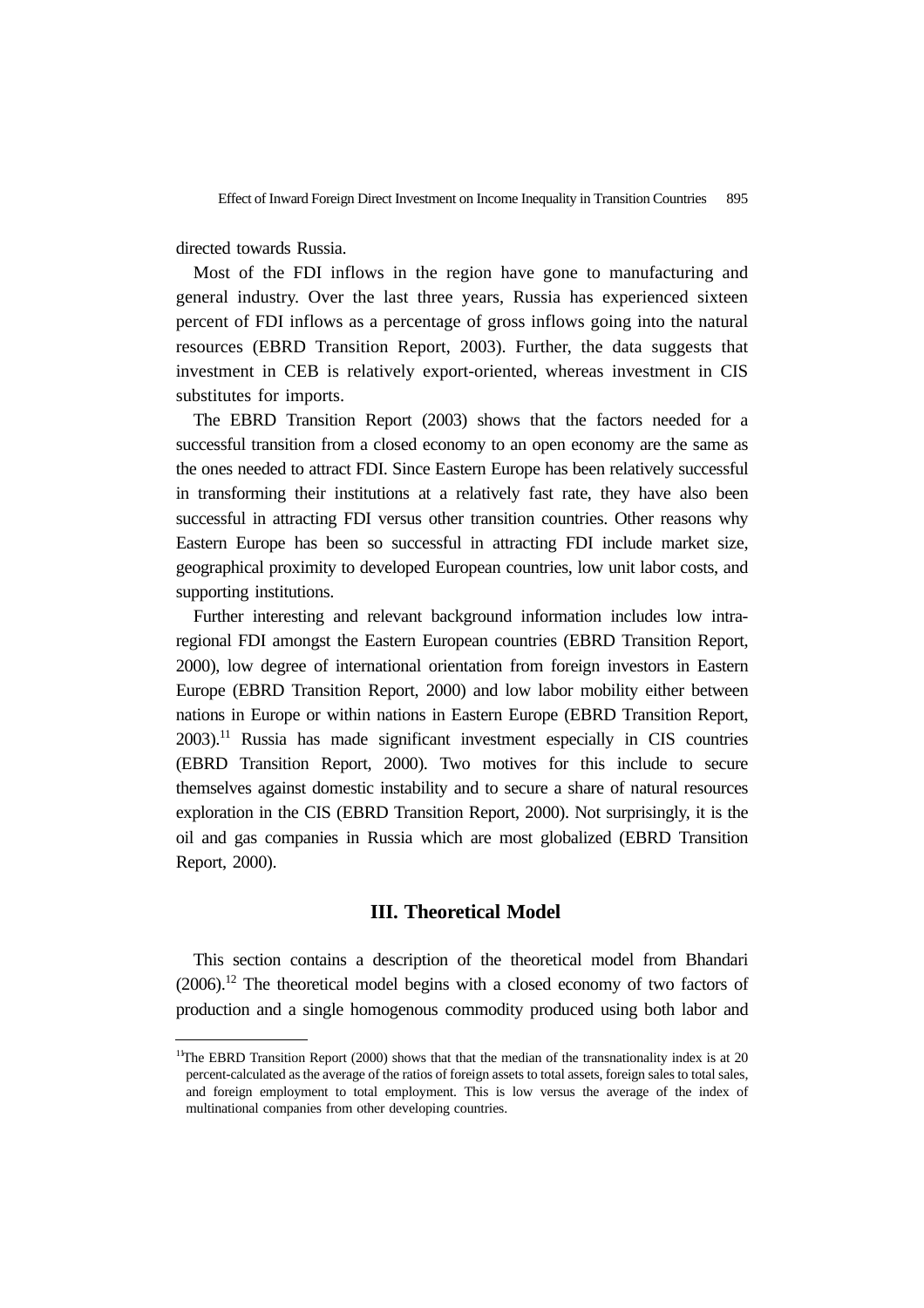capital. There are three agents in the economy, out of which two agents own equal amounts of labor (and have the same productivity) and one agent owns the capital in the economy. This is equivalent to the assumption that the numbers of wage earners outnumber the capital owner in the economy, which in turn implies that the capital owner is earning more than the labor owners. Other assumptions include no technological progress and full utilization of resources.

Optimizing in a partial equilibrium setup, the incomes of each consumer are derived. From those incomes, the income distribution of the economy is calculated. The next step is to open the economy and let exogenous foreign capital come in, which is then added to the domestic capital base. This increases the return to labor and lowers the return to capital and therefore closes the income gap between the two groups. Re-calculation of the income distribution in the open economy shows smaller income inequality.

One crucial assumption is that the initial numbers of wage earners outnumber the capital owners. Alternatively, if capital owners outnumber laborers, then FDI increases income inequality. However, this latter assumption seems unrealistic in the real world as the typical belief is that capital owners have higher incomes than laborers. Thus, the focus is on the hypothesis that FDI will reduce income inequality, provided wage earners outnumber capital earners.

The assumptions of the theoretical model fit well with the underlying structure of the Eastern European region. Since mobility of labor is low in Eastern Europe, there is no need to worry about labor moving from one region to another due to increased wages. Further, the foreign capital which comes into the region is external to the region as a whole and does not represent capital flows between the countries (with the exception of Russian investment in the natural resources area in CIS countries).

## **IV. Empirical Model**

The empirical model is adapted from the theoretical model to explain variations on income inequality over countries and time. The Gini coefficient is used as the dependent variable in the model. An increase in the Gini coefficient indicates an increase in income inequality and vice versa. Therefore, if an increase in a variable, ceteris paribus, results in an increase in the Gini coefficient, there will be a positive sign on the regression coefficient indicating a rise in the income inequality, and vice versa.

 $12$ Appendix 1 shows the details of the theoretical model from Bhandari (2006).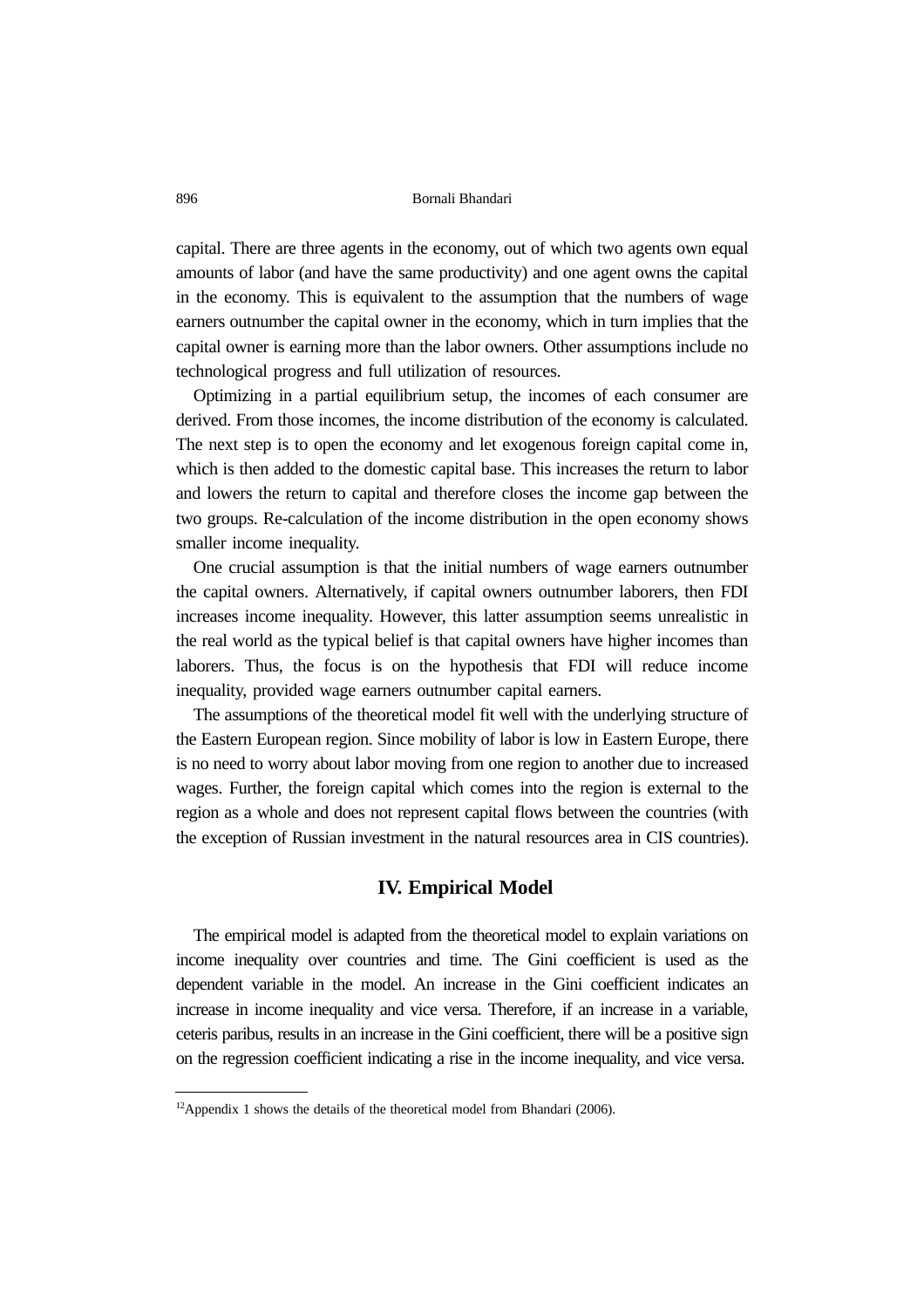Effect of Inward Foreign Direct Investment on Income Inequality in Transition Countries 897

Following the theory, FDI is included in the econometric model and predicted to have a negative coefficient with respect to income inequality.<sup>13</sup> The control variables are divided in seven categories-macroeconomic, government policy, demographic, transition of political and socialinstitutions, structure of the economy, country dummies and the trend.<sup>14,15</sup> This paper follows the literature [Bhandari (2006) and Wu *et al*. (2002)] in the inclusion of the control variables. Two additional categories of control variables are included for transition countries including political and social institutions and structures of the economy following Ivaschenko (2002).

The regression equation to be estimated is shown below in equation (1).

*Income Inequality*<sub> $iota$ </sub> =  $f$  ( $FDI_{ii}$ ,  $GDP_{ii}$ ,  $GDPSQ_{ii}$ ,  $UR_{ii}$ ,  $DI_{ii}$ ,  $INFL_{ii}$ ,  $GGDP_{ii}$ ,  $POP14_{ii}$ ,  $POP65_{ii}$ ,  $PVT_{ii}$ ,  $INDUS_{ii}$ ,  $TREE_{ii}$ ,  $Trend_{i}$ )

(1)

where, FDI=Foreign Direct Investment

GDP=Gross Domestic Product per capita GDPSQ=Square of Gross Domestic Product per capita UR=Unemployment Rate DI=Domestic Investment as a proportion of GDP

<sup>&</sup>lt;sup>13</sup>The economic theory dictates that initial income inequality should also be included in the empirical model. However, fixed effects (the estimation method used here) drops the initial income inequality variable. In the OLS model, it (the inequality in 1989 is equal to the initial income inequality) is positive and significant.

<sup>&</sup>lt;sup>14</sup>Dr. Dreger (DIW Berlin), the discussant at the seventy-sixth Southern Economic Association conference seminar suggested controlling for the membership of the European Union. The dummy variable controlling for membership is dropped out of the fixed effects regression effectively not changing any of the results.

<sup>&</sup>lt;sup>15</sup>An anonymous referee suggested controlling for trade flows, political and social aspects of globalization akin to Dreher and Gaston (2006b). The political and social globalization variables are from Dreher and Gaston (2006a). Political Globalization includes measures of embassies in country, membership in international organizations and participation in UN Security Council Missions [Dreher and Gaston (2006a)]. Social Globalization includes measures on personal contact, information flows and cultural proximity [Dreher and Gaston (2006a)]. The measure for trade flows is taken from World Development Indicators CD-ROM and is measured as trade as a percentage of GDP. The empirical results do not change even after controlling for other aspects of globalization and trade flows i.e. FDI does not have an insignificant impact on income inequality. Further, the sample size is smaller because of unavailability of data for seven countries. In general, the results are similar to Dreher and Gaston (2006b) in the sense that there is no significant impact of overall globalization or various components of globalization on income inequality for a cross-section of countries. Therefore, other aspects of globalization are left out of the analysis in this paper. One interesting result from this analysis is that political globalization has a statistically significant impact on income inequality (using fixed effects). Ceteris paribus, a one percent increase in political globalization leads to a 0.11 percent decrease in income inequality.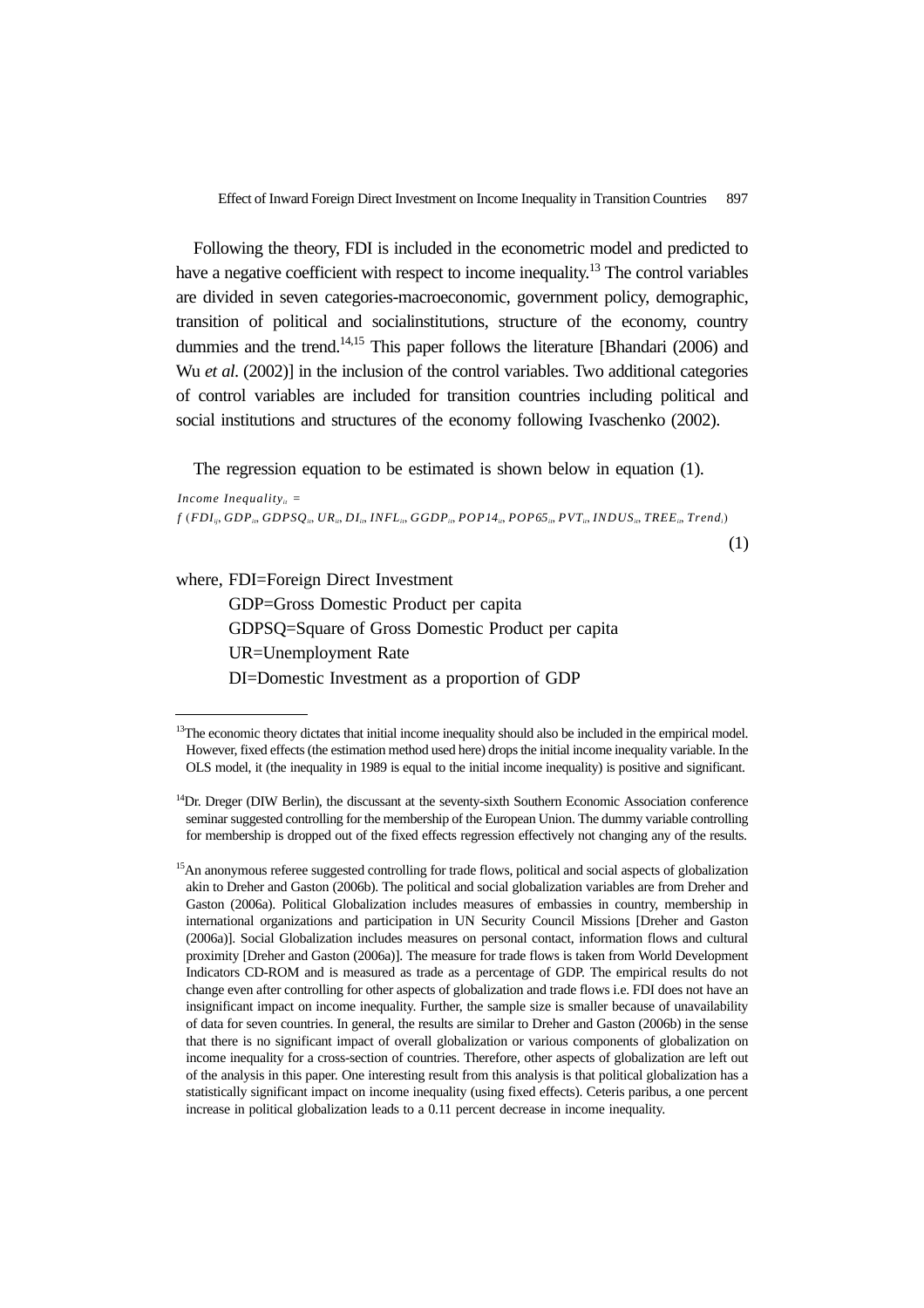INFL=Inflation Rate GGDP=Government Expenditure as a proportion of GDP POP14=Proportion of population below and equal the age of 14 POP65=Proportion of population equal and above the age of 65 PVT=Private Sector Employment in the Economy INDUS=Industrial Sector Employment in the Economy TR=EBRD Transition Index FREE=Political Freedom i=country, t=time.

Gross Domestic Product (GDP) per capita, unemployment rates (UR), domestic investment spending and inflation rate are included as macroeconomic variables. It is hypothesized that GDP per capita, unemployment rate, domestic investment spending and inflation rate have an ambiguous, positive, negative and positive relationship with income inequality, respectively. Todaro (2004) contains a summary of the discussion on the Kuznets curve, which argues that GDP per capita (income) and income inequality have an inverted U-shaped relationship. The Kuznets curve shows that an initial increase in income is associated with increasing income inequality. With further increases in income, income inequality reaches a maximum and then starts declining. Therefore it is hypothesized that GDP per capita will have a positive sign and the square term of GDP per capita, a negative sign.

The intuitive reasoning behind the positive relationship between unemployment and income inequality is that increases in unemployment means more people without jobs or in other words lower incomes for families. Mocan (1999) shows that increase in structural unemployment will result in increasing income inequality.

The negative relationship between domestic investment spending and income inequality is explained by the intuition that increases in domestic investment spending means more people getting jobs, which implies that more people are earning, thereby putting a downward pressure on income inequality. Zhang and Zhang (2003) find that unequal domestic investment spending across the regions is the largest factor behind increasing regional inequality in China.

The expected positive relationship between inflation and income inequality (ceteris paribus) is explained by Ivaschenko (2002) who argues that an increase in the inflation rate will erode incomes especially for people whose nominal incomes are not adjusted with inflation, which then will lead to an increase in income inequality. Ferreira and Litchfield (1998) also find a positive impact of inflation on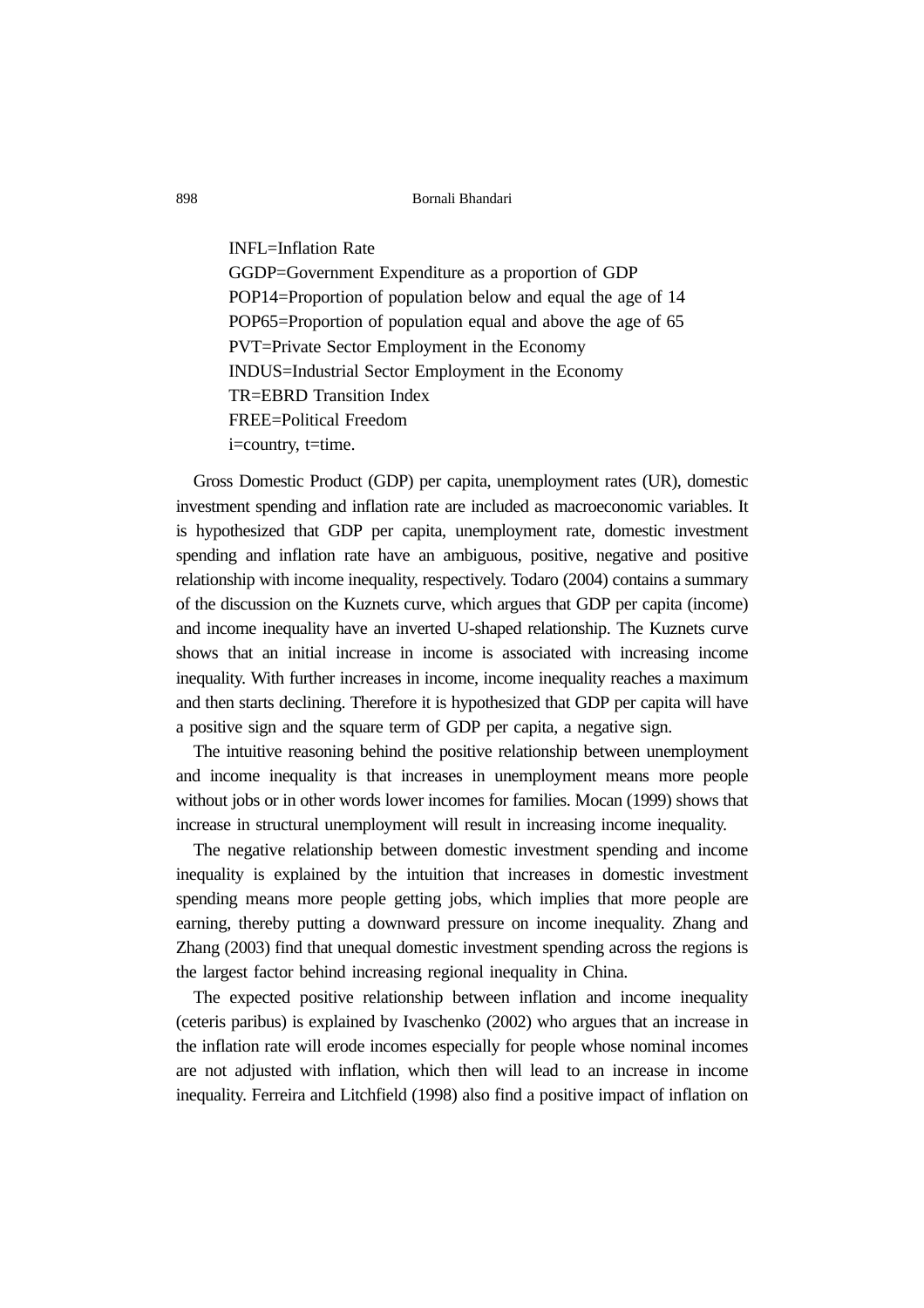income inequality for Brazil.

Government expenditure as a percent of GDP is included as a government policy variable and the expected sign is negative.16 Intuitively, an increase in government expenditures will decrease income inequality, ceteris paribus. Government spending tends to increase income of all sections of the society especially the poorer sections, therefore decreasing the income inequality.<sup>17</sup>

The demographic variables consist of the proportion of people in a country below fifteen and the proportion of people above sixty-five years of age.<sup>18</sup> People in this age group are dependent on the working population of the country and determine the dependency burden of the country.<sup>19</sup> A higher dependency burden translates into lower incomes per capita or higher income inequality.<sup>20</sup> Therefore, the expected sign on each variable is positive, ceteris paribus.

The structure of the economy constitutes two components; i.e. how much the economy is privatized and the composition of the economy in terms of industry, services and agriculture. The structure of the economy category includes the private sector employment in the economy and the industrial sector employment. The former is expected to have a positive impact on income inequality, ceteris paribus. Intuitively, the state before 1989-1991 would have employed the majority of the population giving everybody similar wages. With the transition, the share of the government decreases and the share of the private sector increases. The numbers of people released by the government sector are likely not to be fully absorbed by the private sector (Ivaschenko, 2002, and Milanovic, 1999).<sup>21</sup> Further. the private sector gives wages based on worker productivity and therefore there will be a difference in wages received by the people employed in the private sector. Ferreira (1999) shows theoretically that privatization leads to increasing inequality

<sup>&</sup>lt;sup>16</sup>Taxes which were included in the previous paper under this category are left out here because of lack of data availability.

<sup>&</sup>lt;sup>17</sup>Wu *et al.* (2002) has looked at the impact of various welfare measures which are aimed to reduce income inequality for the U.S.

<sup>&</sup>lt;sup>18</sup>Education data are not available and therefore are not included in the model. However, the scarce data available indicates a very similar attainment rate for all countries. This is because of the structure of the economy with public schools before 1989.

<sup>&</sup>lt;sup>19</sup>Todaro (2004) discusses the age-dependency burden in general context.

<sup>&</sup>lt;sup>20</sup>Recent studies for example Deaton and Paxson (1997) show that aging is leading to an increase in income inequality.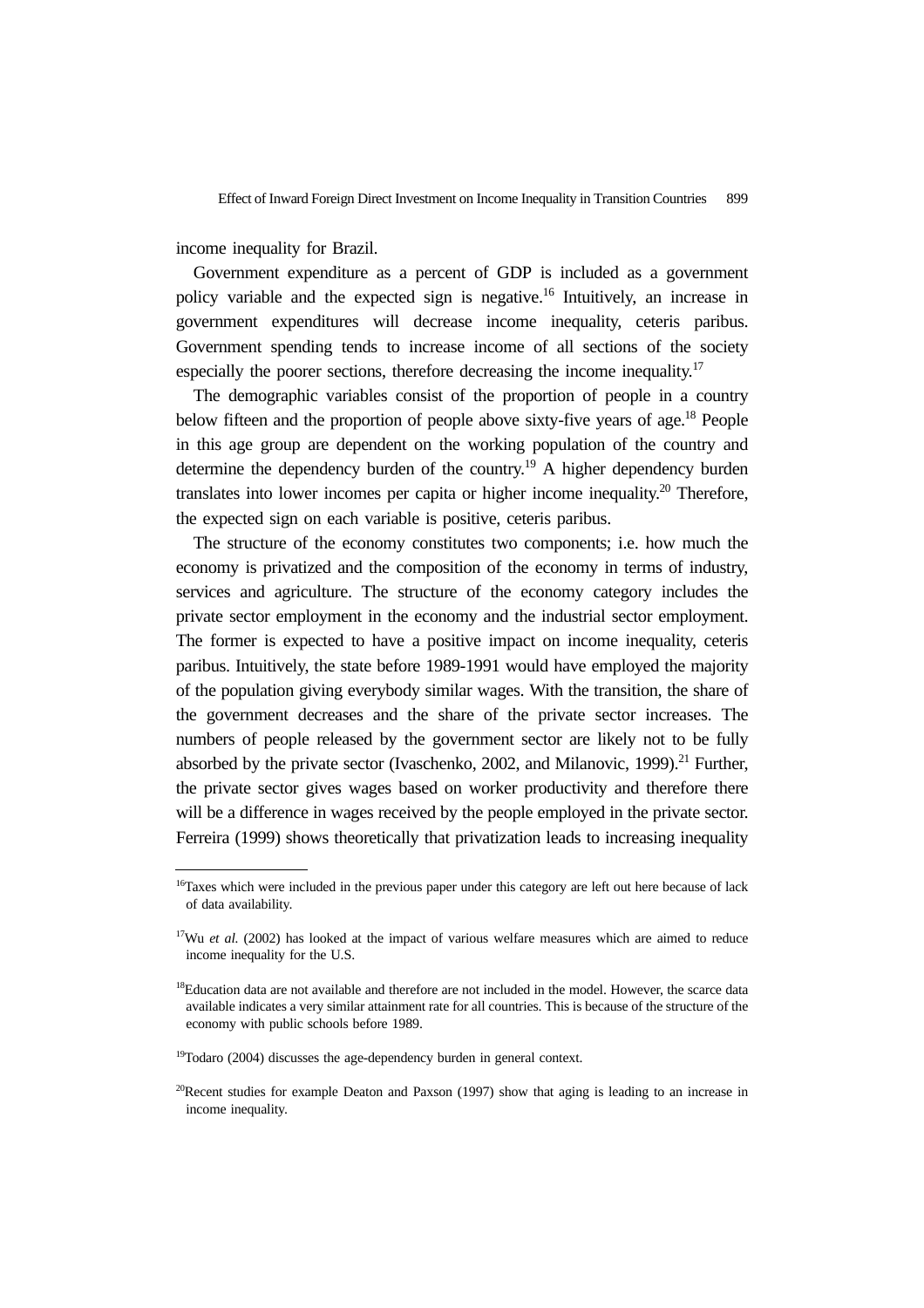due to changes in the wage structure and increased flexibility in the labor market.

Another change observed during the transition is that the sectoral composition of the economy changes. There has been massive de-industrialization in Eastern Europe. For example, the size of the industrial sector in Slovak Republic has come down from 59% in 1990 to 28% in 2002.<sup>22</sup> Ivaschenko (2002) argues that with deindustrialization, there is a move towards employment in services and the latter sector has typically higher wage differentials. Gustafsson and Johansson (1999) and Levy and Murnane (1992) have found a negative relationship between industrial sector employment and income inequality for developed countries. Therefore, one would expect a negative impact of the industrialization variable on income inequality, ceteris paribus.

The last category of control variables measures the transition, including the transition index and political freedom. The Transition index measures the liberalization of markets, institutions and infrastructure. Although under ideal circumstances liberalization should lead to lower inequality, it is difficult to predict the sign on the variable. Initially the countries may experience some rise in inequality because of the fall of the state sector and state managed prices. As for political freedom, Gradstein *et al*. (2001) and Rodrik (1999) argue that it will lead to increased income equality. On the other hand, Dreher and Gaston (2006b) predict that democracy promotes equality based on the political science literature.<sup>23</sup> Therefore, the prediction is that political freedom variable has an ambiguous impact on income inequality.

Table 1 presents the control variables and their expected signs.

### **V. Data Description**

This section contains a brief description of variables used in the paper. Appendix 2 contains data definition and sources. Data were collected for the nineteen

 $21$ Milanovic (1999) shows that a change in the composition of employment from the state sector to either the rich private sector or the unemployed sector can result in increasing inequality.

<sup>22</sup>World Development Indicators CD-ROM, 2005.

 $^{23}$ Dreher and Gaston (2006b) control for democracy while looking at the impact of globalization on income inequality and do not find any significant results. This democracy variable is different than the political globalization component in their analysis. The results of Dreher and Gaston (2006b) are broadly similar to this paper regarding political freedom.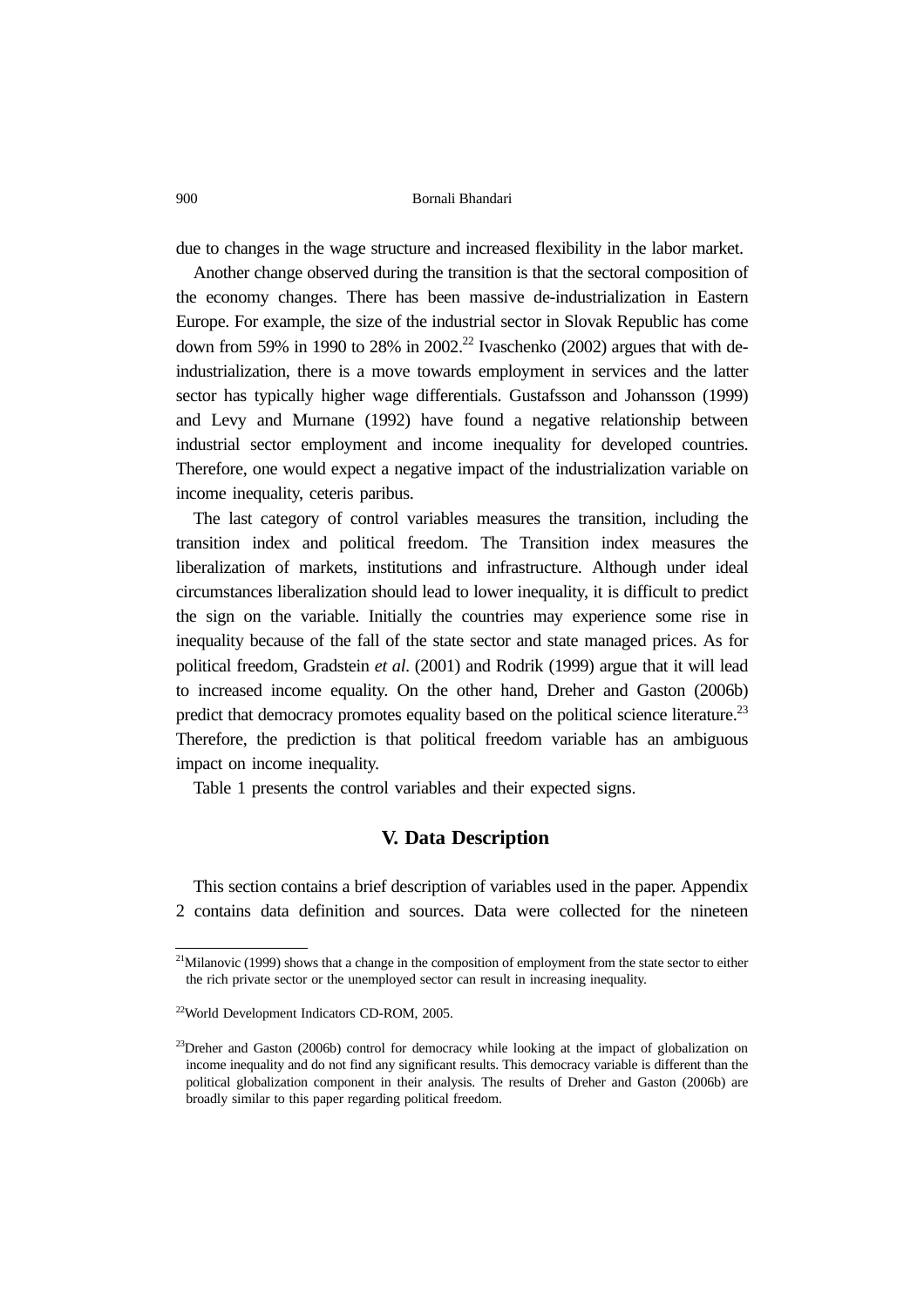Effect of Inward Foreign Direct Investment on Income Inequality in Transition Countries 901

**Table 1.** Variables and Expected Signs

| Variables                             | <b>Expected Signs</b> |
|---------------------------------------|-----------------------|
| <b>FDI</b>                            |                       |
| Real GDP per capita                   | $^{+}$                |
| Real GDP per capita square            |                       |
| Domestic Investment Spending          |                       |
| <b>Unemployment Rate</b>              | $^{+}$                |
| <b>Inflation Rate</b>                 | $^{+}$                |
| Government Expenditure                |                       |
| Proportion of Population below age 14 | $^{+}$                |
| Proportion of Population above age 65 | $^{+}$                |
| Private Sector Employment             | $^{+}$                |
| Share of Industrial Sector Employment |                       |
| <b>EBRD</b> Transition Index          | Ambiguous             |
| <b>Political Freedom</b>              | Ambiguous             |

countries mentioned above from 1990 to  $2002<sup>24</sup>$  The dataset is unbalanced.

The first variable to be discussed is the income inequality Gini coefficient. The source of the data is the World Income Inequality Database, Version 2.0 (WIID2a), which has collected such data from Transmonee  $2004.<sup>25</sup>$  The income inequality variable is calculated using Disposable Income data. All people are surveyed and the income sharing unit is the household. Another measure for income inequality available from WIID2a is Gini coefficients calculated using data on Gross Earnings. I use this as a measure of wage inequality. This is because these surveys only cover employed people. Further, the income sharing unit is a person.

Inward FDI stock as a percentage of GDP is used as a measure of FDI. The data are available from UNCTAD from 1990 in millions of dollars. The stock measure is used because it fits in with the assumption of the theoretical model, where foreign capital comes in exogenously and is used together with domestic capital to produce a product.

It is difficult to get measures of both Private Sector Employment and Industrial

<sup>&</sup>lt;sup>24</sup>FDI data for 1989 were unavailable and therefore that year was left out. Other South East European countries including Albania and components of Yugoslavia were left out because of lack of data.

 $^{25}$ I have tried to be as consistent as possible making sure that most of the data comes from Transmonee with unit of analysis, income sharing unit and definition being the same.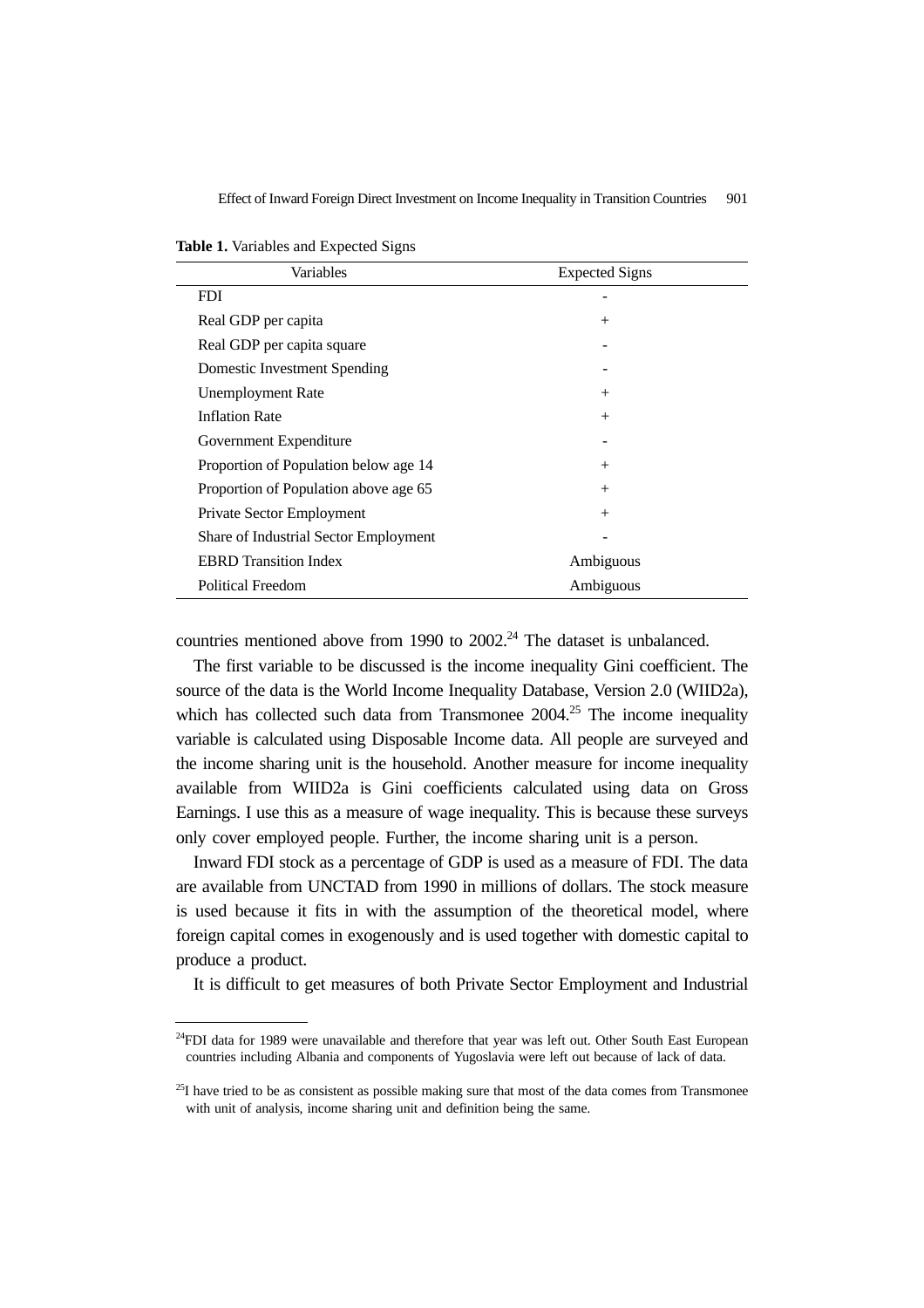Sector Employment. Therefore, similar to Ivaschenko (2002), share of private sector in GDP from EBRD Transition Reports is used here. For the share of industry, following Ivaschenko (2002), I use the value added by industry as a percentage of GDP.26

The transition of Eastern Europe is measured by the EBRD transition index. It is an average of nine measures of transition including index of price liberalization, index of foreign exchange and trade liberalization, index of small-scale privatization, index of large-scale privatization, index of enterprise reform, index of competition policy, index of banking sector reform, index of non-banking sector reform and index of infrastructural reform. It varies from one to four with one indicating that the economy is closed.

The political freedom variable is collected from Freedom House. It is an average of two indices including political rights and civil liberties. It varies from one to seven with seven indicating that that the country has neither of the two freedoms. This means that if the political freedom variable is falling, freedom is therefore increasing. Therefore, if income inequality falls due to increase in political freedom one would expect a positive sign.

Table 2 and Table 3 display the summary statistics and correlation coefficients.

# **VI. Econometric Results**

The results are presented using the Income inequality and FDI inward stocks from UNCTAD. All the variables are in log form. Therefore, the coefficients can be read as elasticities. The econometric model is estimated using Ordinary Least Squares corrected for heteroscedasticity and fixed effects. $27,28$  The results are reported in Table 4.29

There is little evidence in these data to support the hypothesis that income

 $^{26}$ The percentage of people employed in industry is available. However, it suffers from missing observations and 2002 data are completely unavailable.

<sup>&</sup>lt;sup>27</sup>The Hausman test supports usage of fixed effects over both panel data and random effects.

<sup>&</sup>lt;sup>28</sup>Income inequality is tested as a possible determinant of FDI and is found to be statistically insignificant. Further, the instrumental variable method with Fixed Effects using lagged FDI as an instrument shows that the results are very similar to the fixed effects Model. The results are reported in the third column of Table 4. Campos and Kinoshita (2003) who examine the determinants of FDI in Transition Economies between 1990 and 1998 do not include income inequality in their analysis. Therefore, it is fair to conclude that the results are not biased due to endogeneity and is not an issue in this analysis.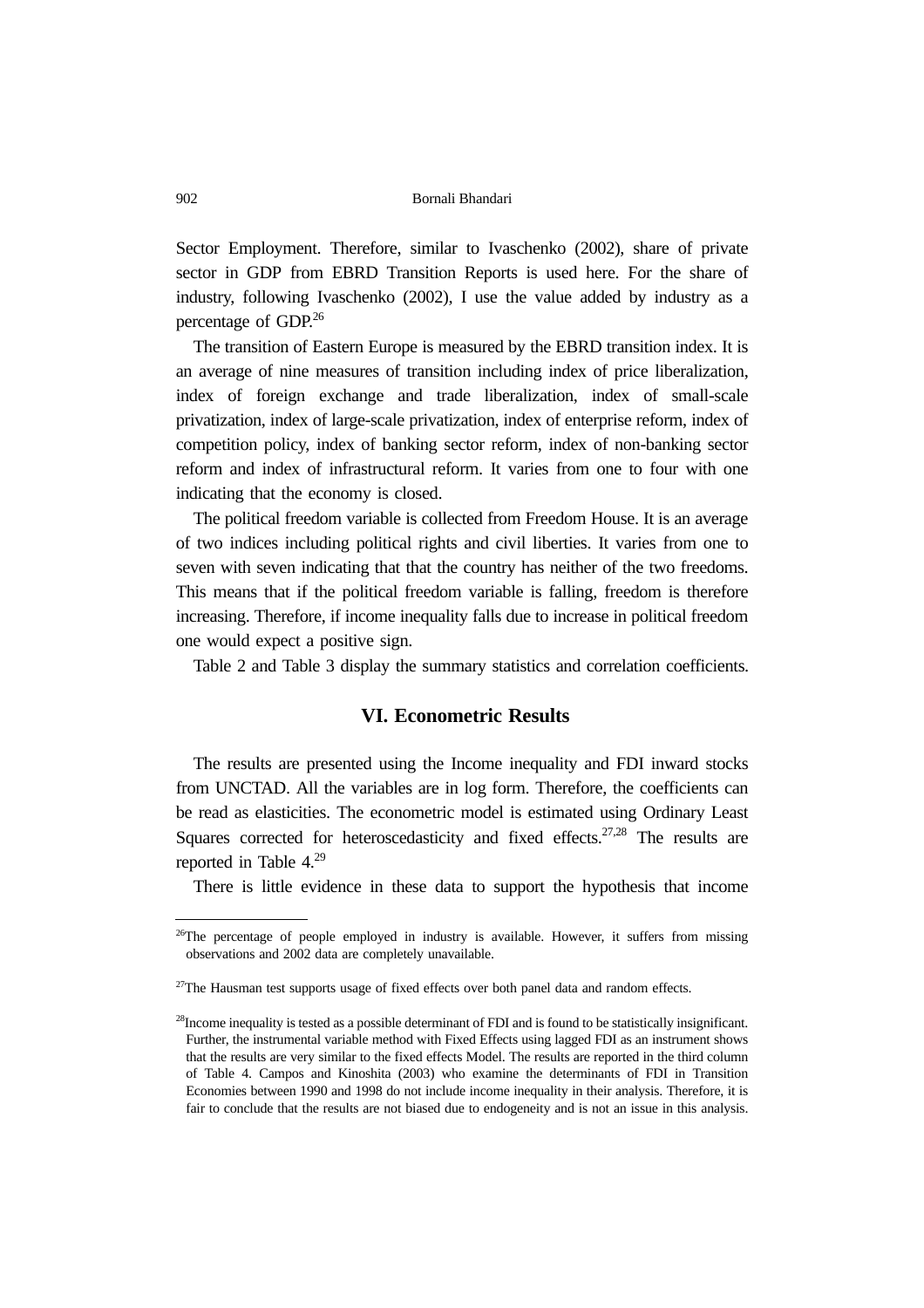Effect of Inward Foreign Direct Investment on Income Inequality in Transition Countries 903

| Log(Variable)                             | Mean     | Std. Dev. | Min         | Max      | Observations |
|-------------------------------------------|----------|-----------|-------------|----------|--------------|
| Income Inequality                         | 3.419956 | .2335177  | 2.890372    | 3.918005 | $N = 151$    |
| Wage Inequality                           | 3.527188 | .2222704  | 3.015535    | 3.953165 | $N = 159$    |
| <b>FDI</b>                                | 2.096986 | 1.599758  | $-10.55358$ | 4.452724 | $N = 208$    |
| GDP per capita                            | 8.573394 | .684284   | 7.106288    | 9.783328 | $N = 241$    |
| <b>EBRD</b> Index                         | .8435175 | .3844339  | $\theta$    | 1.348361 | $N = 247$    |
| Inflation                                 | 3.418507 | 1.909244  | $-2.922487$ | 9.644866 | $N = 228$    |
| Unemployment                              | 1.877311 | 1.171933  | $-2.995732$ | 3.983413 | $N = 210$    |
| Govt. Expenditure                         | 2.825615 | .3205186  | 1.738757    | 3.405335 | $N = 244$    |
| Freedom                                   | .9984676 | .4754802  | $\theta$    | 1.791759 | $N = 235$    |
| Share Industry                            | 3.540399 | .2399425  | 2.073744    | 4.096323 | $N = 246$    |
| Domestic Industry                         | 3.115109 | .4030016  | .4893516    | 4.090516 | $N = 245$    |
| <b>Share Private</b>                      | 3.750641 | .6117201  | 1.609438    | 4.382027 | $N = 229$    |
| Share Pop. $\leq$ 14                      | 3.077911 | .2059103  | 2.70805     | 3.626184 | $N = 247$    |
| Share Pop. $>= 60$                        | 2.393451 | .2834528  | 1.571772    | 2.772589 | $N = 247$    |
| <b>CPI</b>                                | 3.646025 | 1.843709  | $-7.011445$ | 5.436677 | $N = 204$    |
| Avg. Wage                                 | 8.405357 | 3.170662  | .0953102    | 15.48709 | $N = 175$    |
| <b>Share Services</b>                     | 3.822867 | .3214613  | 1.514128    | 4.26268  | $N = 246$    |
| <b>Exchange Rate</b>                      | 3.327685 | 2.602224  | $-3.093897$ | 10.40593 | $N = 191$    |
| Trade                                     | 4.51     | 0.37      | 3.27        | 5.25     | $N = 244$    |
| Secondary School<br>Enrollment            | 2.17     | 0.23      | 1.76        | 2.59     | $N = 74$     |
| <b>Labor Force</b><br>Secondary Education | 4.00     | 0.32      | 1.97        | 4.37     | $N = 80$     |
| Productivity                              | 13.93    | 0.68      | 12.50       | 15.09    | $N = 241$    |
| <b>Real Interest Rate</b>                 | 2.15     | 1.15      | $-2.50$     | 5.93     | $N = 131$    |

**Table 2.** Summary Statistics

inequality is affected by FDI. The simple OLS result does suggest that FDI reduces income inequality but this turns out to be an incorrect inference once one is more careful to control for fixed effects. The fixed effects model is more credible and is therefore used for the rest of the analysis.

Using the fixed-effects estimates for interpretation, a one percent increase in FDI

<sup>&</sup>lt;sup>29</sup>Using the Arellano-Bond estimator, I find that FDI increases income inequality significantly. The coefficient on FDI is 0.03 and t-stat is 1.53. There are 87 observations and 15 groups in the regression. This would mean that ceteris paribus, one percent increase in FDI is increasing income inequality by 0.03 percent.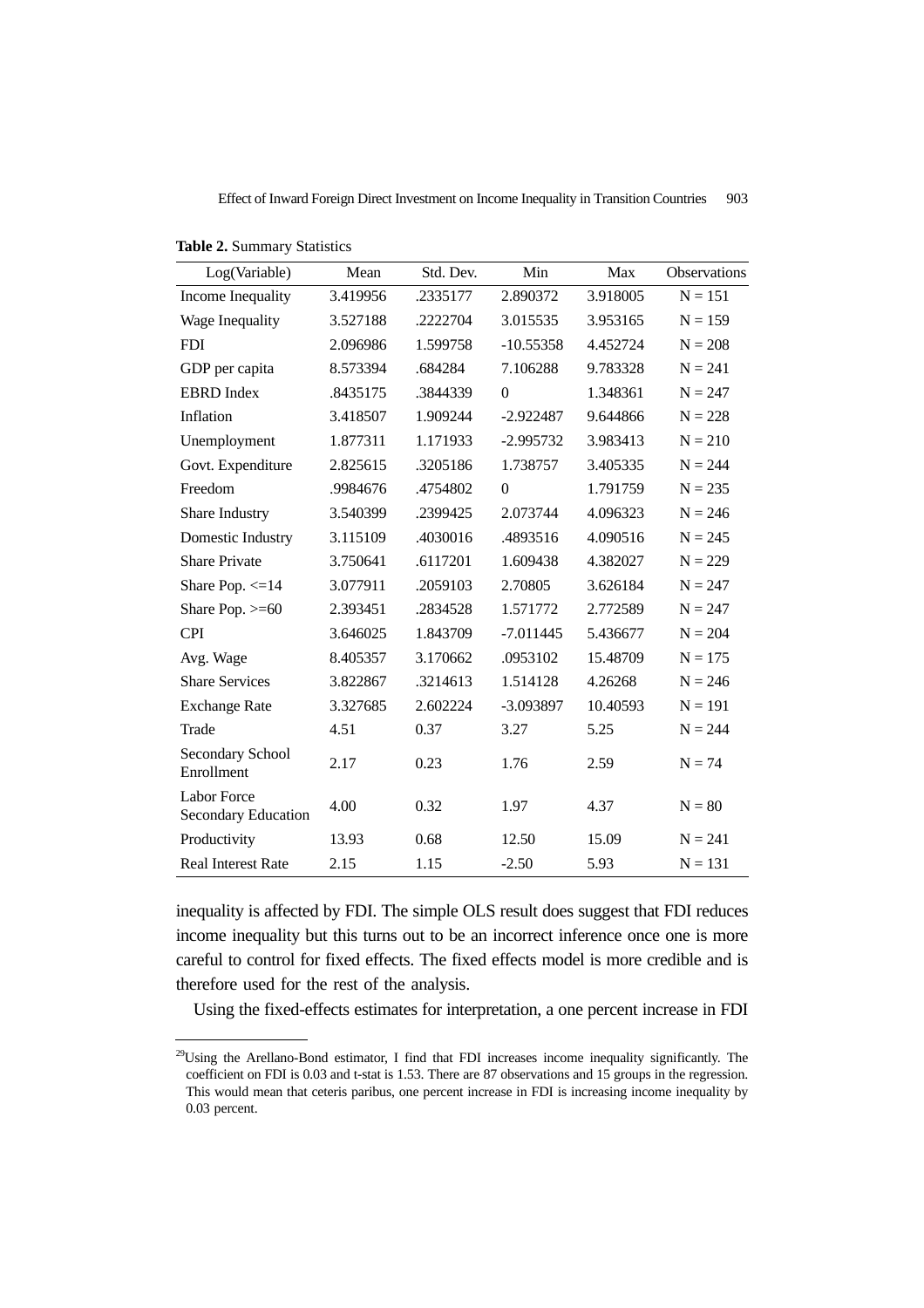| Table 3. Correlation Matrix |                      |                    |                             |                          |                      |                  |                   |                      |
|-----------------------------|----------------------|--------------------|-----------------------------|--------------------------|----------------------|------------------|-------------------|----------------------|
| Log(Variable)               | Income<br>Inequality | Wage<br>Inequality | <b>FDI</b><br><b>UNCTAD</b> | <b>GDP</b><br>per capita | <b>EBRD</b><br>Index | Inflation        | Unem-<br>ployment | Govt.<br>Expenditure |
| Wage Inequality             | 0.62<br>(0.00)       |                    |                             |                          |                      |                  |                   |                      |
| <b>FDI</b>                  | 0.10<br>0.23         | 0.29<br>0.0006     |                             |                          |                      |                  |                   |                      |
| GDP per capita              | $-0.59$<br>0.00      | $-0.57$<br>0.00    | 0.52<br>0.00                |                          |                      |                  |                   |                      |
| <b>EBRD</b> Index           | 0.16<br>0.04         | 0.10<br>0.23       | 0.64<br>0.00                | 0.26<br>0.00             |                      |                  |                   |                      |
| Inflation                   | 0.05<br>0.55         | 0.05<br>0.52       | $-0.47$<br>0.00             | $-0.26$<br>0.00          | $-0.61$<br>0.02      |                  |                   |                      |
| Unemployment                | 0.34<br>0.00         | $-0.31$<br>0.0002  | 0.10<br>0.17                | 0.26<br>0.0002           | 0.67<br>0.00         | $-0.45$<br>0.00  |                   |                      |
| Government<br>Expenditure   | $-0.15$<br>0.07      | $-0.20$<br>0.01    | $-0.03$<br>0.64             | 0.26<br>0.00             | 0.05<br>0.42         | $-0.11$<br>0.11  | 0.05<br>0.48      |                      |
| Freedom                     | 0.31<br>0.0001       | 0.42<br>0.00       | $-0.32$<br>0.00             | $-0.73$<br>0.00          | $-0.60$<br>0.00      | 0.38<br>0.00     | $-0.41$<br>0.00   | $-0.14$<br>0.02      |
| Share of Industry           | $-0.55$<br>0.00      | $-0.42$<br>0.00    | $-0.35$<br>0.00             | 0.39<br>0.00             | $-0.32$<br>0.00      | 0.18<br>0.01     | $-0.40$<br>0.00   | 0.23<br>0.00         |
| Domestic<br>Investment      | $-0.34$<br>0.00      | $-0.06$<br>0.46    | 0.07<br>0.29                | 0.32<br>0.00             | 0.03<br>0.69         | $-0.21$<br>0.002 | $-0.16$<br>0.02   | 0.13<br>0.05         |
| Share of Private<br>Sector  | 0.27<br>0.00         | 0.13<br>0.10       | 0.58<br>0.00                | 0.21<br>0.002            | 0.90<br>0.00         | $-0.68$<br>0.00  | 0.68<br>0.00      | $-0.01$<br>0.93      |
| Population<br>$\leq$ 14     | 0.27<br>0.0010       | 0.31<br>0.0001     | $-0.17$<br>0.01             | $-0.70$<br>0.00          | $-0.47$<br>0.00      | 0.29<br>0.00     | $-0.39$<br>0.00   | 0.02<br>0.78         |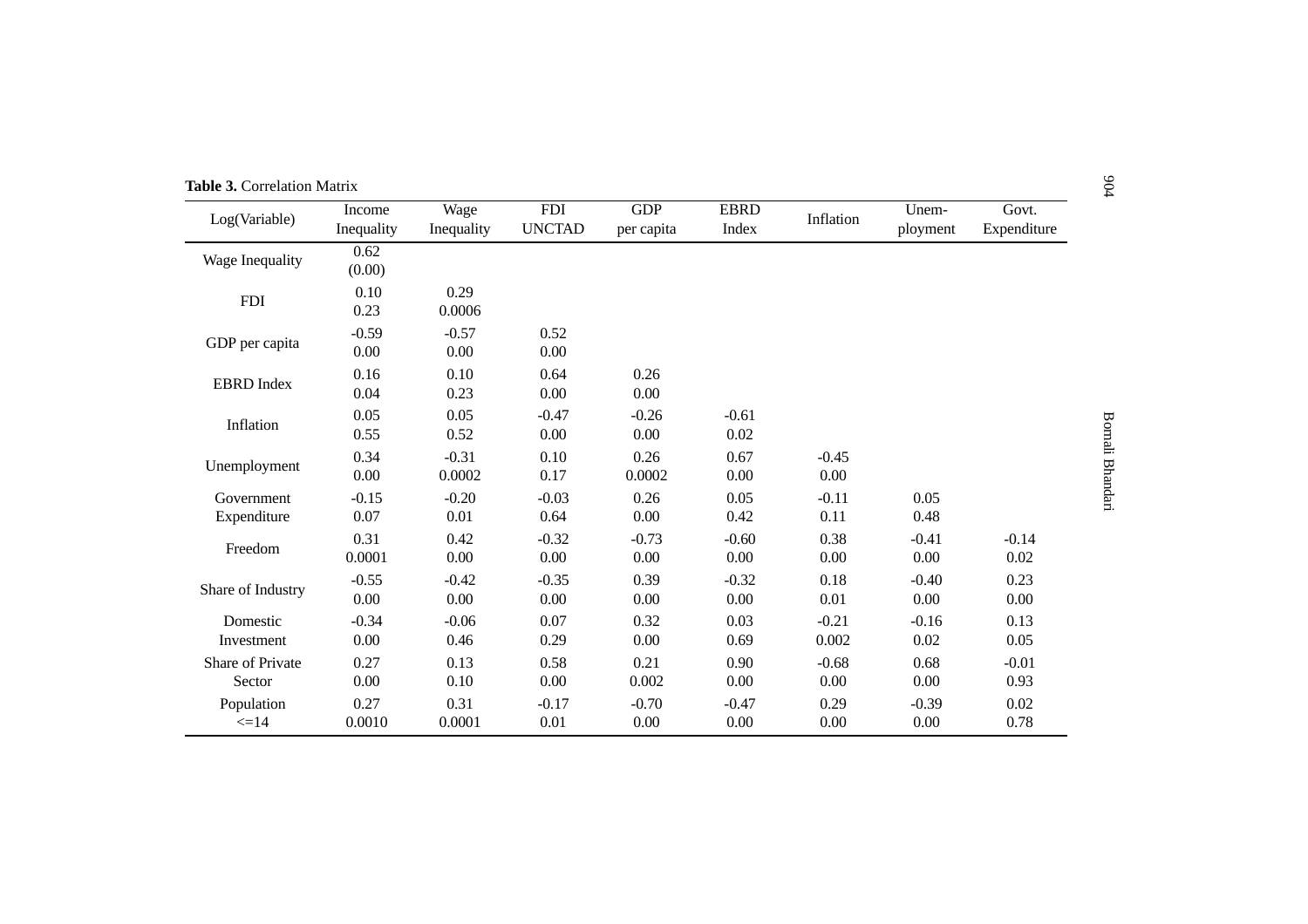| Log(Variable)        | Income<br>Inequality | Wage<br>Inequality | <b>FDI</b><br><b>UNCTAD</b> | <b>GDP</b><br>per capita | <b>EBRD</b><br>Index | Inflation | Unem-<br>ployment | Govt.<br>Expenditure |
|----------------------|----------------------|--------------------|-----------------------------|--------------------------|----------------------|-----------|-------------------|----------------------|
| Population           | $-0.23$              | $-0.28$            | 0.04                        | 0.63                     | 0.40                 | $-0.19$   | 0.36              | $-0.04$              |
| $>= 65$              | $0.02\,$             | 0.05               | 0.58                        | 0.00                     | 0.00                 | 0.004     | 0.00              | 0.52                 |
|                      | $-0.00$              | 0.10               | 0.65                        | 0.05                     | 0.71                 | $-0.68$   | 0.47              | $-0.03$              |
| <b>CPI</b>           | 1.00                 | 0.24               | 0.00                        | 0.45                     | 0.00                 | 0.00      | 0.00              | 0.61                 |
|                      | $-0.34$              | $-0.10$            | 0.04                        | 0.39                     | 0.33                 | $-0.18$   | $-0.12$           | $-0.31$              |
| Average Wage         | 0.00                 | 0.31               | 0.62                        | 0.00                     | 0.00                 | 0.02      | 0.15              | 0.00                 |
| Share of Services    | $-0.06$              | $-0.16$            | 0.39                        | 0.54                     | 0.72                 | $-0.53$   | 0.59              | 0.21                 |
|                      | 0.50                 | 0.04               | 0.00                        | 0.00                     | 0.00                 | 0.00      | 0.00              | 0.001                |
|                      | $-0.36$              | 0.06               | 0.18                        | $-0.05$                  | $-0.11$              | $-0.03$   | $-0.27$           | $-0.42$              |
| <b>Exchange Rate</b> | 0.00                 | 0.51               | 0.02                        | 0.51                     | 0.13                 | 0.64      | 0.00              | 0.00                 |
| Trade                | $-0.16$              | 0.10               | 0.39                        | 0.10                     | 0.24                 | $-0.06$   | $-0.0001$         | 0.30                 |
|                      | 0.04                 | 0.19               | 0.00                        | 0.12                     | 0.00                 | 0.35      | 0.9993            | 0.00                 |
| Secondary School     | 0.36                 | 0.73               | 0.19                        | $-0.59$                  | $-0.44$              | 0.15      | $-0.36$           | $-0.10$              |
| Enrollment           | 0.00                 | 0.00               | 0.11                        | 0.00                     | 0.00                 | 0.22      | 0.00              | 0.40                 |
| <b>Labor Force</b>   | $-0.46$              | $-0.49$            | 0.16                        | 0.54                     | 0.17                 | $0.02\,$  | $-0.41$           | 0.07                 |
| Secondary School     | 0.00                 | 0.00               | 0.16                        | 0.00                     | 0.13                 | 0.87      | 0.0002            | 0.51                 |
|                      | $-0.59$              | $-0.57$            | 0.08                        | 0.99                     | 0.30                 | $-0.29$   | 0.29              | 0.27                 |
| Productivity         | 0.00                 | 0.00               | 0.25                        | 0.00                     | 0.00                 | 0.00      | 0.00              | $0.00\,$             |
|                      | 0.36                 | 0.20               | $-0.13$                     | $-0.44$                  | $-0.33$              | $-0.18$   | 0.02              | $-0.14$              |
| Real Interest Rate   | 0.00                 | 0.06               | 0.13                        | 0.00                     | 0.00                 | 0.05      | 0.82              | 0.12                 |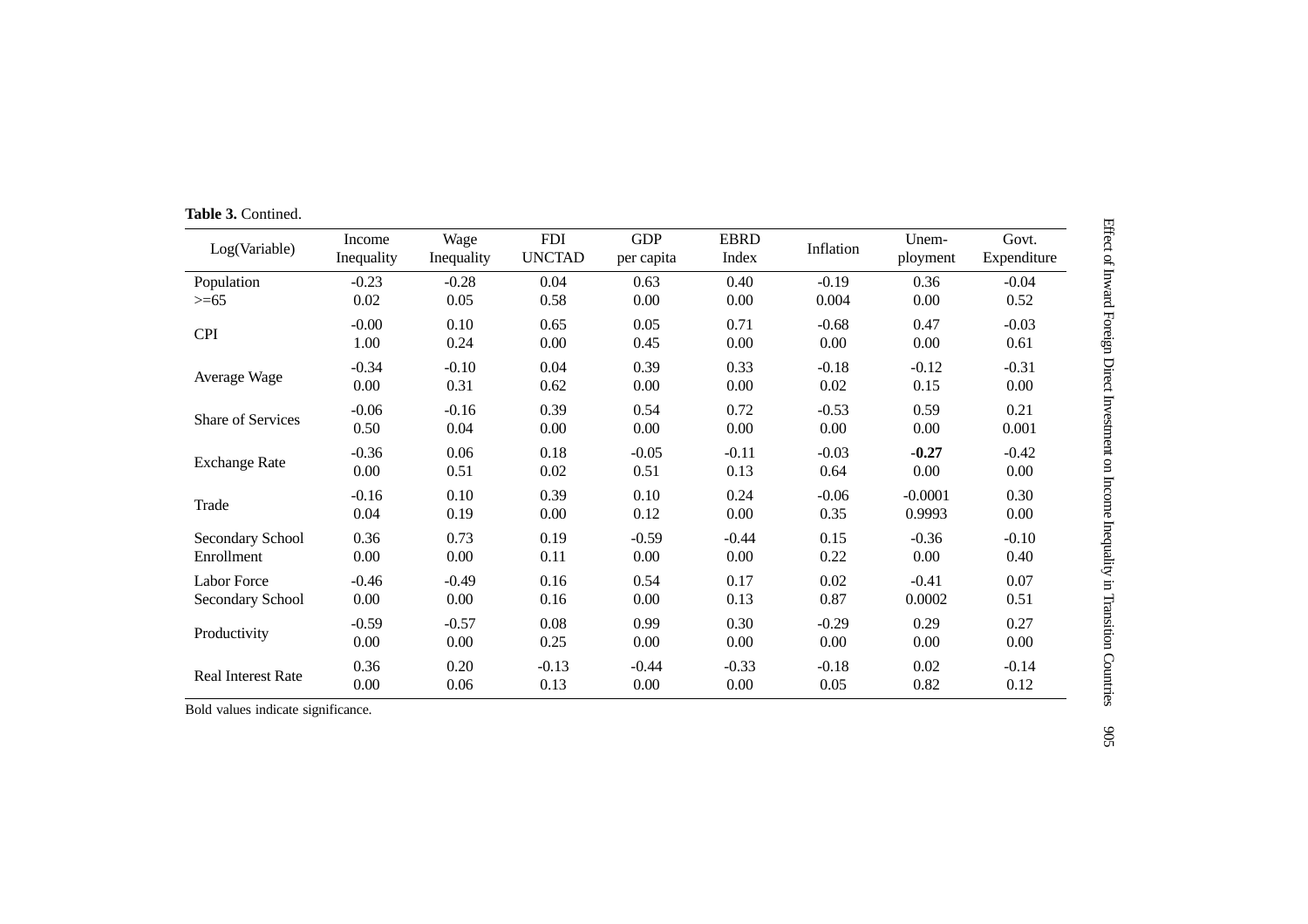| <b>Table 3.</b> Correlation Matrix contd. |  |
|-------------------------------------------|--|

|                           | Share of     | Domestic   | Share of       | Population | Population | <b>CPI</b> | Average | Share of | Exchange |
|---------------------------|--------------|------------|----------------|------------|------------|------------|---------|----------|----------|
|                           | Industry     | Investment | Private Sector | $\leq$ 14  | $>= 65$    |            | Wage    | Services | Rate     |
| Domestic Investment       | 0.29<br>0.00 |            |                |            |            |            |         |          |          |
| Share of Private          | $-0.37$      | 0.02       |                |            |            |            |         |          |          |
| Sector                    | 0.00         | 0.72       |                |            |            |            |         |          |          |
| Population                | $-0.07$      | $-0.17$    | $-0.38$        |            |            |            |         |          |          |
| $\leq$ =14                | 0.25         | 0.01       | 0.00           |            |            |            |         |          |          |
| Population                | 0.05         | 0.17       | 0.30           | $-0.95$    |            |            |         |          |          |
| $>= 65$                   | 0.40         | 0.01       | 0.00           | 0.00       |            |            |         |          |          |
| <b>CPI</b>                | $-0.32$      | 0.08       | 0.74           | $-0.21$    | 0.13       |            |         |          |          |
|                           | 0.00         | 0.26       | 0.00           | 0.003      | 0.06       |            |         |          |          |
|                           | 0.22         | 0.11       | 0.21           | $-0.42$    | 0.32       | 0.06       |         |          |          |
| Average Wage              | 0.004        | 0.14       | 0.01           | 0.00       | $0.00\,$   | 0.46       |         |          |          |
| Share of Services         | 0.002        | 0.10       | 0.60           | $-0.63$    | 0.56       | 0.42       | 0.22    |          |          |
|                           | 0.97         | 0.13       | 0.00           | 0.00       | 0.00       | 0.00       | 0.004   |          |          |
| <b>Exchange Rate</b>      | 0.21         | 0.05       | $-0.10$        | 0.14       | $-0.30$    | 0.11       | 0.76    | $-0.28$  |          |
|                           | 0.004        | 0.48       | 0.20           | 0.05       | 0.00       | 0.12       | 0.00    | 0.00     |          |
| Freedom                   | $-0.01$      | $-0.17$    | $-0.45$        | 0.61       | $-0.57$    | $-0.25$    | $-0.13$ | $-0.63$  | 0.20     |
|                           | 0.88         | 0.01       | 0.00           | 0.00       | 0.00       | 0.00       | 0.08    | 0.00     | 0.01     |
| Trade                     | $-0.23$      | 0.05       | $-0.12$        | 0.11       | 0.14       | 0.09       | $-0.04$ | 0.20     | 0.03     |
|                           | 0.00         | 0.44       | 0.17           | 0.10       | 0.03       | 0.22       | 0.59    | 0.00     | 0.65     |
| Secondary School          | $-0.03$      | $-0.26$    | $-0.30$        | 0.66       | $-0.59$    | $-0.01$    | $-0.26$ | $-0.57$  | 0.14     |
| Enrollment                | 0.83         | 0.02       | 0.01           | 0.00       | 0.00       | 0.97       | 0.03    | 0.00     | 0.23     |
| <b>Labor Force</b>        | 0.50         | 0.19       | $-0.05$        | $-0.28$    | 0.13       | $-0.01$    | 0.14    | $-0.01$  | 0.08     |
| Secondary School          | 0.00         | 0.08       | 0.67           | 0.01       | 0.26       | 0.89       | 0.25    | 0.96     | 0.52     |
| Productivity              | 0.37         | 0.30       | 0.23           | $-0.68$    | 0.59       | 0.08       | 0.41    | 0.56     | $-0.03$  |
|                           | 0.00         | 0.00       | $0.00\,$       | 0.00       | 0.00       | 0.27       | 0.00    | 0.00     | 0.68     |
|                           | $-0.12$      | $-0.16$    | $-0.29$        | 0.38       | $-0.37$    | 0.07       | $-0.11$ | $-0.41$  | 0.02     |
| <b>Real Interest Rate</b> | 0.17         | 0.07       | 0.00           | 0.00       | 0.00       | 0.45       | 0.24    | 0.00     | 0.82     |

Bold values indicate significance.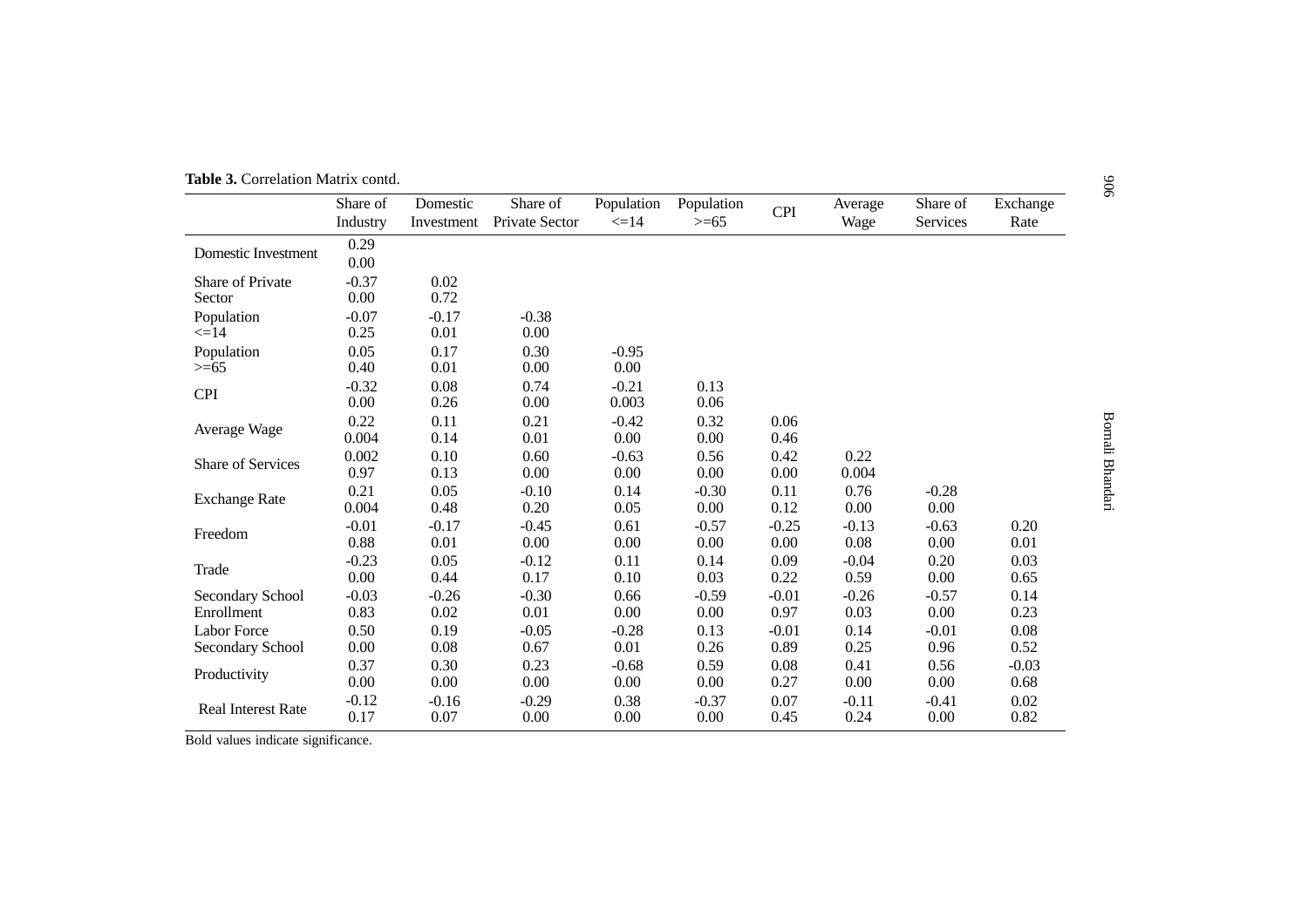|                                 | Freedom         | Trade           | Secondary<br>School<br>Enrollment | Labor Force<br>Secondary<br>School | Productivity    |
|---------------------------------|-----------------|-----------------|-----------------------------------|------------------------------------|-----------------|
| Trade                           | $-0.19$<br>0.00 |                 | $-0.22$<br>0.06                   | 0.08<br>0.50                       | 0.10<br>0.11    |
| Secondary School<br>Enrollment  | 0.62<br>0.00    | $-0.22$<br>0.06 |                                   |                                    |                 |
| Labor Force<br>Secondary School | $-0.38$<br>0.00 | 0.08<br>0.50    | $-0.41$<br>0.04                   |                                    |                 |
| Productivity                    | $-0.73$<br>0.00 | 0.10<br>0.11    | $-0.57$<br>0.00                   | 0.55<br>0.00                       |                 |
| <b>Real Interest Rate</b>       | 0.45<br>0.00    | $-0.24$<br>0.01 | 0.33<br>0.01                      | $-0.14$<br>0.30                    | $-0.43$<br>0.00 |

**Table 3.** Correlation Matrix Contd.

Bold values indicate significance.

will result in reducing income inequality by 0.01 percent, keeping everything else constant. This is both statistically and economically insignificant. The signs on the other coefficients in the fixed effects specification in Table 4 generally match their prior expectations as reported in Table 1. However, only three estimates are significant-GDP, Proportion of Population below fourteen, and the Transition Index. Per-capita GDP and income inequality have an inverted-U shaped relationship as predicted by the Kuznets curve. Ceteris paribus, a one percent increase in GDP increases income inequality by 2.91 percent but at a decreasing rate, given that the average GDP per capita is 3.42. Income inequality will increase by 1.14 percent if proportion of population below the age of fourteen increases by one percent, ceteris paribus. Opening up the economy and transforming institutions has led to increased inequality. If the EBRD Transition index goes up by one percent, income inequality will increase by 0.2 percent, ceteris paribus.

I tried various other specifications. Kyrgyzstan does not have any unemployment data, so I estimated the equation dropping the unemployment variable and results do not change. I tried using lagged FDI instead of current FDI and that also does not change results. In one specification, FDI was interacted with the trend variable. It ends up dropping the FDI variable and keeping the interaction term in a fixed effects specification. Dividing up the sample in different periods also does not yield any results. The squared term of FDI was included in the fixed effects regression but that also resulted in one of the FDI variables being dropped out. Including an interaction term between FDI and share of the private sector also did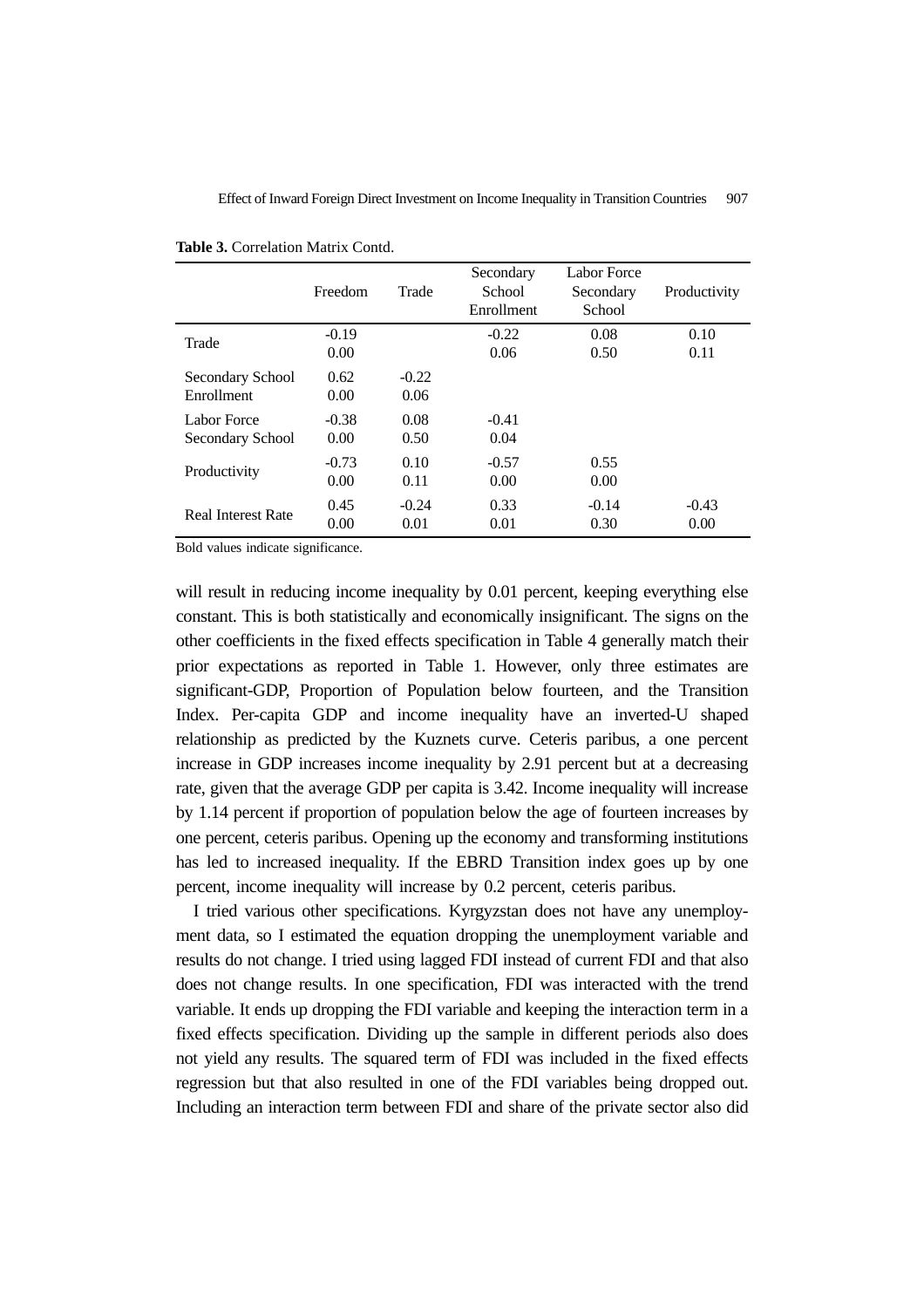908 Bornali Bhandari

| Variable                       | <b>OLS</b>  | <b>Fixed Effects</b> | <b>Instrumental Variable</b><br><b>Fixed Effects</b> |
|--------------------------------|-------------|----------------------|------------------------------------------------------|
| <b>FDI</b>                     | $-0.05***$  | $-0.01$              | $-0.02$                                              |
|                                | $(-2.88)$   | $(-0.40)$            | $(-0.66)$                                            |
| <b>GDP</b>                     | $-0.42$     | $3.23**$             | $4.20*$                                              |
|                                | $(-0.82)$   | (2.05)               | (1.92)                                               |
| GDP square                     | 0.01        | $-0.16*$             | $-0.21*$                                             |
|                                | 0.28        | (1.79)               | $(-1.69)$                                            |
| Domestic Investment            | $-0.05$     | 0.02                 | 0.01                                                 |
|                                | $(-0.89)$   | (0.45)               | (0.17)                                               |
| Unemployment                   | 0.03        | 0.03                 | 0.02                                                 |
|                                | (1.31)      | (1.09)               | (0.73)                                               |
| Inflation                      | $0.02*$     | 0.01                 | 0.01                                                 |
|                                | (1.75)      | (1.18)               | (1.45)                                               |
| Government Expenditure         | $0.12***$   | $-0.01$              | $-0.03$                                              |
|                                | (3.32)      | $(-0.21)$            | $(-0.64)$                                            |
| Proportion of Population       | $0.84***$   | $1.25***$            | $1.24***$                                            |
| $\leq$ 14                      | (2.84)      | (3.68)               | (3.57)                                               |
| Proportion of Population       | $0.57***$   | 0.19                 | 0.13                                                 |
| $>= 65$                        | (2.95)      | (0.93)               | (0.60)                                               |
| <b>Share of Private Sector</b> | $0.31***$   | 0.08                 | 0.03                                                 |
|                                | (4.81)      | (1.37)               | (0.40)                                               |
| Share of Industrial Sector     | $-0.13$     | $-0.10$              | $-0.15$                                              |
|                                | $(-1.33)$   | $(-0.95)$            | $(-1.28)$                                            |
| <b>EBRD</b> Transition Index   | $-0.14$     | $0.22**$             | $0.27**$                                             |
|                                | $(-0.98)$   | (2.04)               | (2.52)                                               |
| <b>Political Freedom</b>       | $-0.11*$    | $-0.05$              | $-0.04$                                              |
|                                | (1.93)      | $(-1.06)$            | $(-0.97)$                                            |
| Trend                          | $0.03***$   | 0.02                 | 0.02                                                 |
|                                | (4.08)      | (1.26)               | (1.32)                                               |
| Constant                       | $-57.96***$ | $-48.06*$            | $-60.03*$                                            |
|                                | $(-3.81)$   | $(-1.76)$            | $(-1.60)$                                            |
| No. of observations            | 127         | 127                  | 124                                                  |
| No. of groups                  | 18          | 18                   | 18                                                   |
|                                |             | Within $(0.44)$      | Within $(0.44)$                                      |
| R-squared                      |             | Between $(0.31)$     | Between (0.34                                        |
|                                |             | Overall $(0.11)$     | Overall $(0.14)$                                     |
| Log Likelihood                 | 105.46      |                      |                                                      |

**Table 4.** Dependent Variable: Gini from Personal Income, 1990-2002

The values in the brackets are t-values. \*\*\*, \*\*, \* indicate significant at 1%, 5% and 10% level of significance.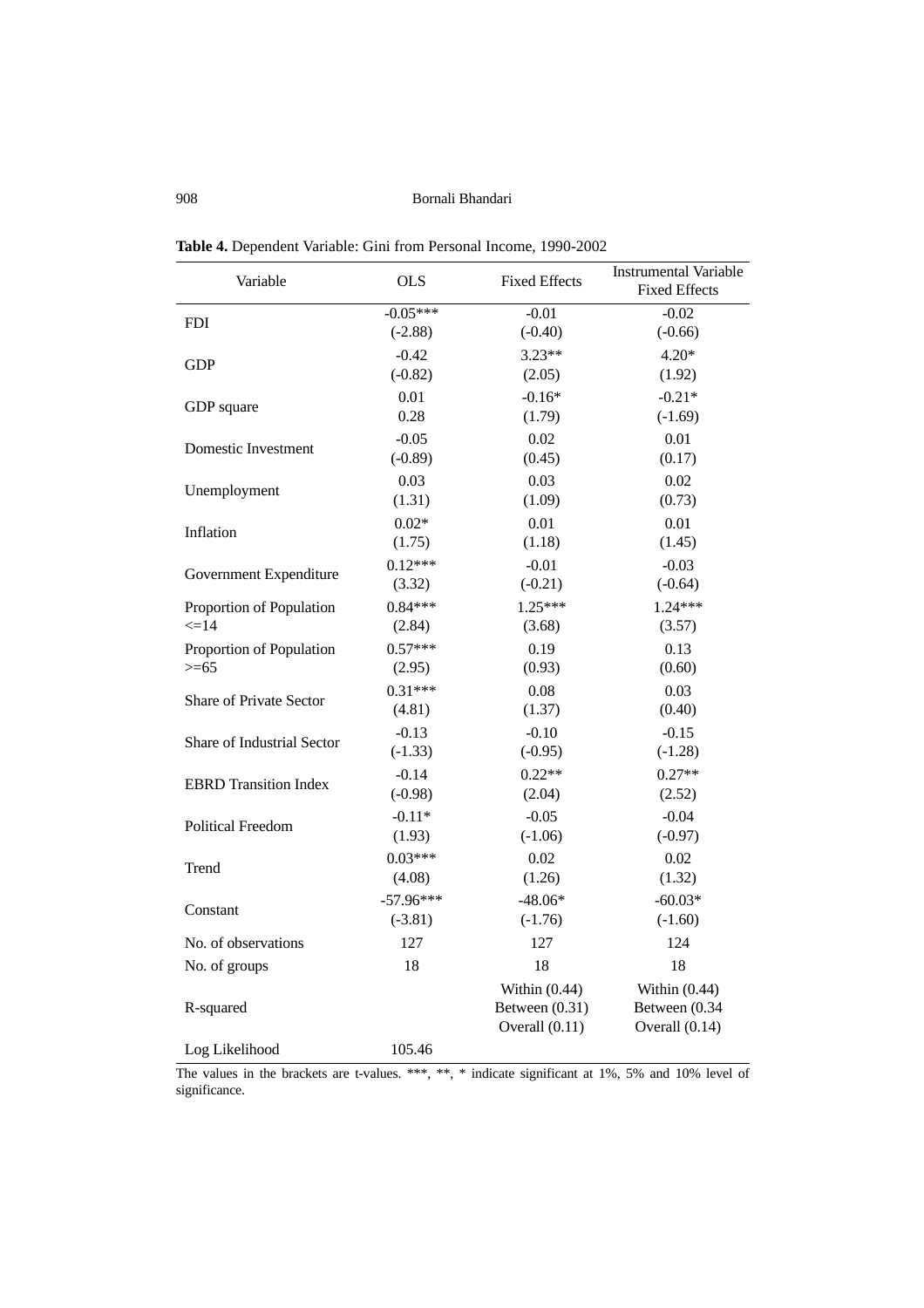not yield any results.

#### **VII. Discussion and Further Results**

Although there is no evidence in the data to support the impact of FDI on income inequality, FDI may affect the different components of income (wage and capital) differently. The theoretical model claims that FDI is reducing income inequality by increasing wages or the return to labor. Also, although full employment is assumed in the theoretical model, in reality, unemployment is high in the Transition countries. Inflows of FDI then should reduce unemployment. Therefore, I examine the impact of FDI on wage inequality, average wages and unemployment separately.

#### **Wage Inequality**

First, I analyze the relationship between FDI and wage inequality. The Gini coefficient calculated from earnings data is used as a wage inequality measure from the WIID database. FDI is predicted to have a positive impact on wage inequality, ceteris paribus. This prediction is based on Feenstra and Hanson (1997) who show both theoretically and empirically that outflow of capital from developed to developing countries increases wage inequality in both countries.

The three control variables typically used in the wage inequality literature are openness to trade (measured as the sum of exports and imports to GDP), level of development (GDP per capita) and levels of education (measured as the total number of secondary students enrolled as a percentage of total population or as the percentage of labor force with secondary education).

The Hecksher-Ohlin Theorem predicts that trade will increase the return to unskilled labor in a relatively unskilled labor abundant country, thereby decreasing the wage inequality and vice-versa in a skilled labor abundant country. Since the transition countries are relatively unskilled labor abundant (versus Western Europe who are their major trade partners), one would expect trade to reduce wage inequality. Figini and Görg (2006) argue that since wage inequality depends on the economic structure of the country, which in turn is connected to the level of development, it is important to control for per capita GDP. The authors also argue that increase in secondary education indicates an increase in supply of skilled labor which would decrease wage inequality, ceteris paribus. An alternate interpretation would be that higher is the percentage of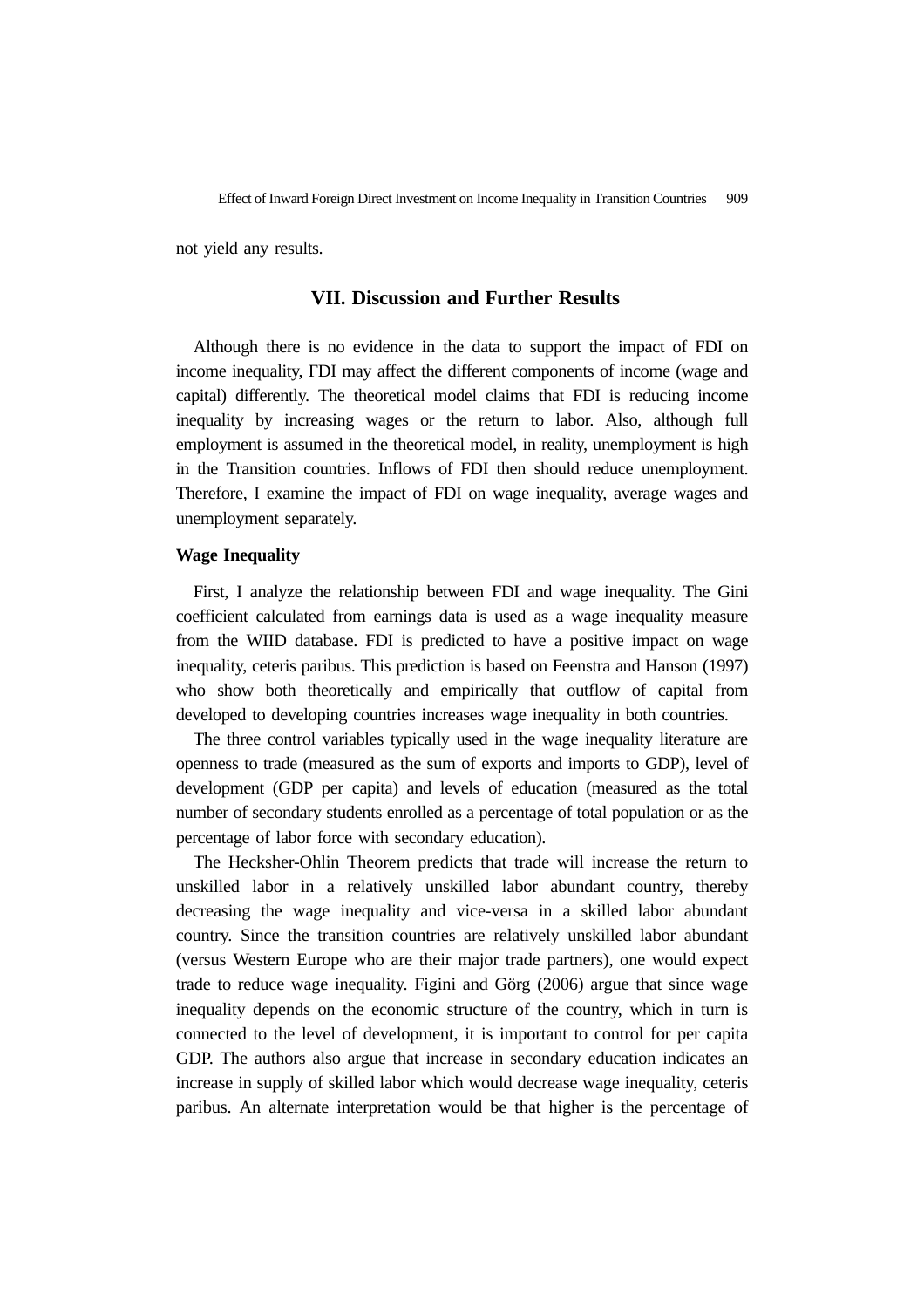labor with secondary education, higher is the likelihood that they are employed and therefore the wage inequality is lower. The results from both the measures of skilled labor are reported in this paper.

The rest of the control variables remain the same as in the income inequality empirical model and have the same expected signs. Equation (2) shows the empirical model for wage inequality with the expected signs written below the variables.<sup>30</sup>

```
Wage Inequality<sub>it</sub> =
f\displaystyle\bigg(\begin{matrix}\pmb{FDI}_{ij},\pmb{\ \ +} \end{matrix}GDPit,
              Ambiguous
                           UR_{it}+
                                    DI_{it}−
                                            \emph{INFL}_{it}+
                                                         GGDPit, 
                                                                −
                                                                        PVT_{it}+
                                                                                   INDUS_{it}−
                                                                                                   TR_{it}+
                                                                                                           FREEit,
                                                                                                           Ambiguous
                                                                                                                        TRADE_{ir}−
                                                                                                                                         EDUC_{it}−
  (FDI_{ij}, GDP_{ij}, UR_{ii}, DRI_{ij}, INFL_{ij}, GGDP_{ij}, PVT_{ij}, INDUS_{ij}, TR_{ij}, FREE_{ij}, TRADE_{ij}, EDUC_{ij}, Trend_{ij})
```
(2)

where, FDI=Foreign Direct Investment

GDP=Gross Domestic Product per capita UR=Unemployment Rate DI=Domestic Investment as a proportion of GDP INFL=Inflation Rate GGDP=Government Expenditure as a proportion of GDP PVT=Private Sector Employment in the Economy INDUS=Industrial Sector Employment in the Economy TR=EBRD Transition Index FREE=Political Freedom TRADE=Openness EDUC=Education i=country, t=time.

Fixed effects and instrumental variable fixed effects are used. All variables are in log form. Instrumental variable method is used to control for possible endogeneity problems as a high proportion of people earning lower wages is a determinant of FDI inward stock.

Table 5 shows the empirical results. Overall, the results show that FDI has a positive and significant impact on wage inequality in the fixed effects model. A one percent increase in FDI

will increase wage inequality by  $0.14$  per cent, ceteris paribus.<sup>31</sup> The other

 $30$ Figini and Gorg (2006) show theoretically and empirically that FDI and wage inequality have a nonlinear relationship which, however is not supported by evidence from the transition countries.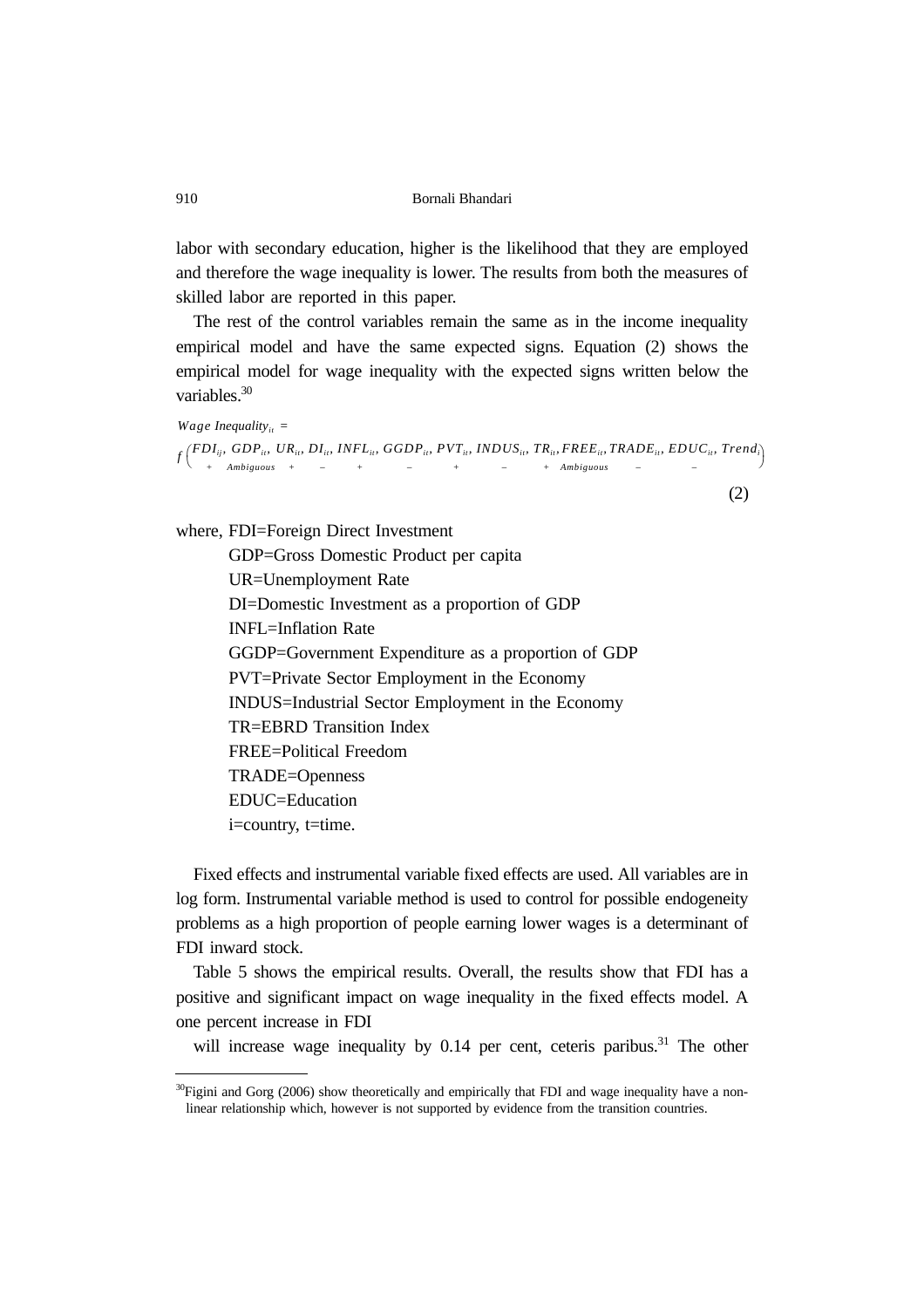| Variable                                                      |                  | <b>Fixed Effects</b> | <b>Instrumental Variable Fixed Effects</b> |                      |  |
|---------------------------------------------------------------|------------------|----------------------|--------------------------------------------|----------------------|--|
| <b>FDI</b>                                                    | $0.14*$          | $0.11**$             | 0.65                                       | $0.17**$             |  |
|                                                               | (1.92)           | (2.31)               | (0.36)                                     | (2.38)               |  |
| <b>GDP</b>                                                    | 0.56             | $-0.38$              | 2.51                                       | $-0.44$              |  |
|                                                               | (1.21)           | $(-1.55)$            | (0.36)                                     | $(-1.56)$            |  |
| Domestic                                                      | $-0.13$          | $-0.06$              | 0.01                                       | 0.01                 |  |
| Investment                                                    | $(-1.44)$        | $(-0.70)$            | (0.17)                                     | (0.06)               |  |
| Unemployment                                                  | $0.19*$          | $-0.11**$            | 0.60                                       | $-0.12*$             |  |
|                                                               | (1.79)           | $(-2.05)$            | (0.40)                                     | $(-1.91)$            |  |
| Inflation                                                     | 0.02             | $-0.01$              | 0.01                                       | $-0.004$             |  |
|                                                               | (1.04)           | $(-0.54)$            | (0.24)                                     | $(-0.20)$            |  |
| Government                                                    | $0.19*$          | 0.12                 | 0.55                                       | 0.10                 |  |
| Expenditure                                                   | (1.71)           | (0.42)               | (0.42)                                     | (0.92)               |  |
| Share of Private                                              | 0.10             | $-0.04$              | 0.28                                       | $-0.03$              |  |
| Sector                                                        | (0.48)           | $(-0.31)$            | (0.35)                                     | $(-0.15)$            |  |
| Share of                                                      | $-0.25$          | 0.06                 | $-0.64$                                    | 0.05                 |  |
| <b>Industrial Sector</b>                                      | $(-1.10)$        | (0.37)               | $(-0.43)$                                  | (0.29)               |  |
| <b>EBRD</b>                                                   | $-0.81$          | 0.52                 | $-2.69$                                    | 0.22                 |  |
| <b>Transition Index</b>                                       | $(-1.51)$        | (1.57)               | $(-0.40)$                                  | (0.49)               |  |
| Political                                                     | 0.06             | $-0.01$              | $-0.14$                                    | 0.07                 |  |
| Freedom                                                       | (0.67)           | $(-0.09)$            | $(-0.19)$                                  | (0.48)               |  |
| Trade                                                         | 0.22             | $-0.01$              | 0.06                                       | $-0.02$              |  |
|                                                               | (1.14)           | $(-0.08)$            | (0.10)                                     | $(-0.16)$            |  |
| <b>EDUC</b>                                                   | 0.15<br>(0.35)   |                      | 0.32<br>(0.31)                             |                      |  |
| Percentage of<br>Labor Force with<br>a Secondary<br>Education |                  | 0.06<br>(0.57)       |                                            | $-0.04$<br>$(-0.36)$ |  |
| Trend                                                         | $-0.03$          | $-0.01$              | $-0.15$                                    | $-0.01$              |  |
|                                                               | (0.89)           | $(-0.38)$            | $(-0.34)$                                  | $(-0.36)$            |  |
| Constant                                                      | 55.84            | 17.11                | 287.20                                     | 18.13                |  |
|                                                               | (0.90)           | (0.62)               | (0.34)                                     | (0.62)               |  |
| No. of observations                                           | 42               | 54                   | 42                                         | 52                   |  |
| No. of groups                                                 | 13               | 10                   | 13                                         | 10                   |  |
| R-squared                                                     | Within $(0.53)$  | Within $(0.79)$      | Within (N.A.)                              | Within $(0.76)$      |  |
|                                                               | Between $(0.41)$ | Between (0.08)       | Between $(0.38)$                           | Between $(0.02)$     |  |
|                                                               | Overall $(0.41)$ | Overall (0.02)       | Overall (0.41)                             | Overall (0.01)       |  |

**Table 5.** Dependent Variable: Wage Inequality, 1990-2002

The values in the brackets are t-values. \*\*\*, \*\*, \* indicate significant at 1%, 5% and 10% level of significance.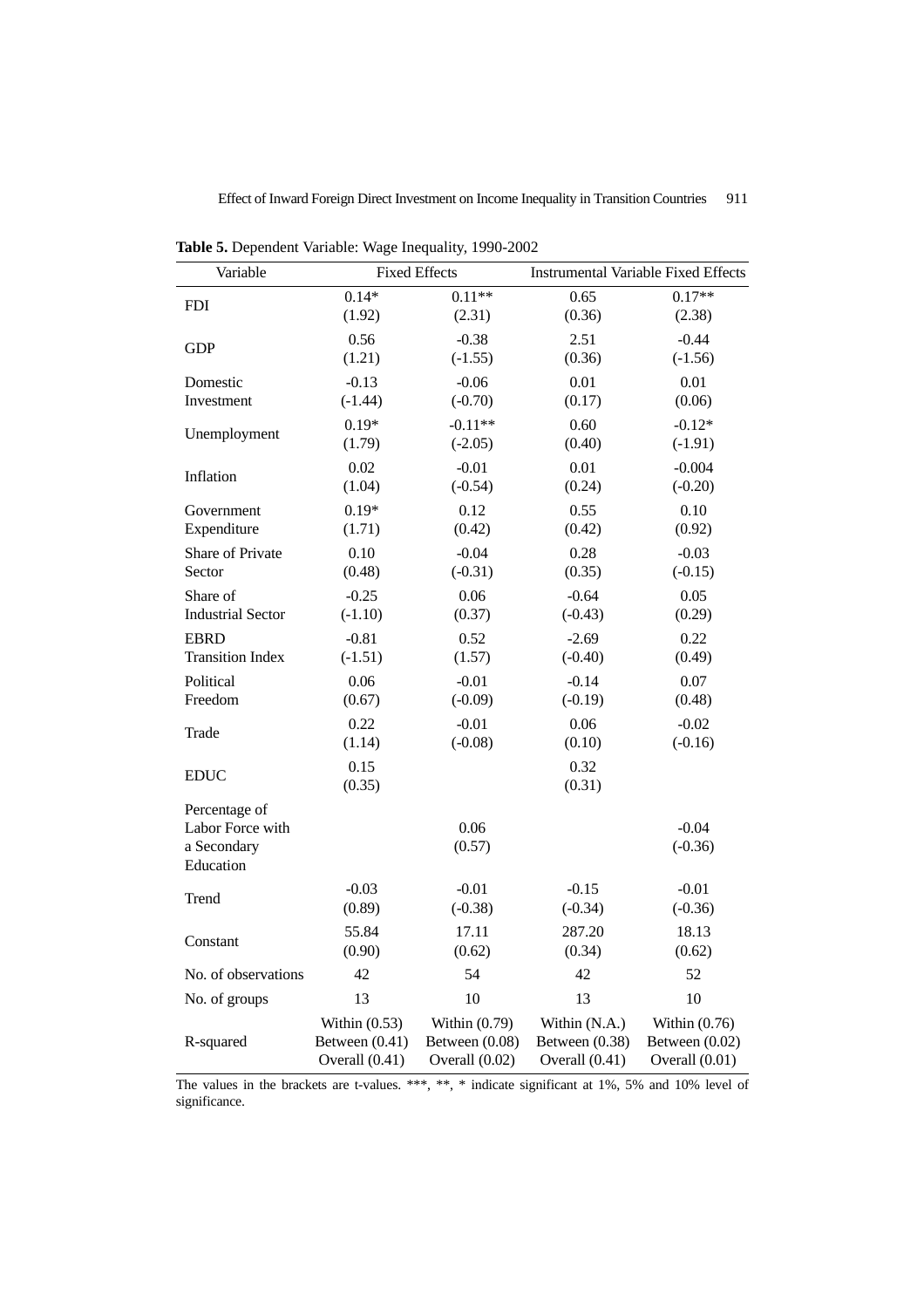control variables are statistically insignificant except unemployment, which changes signs across specifications. *Average Wages*

 $Average Wages_{it} =$  $f\displaystyle\Big(\frac{FDI_{ij},}{+}% \displaystyle\int\limits_{0}^{T}f\left( \frac{FDI_{ij},}{+}\right) ^{2}\frac{1}{\left( 1-\frac{2}{\left( 1-\frac{2}{\left( 1-\frac{2}{\left( 1-\frac{2}{\left( 1-\frac{2}{\left( 1-\frac{2}{\left( 1-\frac{2}{\left( 1-\frac{2}{\left( 1-\frac{2}{\left( 1-\frac{2}{\left( 1-\frac{2}{\left( 1-\frac{2}{\left( 1-\frac{2}{\left( 1-\frac{2}{\left( 1-\frac{2}{\left( 1-\frac{2}{\left( 1$  $(FDI_{ij}, PROD_{in}UR_{in},DI_{in},CHI_{in}, EXCHG_{in}, GGDP_{in}, PVT_{in}, INDUS_{in}, TR_{in}, SER_{in}, TRADE_{in}, FREE_{in}, Trend_{in})$ + − + + *Ambiguous* + + − + + + + +

(3)

where, FDI=Foreign Direct Investment

PROD=Productivity as measured by GDP/Labor Force UR=Unemployment Rate DI=Domestic Investment as a proportion of GDP CPI=Consumer Price Index EXCHG=Exchange Rate GGDP=Government Expenditure as a proportion of GDP PVT=Private Sector Employment in the Economy INDUS=Industrial Sector Employment in the Economy TR=EBRD Transition Index TRADE=Openness SER=Service Sector Employment in the Economy i=country, t=time.

Next, the effect of inward FDI on average wages in the economy is analyzed. The empirical model is shown in equation (3). Average wages are calculated across all the sectors in the economy and used as a dependent variable.<sup>32</sup> The main explanatory variable is FDI and is hypothesized to have a positive effect on wages based on the economic theory laid out in Section II. Since wages are measured nominally in local currency, the wage equation includes the Consumer Price Index and the exchange rate as control variables. Following Onaran and Stockhammer (2006), productivity and trade are also included as control variables and both are expected to have a positive impact on wages. The rest of

<sup>&</sup>lt;sup>31</sup>Using the secondary education enrollment measure, FDI does not have a significant impact on income inequality in the fixed effects instrumental variable specification. This difference in result arises probably due to the lagged effect of secondary education versus the immediate impact of number of labor with secondary education. This is a potential avenue for future research. Another reason simply may be due to difference in sample size as dropping the secondary school enrollment variable increases the number of included observations to 121.

 $32$ To be consistent, I have only included wages from ISIC-Rev.3.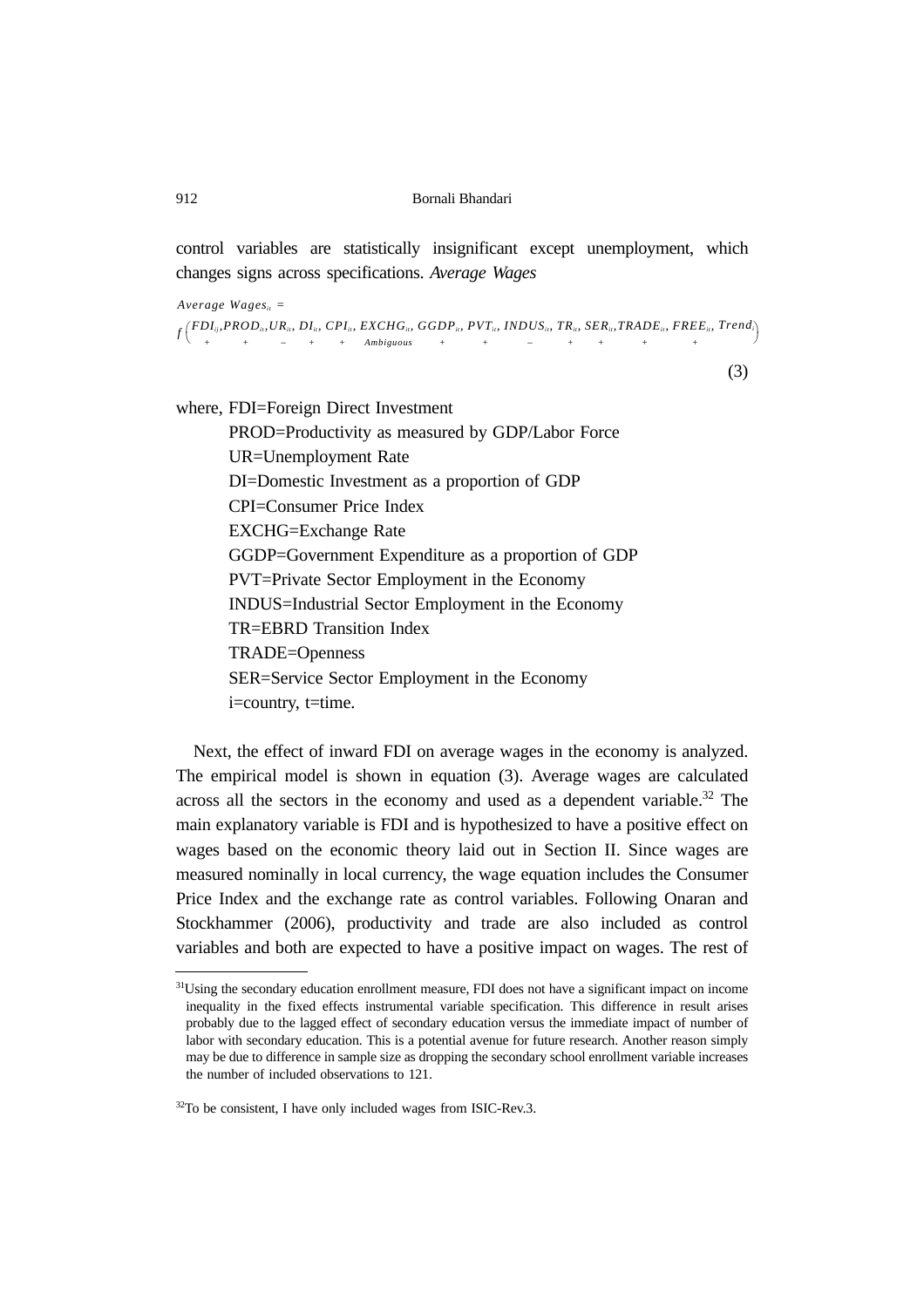the control variables include EBRD Liberalization Index, share of the private sector, share of industrial sector, share of services sector, government expenditure, domestic investment, unemployment rate, political freedom and trend. It is hypothesized that the Liberalization, political freedom, increase in share of private sector, increase in share of services sector and more domestic investment would increase wages. Share of industrial sector and unemployment will decrease wages.<sup>33</sup>

Both fixed effects and instrumental fixed effects are used to estimate the regression equation. All variables are again in log form. Tables 6 report the results. Average wages are significantly increasing in FDI in both the specifications. A one percent increase in FDI increases average wages by 0.20 percent, everything else being held constant. This is consistent with the economic theory that says FDI increases the returns to the labor force and previous empirical literature including Onaran and Stockhammer (2006). The authors find that FDI in Central and East European countries has a positive and significant impact on wages only in the capital and skill-intensive sectors in the post-transition era of the CEECs. The signs on the rest of the variables are consistent with prior expectations except trade and share of the industrial sector. Trade is reducing average wages, ceteris paribus and industrial sector employment is increasing average wages in the country.

#### **Unemployment**

Finally, the impact of FDI on unemployment is analyzed. FDI is again the main explanatory variable. Following the literature, Baccaro and Rei (2005), inflation rate, real interest rate, productivity and trade are used as control variables. Inflation rate and Unemployment rate have an inverse relationship at least in the short run as per Phillips curve. Increase in real interest rate will lead to increase in unemployment, ceteris paribus, as firms lower investment and therefore do not hire workers. Baccaro and Rei (2005) argue that productivity has a lagged negative impact-if workers do not change their wage demands with increases in productivity, unemployment will fall. Increase in trade may decrease unemployment in transition countries because the empirical results from Table 6 show that trade is decreasing average wages. The rest

<sup>33</sup>An empirical specification (for average wages) including control for skilled labor was estimated. FDI has a statistically insignificant impact on average wages, when secondary school enrollment is used but has a positive and significant impact (on average wages) when the percentage of labor force which have secondary school education is used.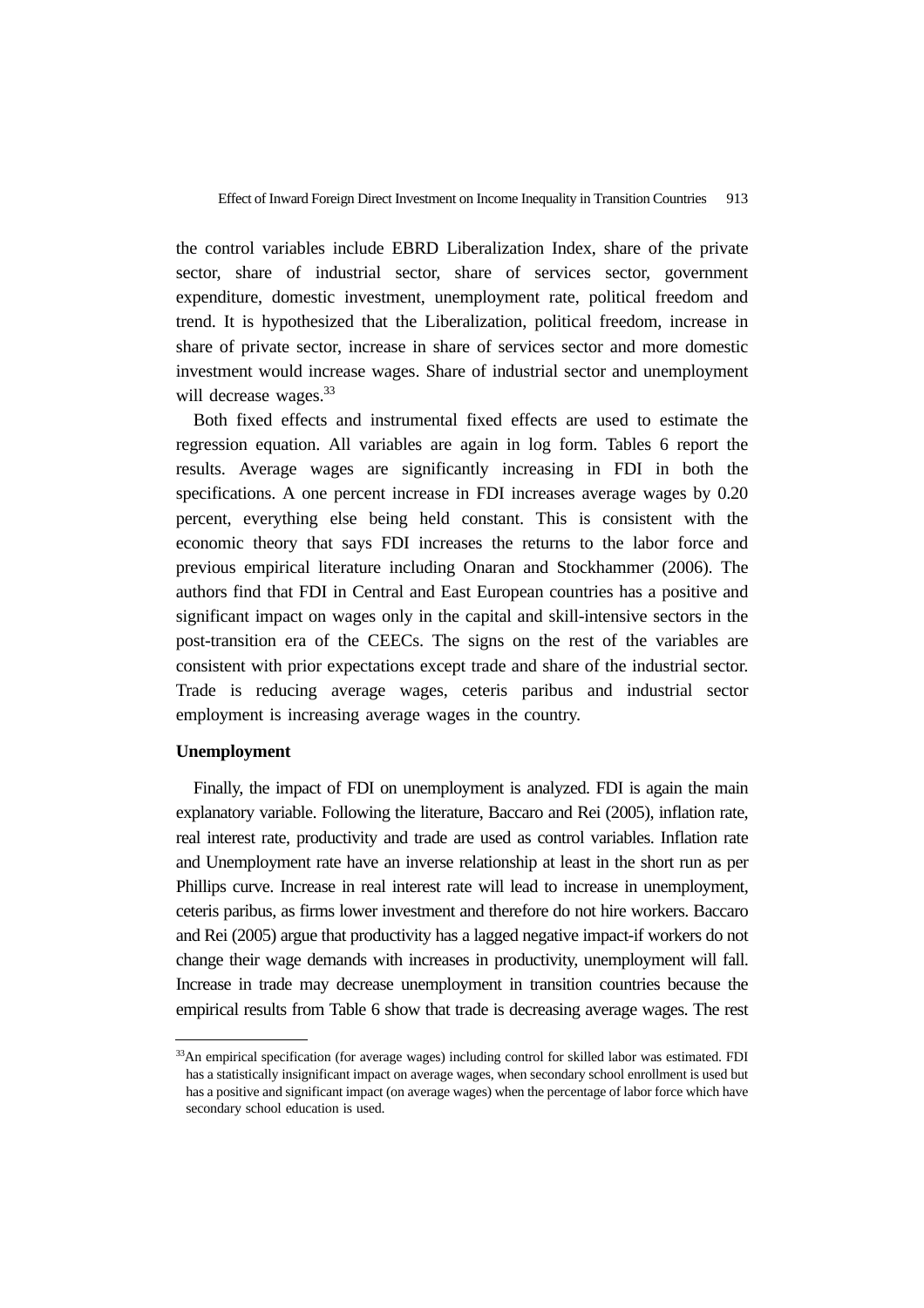914 Bornali Bhandari

| Table 6. Dependent Variable: Average Wages, 1990-2002 |  |                                                                                                                                                                                                                                                                                                                                                                                                                                                                                            |
|-------------------------------------------------------|--|--------------------------------------------------------------------------------------------------------------------------------------------------------------------------------------------------------------------------------------------------------------------------------------------------------------------------------------------------------------------------------------------------------------------------------------------------------------------------------------------|
| <b>TT</b>                                             |  | $\blacksquare$ $\blacksquare$ $\blacksquare$ $\blacksquare$ $\blacksquare$ $\blacksquare$ $\blacksquare$ $\blacksquare$ $\blacksquare$ $\blacksquare$ $\blacksquare$ $\blacksquare$ $\blacksquare$ $\blacksquare$ $\blacksquare$ $\blacksquare$ $\blacksquare$ $\blacksquare$ $\blacksquare$ $\blacksquare$ $\blacksquare$ $\blacksquare$ $\blacksquare$ $\blacksquare$ $\blacksquare$ $\blacksquare$ $\blacksquare$ $\blacksquare$ $\blacksquare$ $\blacksquare$ $\blacksquare$ $\blacks$ |

| Variable                          | <b>Fixed Effects</b> | <b>Instrumental Variable Fixed Effects</b> |
|-----------------------------------|----------------------|--------------------------------------------|
| <b>FDI</b>                        | $0.11*$              | $0.20*$                                    |
|                                   | (3.84)               | (4.41)                                     |
| Productivity                      | $0.99*$              | $1.05*$                                    |
|                                   | (8.79)               | (8.77)                                     |
| Domestic Investment               | $-0.06$              | $-0.08$                                    |
|                                   | $(-1.43)$            | $(-0.58)$                                  |
| Unemployment                      | $-0.02$              | $-0.10$                                    |
|                                   | $(-0.84)$            | $(-0.37)$                                  |
| <b>Consumer Price Index</b>       | $0.84*$              | $0.89*$                                    |
|                                   | (16.66)              | (16.29)                                    |
| <b>Exchange Rate</b>              | $0.13*$              | 0.07                                       |
|                                   | (2.70)               | (1.20)                                     |
| Government Expenditure            | $0.20*$              | $0.25*$                                    |
|                                   | (3.62)               | (4.19)                                     |
| <b>Share of Private Sector</b>    | $0.18*$              | $0.17**$                                   |
|                                   | (2.57)               | (2.23)                                     |
| <b>Share of Industrial Sector</b> | $0.32*$              | $0.31*$                                    |
|                                   | (2.79)               | (2.58)                                     |
| <b>Share of Services Sector</b>   | $0.44*$              | 0.25                                       |
|                                   | (3.09)               | (1.57)                                     |
| <b>EBRD</b> Transition Index      | $-0.19$              | $-0.07$                                    |
|                                   | $(-1.27)$            | $(-0.44)$                                  |
| <b>Political Freedom</b>          | $0.20*$              | $0.22*$                                    |
|                                   | (3.57)               | (3.52)                                     |
| Trade                             | $-0.30*$             | $-0.31*$                                   |
|                                   | $(-4.45)$            | $(-4.37)$                                  |
| Trend                             | $-0.002$             | $-0.02***$                                 |
|                                   | (0.17)               | $(-1.79)$                                  |
| Constant                          | $-8.71$              | 26.39                                      |
|                                   | $(-0.50)$            | (1.28)                                     |
| No. of observations               | 147                  | 144                                        |
| No. of groups                     | 18                   | 18                                         |
|                                   | Within (0.99)        | Within $(0.99)$                            |
| R-squared                         | Between $(0.12)$     | Between $(0.03)$                           |
|                                   | Overall (0.19)       | Overall (0.09)                             |

The values in the brackets are t-values. \*\*\*, \*\*, \* indicate significant at 1%, 5% and 10% level of significance.

of the control variables are the same as in average wages. It is hypothesized that the Liberalization, political freedom will increase unemployment as the economy transforms and the firms become more efficient. The firms are not under any pressure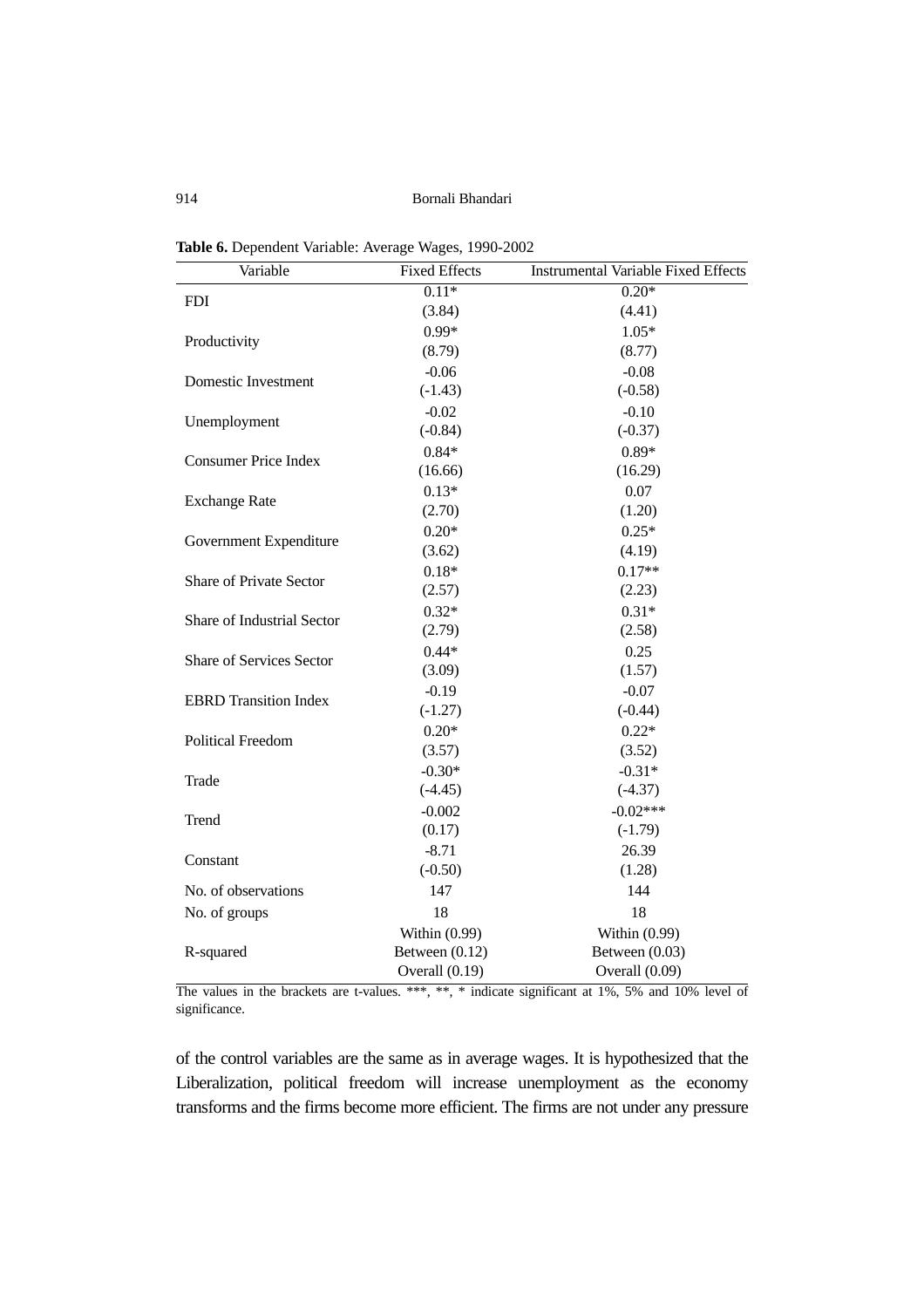to hire people. Intuitively, increases in service sector, industrial sector, private sector employment and domestic investment and government expenditures will decrease unemployment. $34$  The regression equation is shown in equation (4).

| Variable                        | <b>Fixed Effects</b> | <b>Instrumental Variable Fixed Effects</b> |
|---------------------------------|----------------------|--------------------------------------------|
| <b>FDI</b>                      | 0.05                 | 0.05                                       |
|                                 | (0.70)               | (0.66)                                     |
| Productivity                    | $-1.87*$             | $-1.84*$                                   |
|                                 | $(-4.73)$            | $(-4.51)$                                  |
| <b>Real Interest Rate</b>       | 0.01                 | 0.01                                       |
|                                 | (0.44)               | (0.37)                                     |
| Domestic Investment             | $-0.15$              | $-0.16$                                    |
|                                 | $(-0.81)$            | $(-0.85)$                                  |
| <b>Inflation Rate</b>           | $-0.01$              | $-0.01$                                    |
|                                 | $(-0.33)$            | $(-0.32)$                                  |
| Government Expenditure          | $-0.30$              | $-0.30$                                    |
|                                 | $(-1.46)$            | $(-1.46)$                                  |
| Share of Private Sector         | 0.11                 | 0.10                                       |
|                                 | (0.35)               | (0.30)                                     |
| Share of Industrial Sector      | 0.49                 | 0.48                                       |
|                                 | (1.04)               | (1.00)                                     |
| <b>Share of Services Sector</b> | $1.71**$             | $1.72**$                                   |
|                                 | (2.42)               | (2.38)                                     |
| <b>EBRD</b> Transition Index    | $-0.71$              | $-0.68$                                    |
|                                 | $(-0.97)$            | $(-0.90)$                                  |
| <b>Political Freedom</b>        | $-0.75*$             | $-0.76*$                                   |
|                                 | $(-3.76)$            | $(-3.75)$                                  |
| Trade                           | $-0.38***$           | $-0.38***$                                 |
|                                 | $(-1.73)$            | $(-1.67)$                                  |
| Trend                           | $0.06***$            | $0.06***$                                  |
|                                 | (1.89)               | (1.71)                                     |
| Constant                        | $-104.20***$         | $-97.68$                                   |
|                                 | $(-1.64)$            | $(-1.46)$                                  |
| No. of observations             | 113                  | 112                                        |
| No. of groups                   | 17                   | 17                                         |
|                                 | Within $(0.47)$      | Within $(0.47)$                            |
| R-squared                       | Between $(0.09)$     | Between (0.09)                             |
|                                 | Overall (0.04)       | Overall (0.04)                             |

**Table 7.** Dependent Variable: Unemployment Rate, 1990-2002

The values in the brackets are t-values. \*\*\*,\*\*,\*indicate significant at 1%, 5% and 10% level of significance.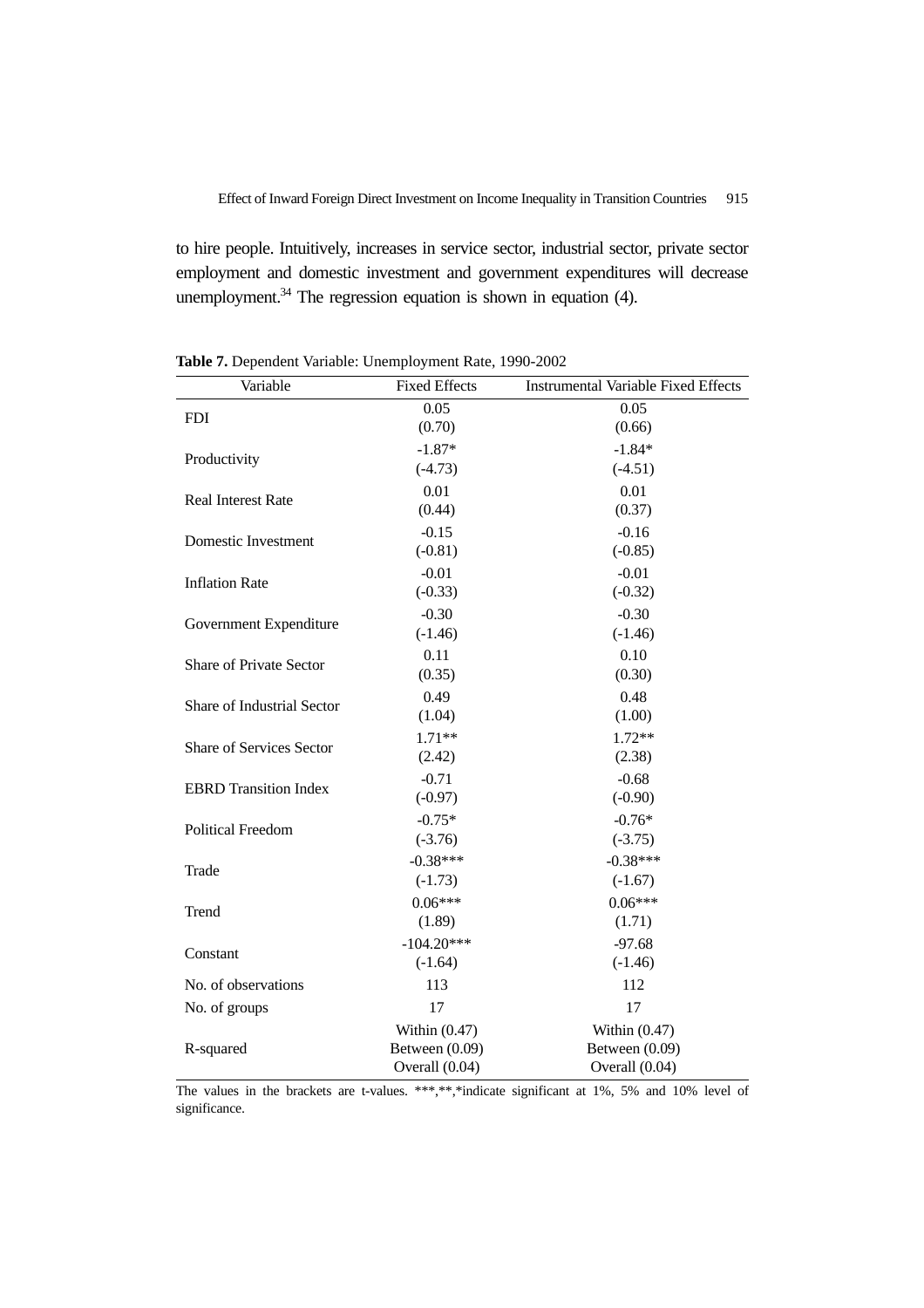Both fixed effects and instrumental variable fixed effects are used to estimate the equation. The econometric results are reported in Table 7 and there is no statistical evidence that FDI affects unemployment. The instrumental variables fixed effects support the prior expectations on the signs of the following variables-productivity, trade and government expenditures. Increase in share of the service sector is reducing unemployment. Increase in political freedom is also reducing unemployment.

 $Unemployment_{it}$  =

```
f FDIij ,
−
             PRODit,
                   −
                          Rit,
                            +
                               DI_{it}+
                                      INFL_{it},
                                           −
                                                  GGDPit,
                                                        −
                                                               PVT_{it}−
                                                                         INDUSit,
                                                                               −
                                                                                        TR_{it}+
                                                                                               SERit,
                                                                                                   −
                                                                                                        TRADEit,
                                                                                                               −
                                                                                                                        FREEit,
                                                                                                                             +
  \left( \begin{matrix} FDI_{ij}, PROD_{i}, R_{i}, DI_{i}, INFL_{i}, GGDP_{i}, PYT_{i}, INDUS_{i}, TR_{i}, SER_{i}, TRADE_{i}, FREE_{i}, Trend_{i} \end{matrix} \right)
```
(4)

where, FDI=Foreign Direct Investment

PROD=Lagged Productivity as measured by GDP/Labor Force R=Real Interest Rate DI=Domestic Investment as a proportion of GDP INFL=Inflation Rate GGDP=Government Expenditure as a proportion of GDP PVT=Private Sector Employment in the Economy INDUS=Industrial Sector Employment in the Economy TR=EBRD Transition Index SER=Service Sector Employment in the Economy TRADE=Openness FREE=Political Freedom i=country, t=time.

In essence this section shows that inflow of FDI increases wages and wage inequality. The wage inequality is increased between the people who are working. However, these data do not support the hypothesis that unemployment and income inequality are affected by inflow of FDI.35

The econometric evidence about the impact of FDI is intriguing. Income inequality comprises wage inequality and capital income inequality. Overall,

<sup>34</sup>Francesconi *et al*. (2000) examine the impact of education on unemployment for the U.S. Following this paper, I also include education as an explanatory variable for unemployment. FDI positively and significantly increases unemployment when education is measured as the percentage of labor force that has secondary education.

<sup>&</sup>lt;sup>35</sup>One probable reason for this might be that although FDI creates jobs but at the same time because of restructuring, multinational companies might be laying off excess workers. Therefore the net impact on both unemployment and income inequality may be uncertain.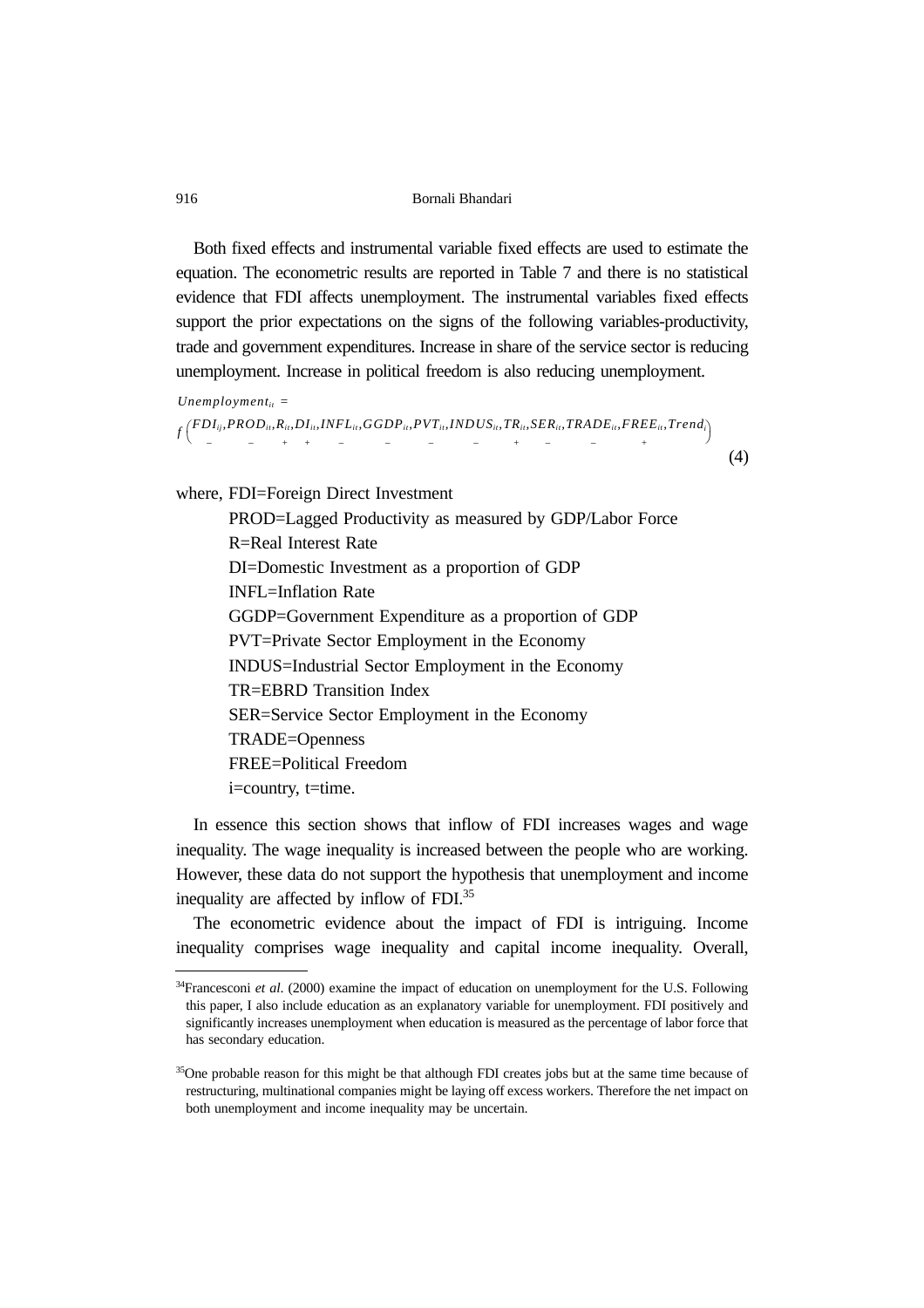income inequality is not being affected by FDI, but wage inequality increases due to FDI. This would imply that capital income inequality must have decreased in these countries. One explanation for this could be that Eastern Bloc countries had over invested in capital, and the inflow of FDI would have reduced the returns to capital, thereby decreasing income inequality.<sup>36</sup> Another possible explanation may be the lack of consistent data availability. Further, Cornia (2003) and Milanovic (1998) report that capital income increases only in a limited manner in transition countries because there is under reporting of income in Household Budget Surveys and under sampling of high income groups.

# **VIII. Conclusion**

This paper empirically examines the effect of FDI on income inequality, wages and unemployment for transitional economies. The economies have experienced rising income inequality and FDI inward stocks since 1989 (CEB countries) and 1991 (CIS countries). The results show scant support for any impact of FDI on income inequality or unemployment. However, FDI is increasing average wages, which is interpreted as support for my theoretical model that FDI increases the returns to labor. FDI is also increasing wage inequality, which is consistent with previous literature.

In sum, FDI has no negative impact on development or income inequality at least for transition countries. FDI has a positive impact on the economy by increasing the average wages. The evidence from Bhandari (2006), Borraz and López-Córdova (2007), and this paper show that globalization, especially FDI, is good for development both in developed and developing countries.

This paper offers further avenues of research. One extension would be to investigate further the result that wage inequality is increased by FDI but income inequality is not, especially when wage inequality is a major composition of income inequality. It would also be useful to differentiate between types of FDI, specifically mergers and acquisitions and greenfield investment. Further, the role of manufacturing FDI in the process might also prove to be interesting. Related to the

<sup>&</sup>lt;sup>36</sup>Basically this explanation hinges on the distribution of capital in these countries. Suppose privatization gave everyone an equal share of the previously government owned capital and an inflow of FDI would reduce its return. This would then fit both the theoretical model and the empirics. Nellis (2000) shows that mass and rapid privatization was carried out in the transition countries with no concern for the quality of the owners. Notable exceptions include Hungary, Estonia, East Germany and Poland [Nellis (2000)]. In Russia, however, the mass privatization led to oligarchy [Nellis (2000)].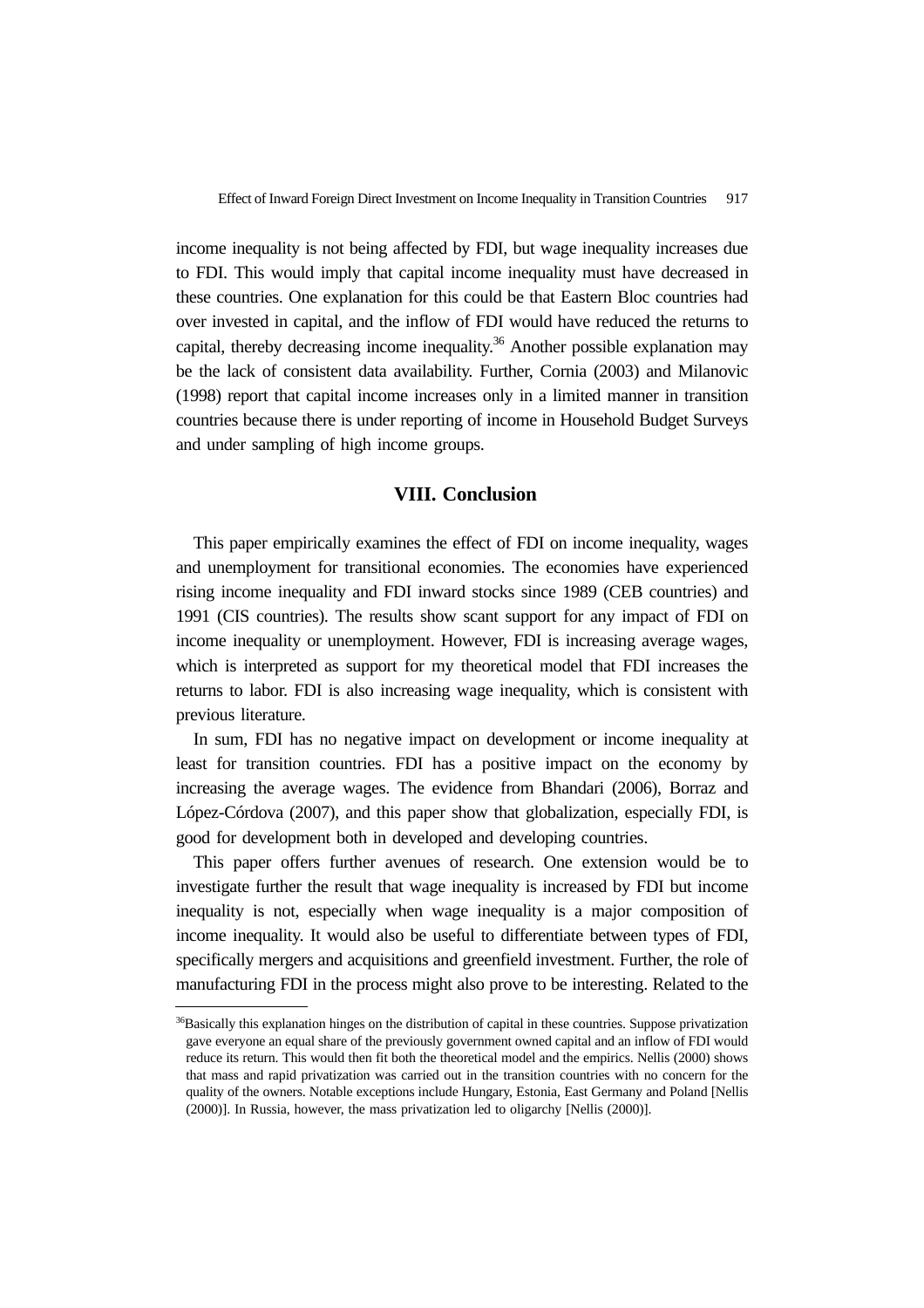role of manufacturing FDI, firm level data might be very useful to discern wage and employment effects. Another extension could be to use region level data within countries to test the relationship between FDI and income inequality.

### **Acknowledgments**

This paper is based on the third chapter of my dissertation. I thank my committee co-chairs, Bruce Blonigen and Stephen Haynes, for their comments. I would also like to thank Ronald Davies, member of my dissertation committee, for his helpful insights. I would also like to express my gratitude towards the seminar participants at the seventy-sixth Southern Economic Association conference, Charleston, 2006 and my anonymous referees for their many comments and suggestions. I would also like to thank my anonymous referees for their comments. Any remaining errors or omissions are the responsibility of the author.

*Received 5 February 2007, Accepted 3 July 2007*

# **References**

- Aghion, P. and S. Commander (1999) On the Dynamics of Inequality in the Transition, *Economics of Transition*, 7(2), pp. 275-98.
- Axarloglou, K., W. Casey and H. Han (2002) Inward Foreign Direct Investments in the US: An Empirical Analysis of their Impact on State Economies, Paper presented at European International Business Academy, December 8-10, http://www.aueb.gr/ deos/EIBA2002.files/Index.htm
- Baccaro, L. and D. Rei (2005) Institutional Determinants of unemployment in OECD Countries: A time series cross-section analysis (1960-1998), *International Institute for Labor Studies Discussion Paper No. 16005*, International Labor Organization, Geneva, Switzerland, www.ilo.org.
- Basu, P. and A. J. Guariglia (2006) Foreign Direct Investment, Inequality and Growth, *Journal of Macroeconomics*, forthcoming.
- Bhagwati, J. (2004) In Defense of Globalization, Oxford University Press.
- Bhandari, B. (2006) Does Foreign Direct Investment Affect U.S. Income Inequality?, *Working Paper*, http://falcon.fsc.edu/bbhandari/.
- Birdsall, N. (2005) Why Inequality Matters in a Globalizing World, *2005 WIDER Annual Lecture,* October 26, http://www.wider.unu.edu/public-lectures/wider-annual-lecture-2005/WIDER-2005-annual-lecture-slides.pdf.
- Borraz, F. and E. López-Córdova (2007) Has Globalization Deepened Income Inequality in Mexico?, *Global Economy Journal*, 7(1), Article 6.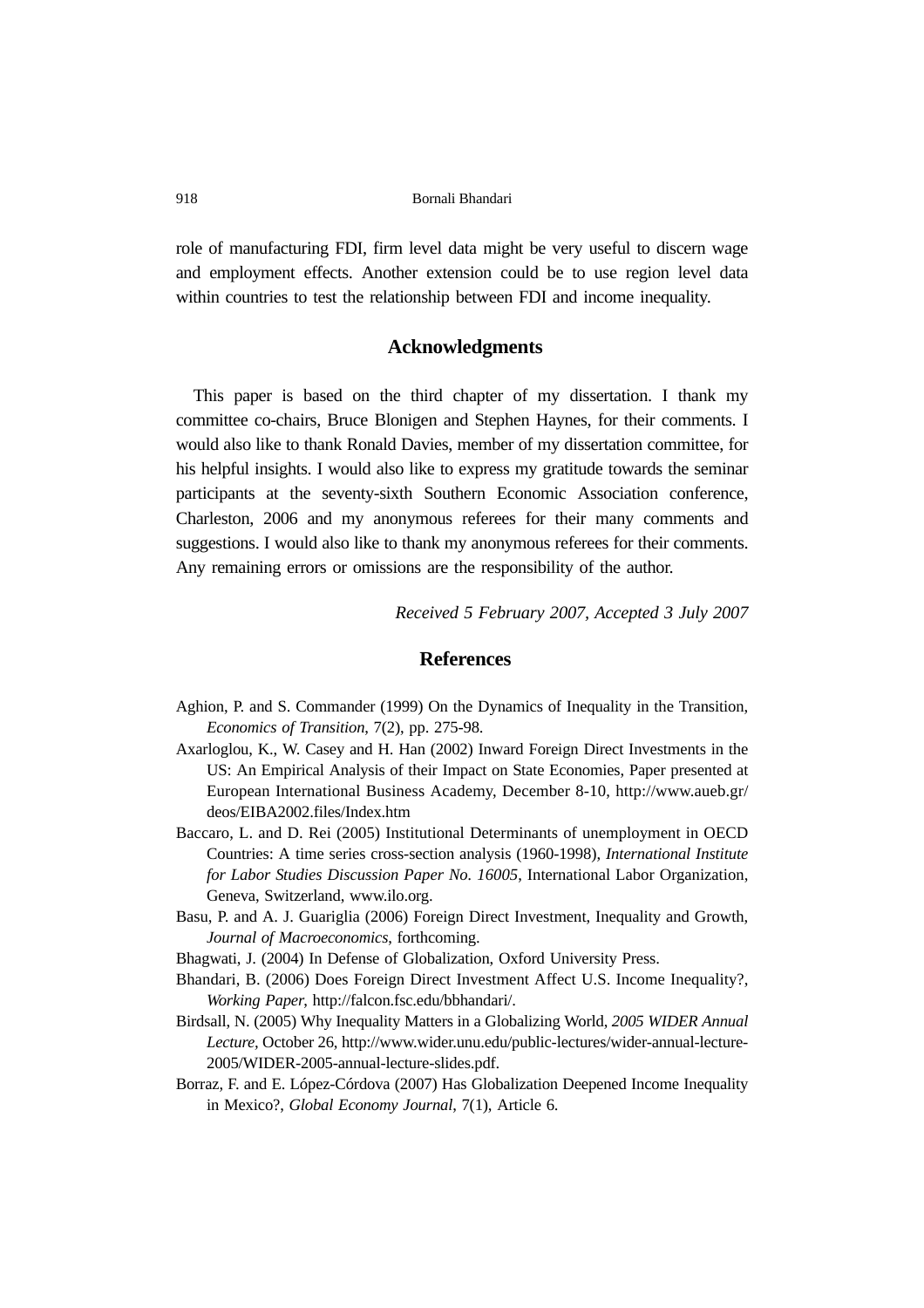Effect of Inward Foreign Direct Investment on Income Inequality in Transition Countries 919

- Campos, N.F. and Y. Kinoshita (2003) Why Does FDI Go Where it Goes? New Evidence from the Transition Economies, *IMF Working Paper No. 228*, International Monetary Fund, Washington D.C., www.imf.org
- Falzoni, A. M., G. S. F. Bruno and R. Crinò, (2004) Foreign Direct Investment, Wage Inequality and Skilled Labor Demand in EU Accession Countries, *Working Paper No. 04/188*, Centro Studi Luca d'Agliano, **Universta' Degli Studi Di Milano, Milan, Italy,** http://papers.ssrn.com/sol3/papers.cfm?abstract\_id=676652.
- Cornia, G. A. (2003) The Impact of Liberalization and Globalization on Within-country Income Inequality, *CESifo Economic Studies*, 49(4), pp. 581-616, CESIfo, Munich, Germany.
- Deaton A. S. and C. H. Paxson (1997) The Effects of Economic and Population Growth on National Savings and Inequality, *Demography*, 34, pp. 97-114.
- DeMelo, M., C. Denizer and A. Gelb (1996) From Plan to Market: Patterns of Transition, *World Bank Policy Research Working Paper No. 1564*, World Bank, Washington D.C., http://www-wds.worldbank.org/external/default/WDSContentServer/IW3P/IB/ 1996/01/01/000009265\_3961019173154/Rendered/PDF/multi0page.pdf.
- Dreher, A. and N. Gaston (2006a) Does Globalization Affect Growth? Evidence from New Index of Globalization, *Applied Economics*, 38(10), pp. 1091-1110.
- Dreher, A. and N. Gaston (2006b) Has Globalization Increased Inequality?, *Swiss Institute for Business Cycle Research Working Paper 06- 140*, Swiss Institute for Business Cycle Research (KOF), Swiss Federal Institute of Technology Zurich (ETH), Zurich, Switzerland.
- EBRD (2000) *EBRD Transition Report: Ten Years of Transition*, EBRD Publications Desk.
- EBRD (2003) *EBRD Transition Report: Integration and Regional Cooperation*, EBRD Publications Desk.
- Feenstra, R. C. and G. H. Hanson (1997) Foreign Direct Investment and relative wages: Evidence from Mexico's Maquiladoras, *Journal of International Economics*, 42, pp. 371-393.
- Ferreira, F. H. G. (1999) Economic Transition and the Distributions of Income and Wealth, *Economics of Transition*, 7(2), pp. 377-410.
- Ferreira, F. H. G. and J. Litchfield (1998) The Roles of Structural Factors and Macroeconomic Instability in Explaining Brazilian Inequality in the 1980s, *LSE Discussion Paper No. DARP 41*, STICERD, London School of Economics and Political Science, London, U.K., http://sticerd.lse.ac.uk/dps/darp/darp41.pdf.
- Figini, P. and H. Görg (2006) Does Foreign Direct Investment Affect Wage Inequality? An Empirical Investigation, *IZA Discussion Paper No. 2336*, Institute for the Study of Labor, Bonn, Germany.
- Figlio, D. N. and B. Blonigen (2000) The Effects of Foreign Direct Investment on Local Communities, *Journal of Urban Economics*, 48, pp. 338-363.
- Francesconi, M, J.M. Orszag, E.S. Phelps and G. Zoega (2000) Education and the natural rate of unemployment, *Oxford Economic Papers*, 52(1), pp. 204-223.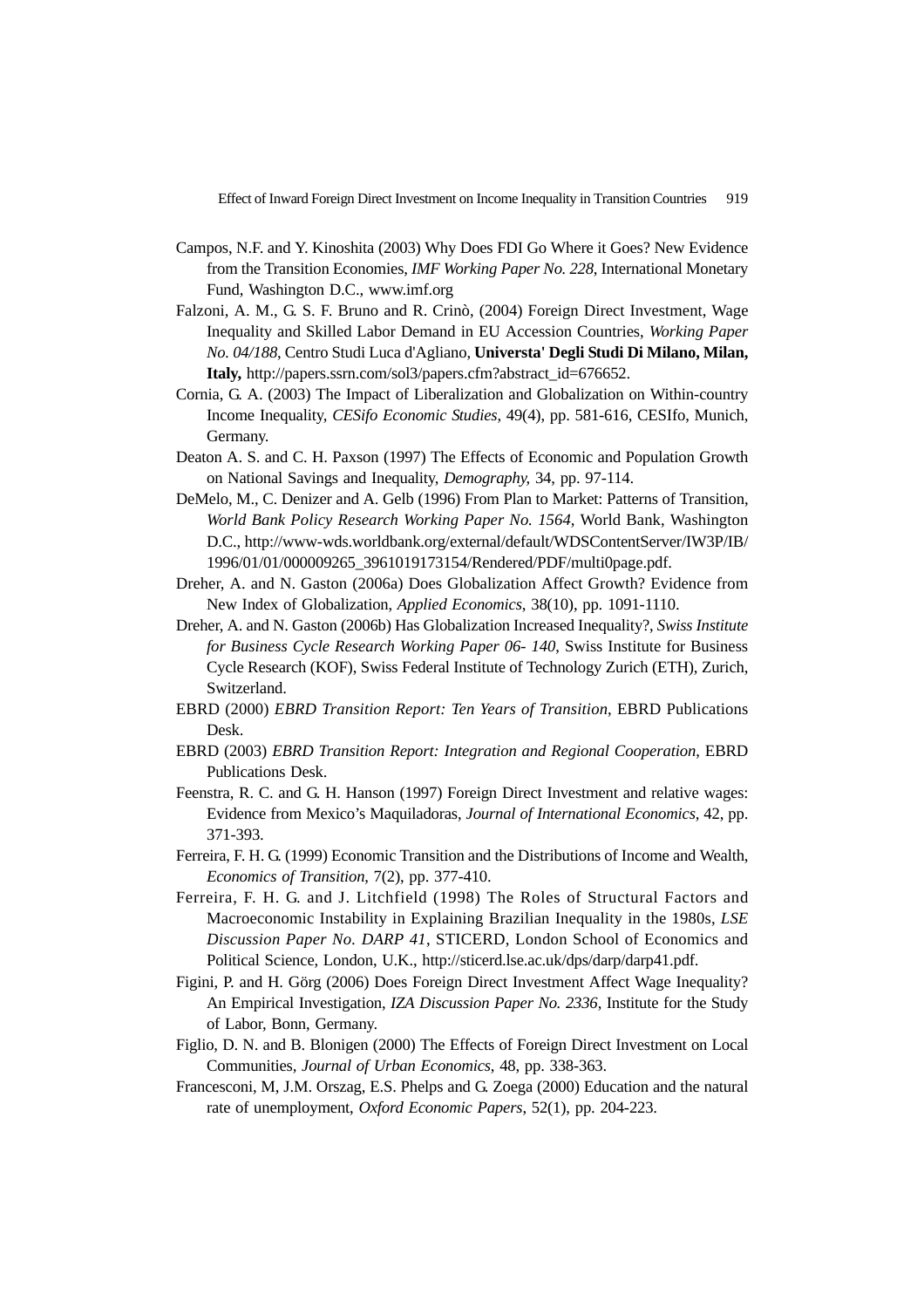- Garibaldi, P., N. Mora, R. Sahay and J. Zettelmeyer (2001) What Moves Capital to Transition Economies?, *IMF Staff Papers*, 48, International Monetary Fund, Washington D.C.
- Garner T. I. and K. Terrell (1998) A Gini Decomposition Analysis of Inequality in the Czech and Slovak Republics during the Transition, *Economics of Transition*, 6(1), pp. 23-46.
- Gradstein, M., B. Milanovic, and Y. Ying (2001) Democracy and Income Inequality: An Empirical Analysis, *The World Bank Development Research Group Working Paper No. 2561*, World Bank, Washington D.C., http://www-World wds.worldbank.org/ external/default/WDSContentServer/IW3P/IB/2001/04/07/000094946\_01032905305396 /Rendered/PDF/multi0page.pdf
- Gustafsson, B. and M. Johansson (1999) In Search of Smoking Guns: What Makes Income Inequality Vary Over Time in Different Countries?, *American Sociological Review*, 64, pp. 585-605.
- Hanson, G. H. (2005) *Globalization, Labor Income, Poverty in Mexico*, NBER Working Paper No. 11027, National Bureau of Economic Research, Cambridge, Mass., http:/ /www.nber.org/papers/w11027.
- Harrison, A. and G. H. Hanson (1999) Who Gains from Trade Reform? Some Remaining Puzzles, *Journal of Development Economics*, 59, pp. 125-154.
- Holland, D. and N. Pain (1998) The Diffusion of Innovation in Central and Eastern Europe: A Study of the Determinants and Impact of Foreign Direct Investment, *NIESR Discussion Papers 98*, NIESR, London, U.K., http://www.niesr.ac.uk/pubs/ dps/dp98.pdf.
- Hunya, G. and I. Geishecker (2005) Employment Effects of Foreign Direct Investment in Central and Eastern Europe, *WIIW Research Reports No. 321*, August, Vienna Institute for International Economic Studies, Vienna, Austria, http://wiiw66.wsr.ac.at/ pdf/RR321.
- Ivaschenko, O. (2002) Growth and Inequality: Evidence from Transitional Economies, *CESIfo Working Paper No. 476*, CESIfo, Munich, Germany, http://papers.ssrn.com/ sol3/papers.cfm?abstract\_id=322740.
- Lambert, P. (2001) *The Distribution and Redistribution of Income*, Third Edition, Manchester University Press.
- Levy, F. and Richard J. M. (1992) U.S. Earnings Levels and Earnings Inequality: A Review of Recent Trends and Proposed Explanations, *Journal of Economic Literature*, 30(3), pp. 1333-81.
- Mah, J. S. (2002) The Impact of Globalization on Income Distribution: the Korean experience, *Applied Economic Letters*, 9, pp. 1007-1009.
- Mahler, V. A., D. K. Jesuit and D. D. Roscoe (1999) Exploring the Impact of Trade and Investment on Income Inequality: A Cross-National Sectoral Analysis of the Developed Countries, *Comparative Political Studies*, 32 (3), pp. 363-395.
- Milanovic, B. (1998) Income, Inequality and Poverty during the Transition from Planned to Market Economy, *World Bank Regional and Sectoral Studies No. 17419*, World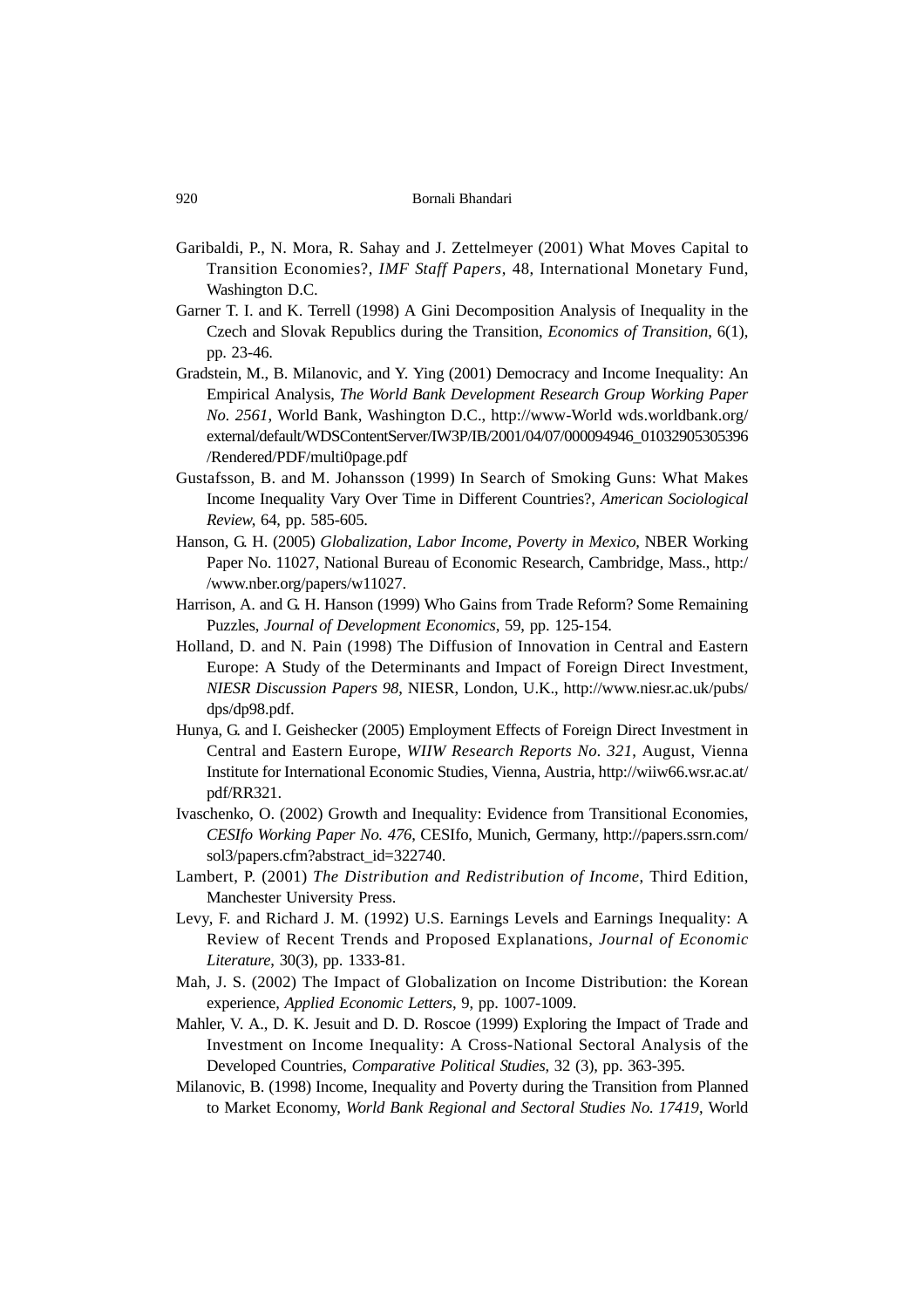Effect of Inward Foreign Direct Investment on Income Inequality in Transition Countries 921

Bank., Washington D.C., http://www-wds.worldbank.org/external/default/WDS ContentServer/IW3P/IB/1998/02/01/000009265\_3980319100155/Rendered/PDF/ multi\_page.pdf

- Milanovic, Branko (1999) Explaining the Increase in Inequality during Transition, *Economics of Transition*, 7(2), pp. 299-343.
- Milanovic, B. (2002) Can we discern the Effect of Globalization on Income Distribution?, *World Bank Policy Research Working Paper No. 2876*, World Bank, Washington D.C., http://www-wds.worldbank.org/external/default/WDSContentServer/IW3P/IB/ 2002/09/24/000094946\_0209060421403/Rendered/PDF/multi0page.pdf
- Mocan, H.N. (1999) Structural Unemployment, Cyclical Unemployment and Income Inequality, *Review of Economics and Statistics*, 81(1), pp. 122-134.
- Onaran, Ö and E. Stockhammer (2006) The effect of foreign trade and FDI on wages in the Central and Eastern European countries in the post-transition era: A sectoral analysis, *Vienna Institute of Economics & B.A. Department of Economics Working Paper Series No. 94*, Vienna Institute of Economics & B.A., Vienna, Austria, http:/ /www.wu-wien.ac.at/arbeitsmarkt/staff/onaran/
- Rodrik, Dani (1997) *Has Globalization Gone Too Far?*, Institute of International Economics, Washington D.C.
- Rodrik, D. (1999) Democracies Pay Higher Wages, *Quarterly Journal of Economics*, 114 (3), pp. 707-38, August.
- Todaro, M. P. and S. C. Smith (2004) *Economic Development*, 9th Edition, Addison-Wesley.
- Wu, X., J. M. Perloff and A. Golan (2002) Effects of Government Policies on Income Distribution and Welfare, *Working Paper*, http://are.berkeley.edu/~perloff/PDF/tax.pdf, February.
- Xing, Y. and K. H. Zhang (2004) FDI and Regional Income Disparity in Host Countries: Evidence from China, *Economica Internazionale*, 57(3), pp. 363-379.
- Yemtsov, Ruslan (2001) Inequality and Income Distribution in Georgia, *IZA Discussion*
- *Paper No. 252*, World Bank, Washington D.C., and IZA, Bonn, Germany, www.iza.org.
- Yudaeva, Ksenia (2002) Globalization and Inequality in CIS countries: Role of Institutions, GDN Conference, Cairo, Global Development Network, http://www. gdnet.org/pdf/Fourth\_Annual\_Conference/Parallels2/CIS/Yudaeva\_paper.pdf.
- Zhang, X. and K. H. Zhang (2003) How does Globalisation Affect Regional Inequality within a Developing Country? Evidence from China?, *Journal of Development Studies*, 39(4), pp. 47-67.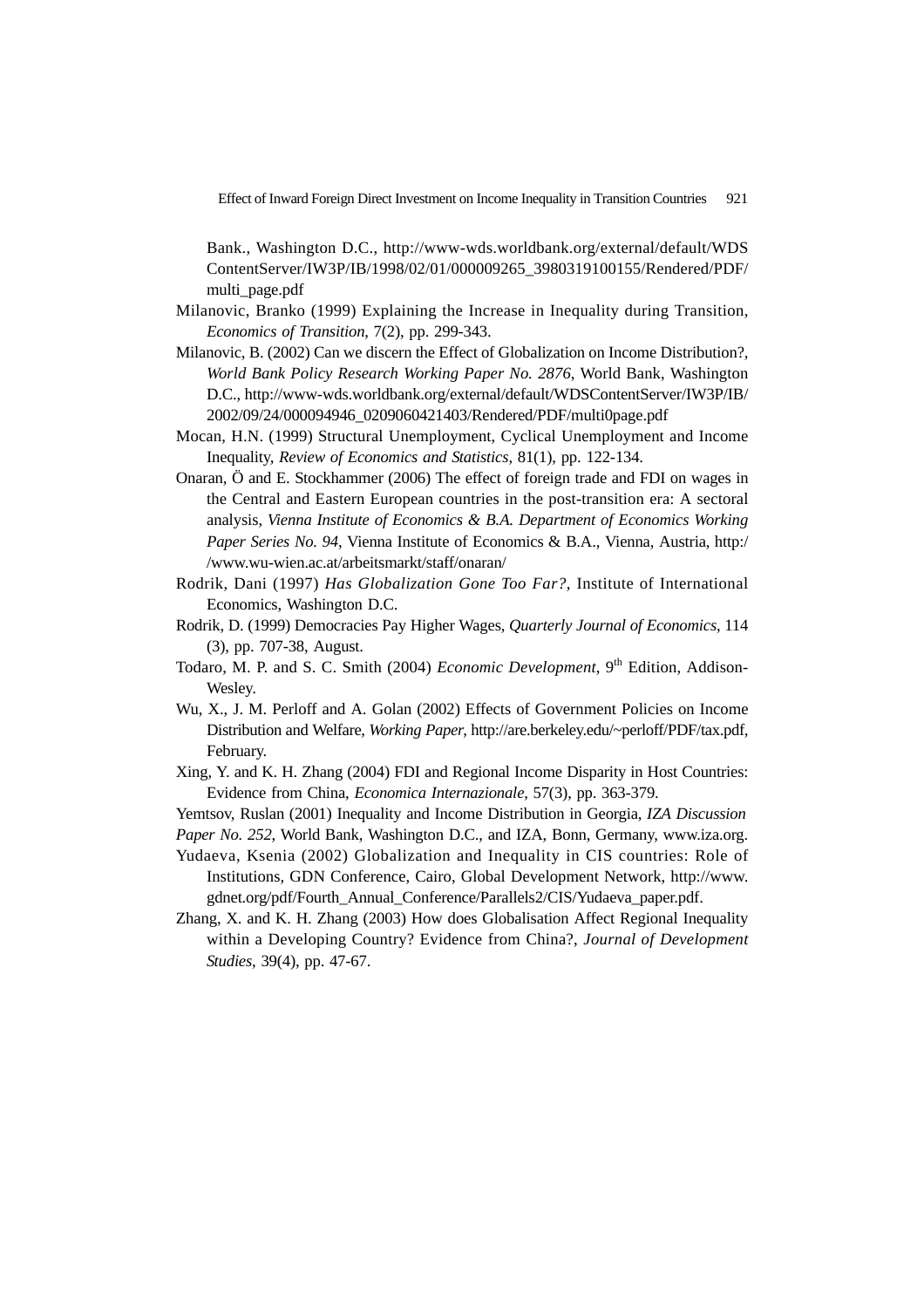# **Appendix 1 [Reproduced from Bhandari (2006)]**

#### **Closed Economy**

*Min*  $rK + wL$  s.t.  $K_c^{\alpha}(L_A + L_B)^{1-\alpha} = Q$ *Optimal*  $K^*$ ,  $L^*$  *satisfy*  $-MP_L/MP_K = w/r$ *From Cobb-Douglas results, w*/ $r = (1 - \alpha)K/\alpha(L_A + L_B)$  $K_c/(L_A + L_B) = aw(1 - a)r = d$ *Since endowments are fully utilized,*  $K^*/L^* = \alpha w/(1-\alpha)r = d^*$  and  $\setminus w/r = [(1-\alpha)K^*]/[\alpha L^*]$ *where*  $K^* = K_c$  and  $L^* = L_A + L_B$ *Output produced is*  $Q^* = (K^*)^{\alpha} (L^*)^{1-\alpha}$  $K^* = (d^*)Q^*$  and  $L^* = (d^*)^{\alpha}Q^*$ *Income of Labor* =  $w(d^*)^{-\alpha} Q^*$ *Since*  $L_A = L_B$ ,  $m_A = m_B = wL_A = wL_B = w(d^*)^{-\alpha} Q^*/2$ *Income of Capital* =  $m_C = r(d^*)^{1-\alpha}$   $Q^*$ *Total Income,*  $m = m_A + m_B + m_C = [w + rd^*](d^*)^{-\alpha}Q^*$ *Substituting d inside the bracket, we get,*  $m = [w(d^*)^{\alpha}/(1-\alpha)]Q^*$ *Each person consumes as much of the good as money can buy*  $D_A(p) = m_A/p = w(d^*)^{-\alpha}$   $Q^*/2 = m_B/p = D_B(p)$  $D_c(p) = m_c/p = r(d^*)^{1-\alpha} Q^*$ *Total Demand,*  $D(p) = D_A(p) + D_B(p) + D_C(p) = m/p = TC(Q^*)/p$ *Total Revenue,*  $p.D(p) = TC(Q^*)$ *. This implies that profits are zero. Income Distribution Coefficient of Variation* =  $CV = \frac{Sample\ Standard\ Deviation}{Sample\ Mean}$ *Sample Mean of all Incomes =*  $m/3 = \left[ \left( \frac{w}{1-\alpha} \right)^{1-\alpha} \left( \frac{r}{\alpha} \right)^{\alpha} \left( \frac{Q^*}{3} \right) \right]$ *Sample Standard Deviation* =  $\sqrt{\sum (X_i - \overline{X})^2/n}$ *Sample Standard Deviation* =  $\left[\left(\frac{w}{1-\alpha}\right)^{1-\alpha}\left(\frac{r}{\alpha}\right)^{\alpha}\left(\frac{Q^*(3\alpha-1)}{3\sqrt{2}}\right)\right]$  $CV_{Closed} = \frac{1}{4}$ 2  $\frac{1}{\sqrt{2}}$  $\left(\frac{w}{1-\alpha}\right)^{1-\alpha} \left(\frac{r}{\alpha}\right)^{\alpha} (Q^*(3\alpha-1))$  $\left(\frac{w}{1-\alpha}\right)^{1-\alpha} \left(\frac{r}{\alpha}\right)^{\alpha} (Q^*)$ -----------------------------------------------------------------------------  $\left[\begin{array}{cc} \lfloor \sqrt{1-\alpha} & \lfloor \alpha \rfloor & (\alpha) \end{array}\right]$  $\left\{\frac{\lfloor (1-\alpha) \cdot (\alpha \cdot (3\alpha-1)) \rfloor}{\alpha} \right\}$  $\left[\begin{array}{ccc} - & \sqrt{1-\alpha} & \alpha & \sqrt{1-\alpha} \\ \end{array}\right]$  $=\frac{1}{\sqrt{2}}\left\{\frac{3\alpha}{2} + \frac{3\alpha}{2} + \frac{3\alpha}{2} + \frac{3\alpha}{2} + \frac{3\alpha}{2} + \frac{3\alpha}{2} + \frac{3\alpha}{2} + \frac{3\alpha}{2} + \frac{3\alpha}{2} + \frac{3\alpha}{2} + \frac{3\alpha}{2} + \frac{3\alpha}{2} + \frac{3\alpha}{2} + \frac{3\alpha}{2} + \frac{3\alpha}{2} + \frac{3\alpha}{2} + \frac{3\alpha}{2} + \frac{3\alpha}{2} + \frac{3\alpha}{2} + \frac{3\alpha}{2} + \frac{3\alpha}{$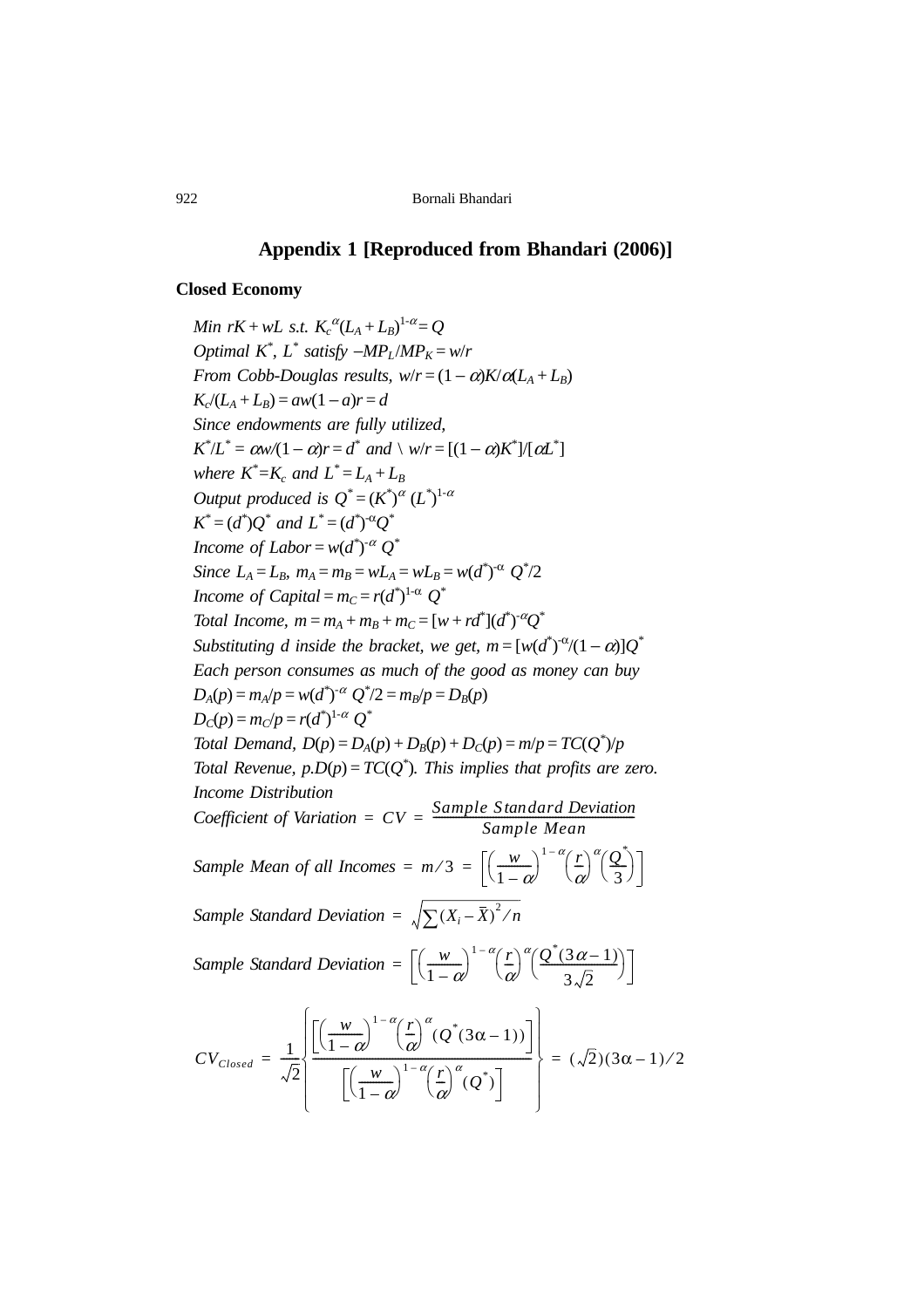Effect of Inward Foreign Direct Investment on Income Inequality in Transition Countries 923

#### **Open Economy**

*The production function is now,*  $Q = (K_C + K_F)^{\alpha} (L_A + L_B)^{1-\alpha}$ *From Cobb-Douglas results w/r* =  $MP<sub>I</sub>/MP<sub>K</sub>$ *Since endowments are fully utilized*  $K^o/L^o = \alpha w^o/(1-\alpha)r^o = d^o$  and :  $w^o/r^o = [(1-\alpha)K^o]/[\alpha L^o]$ *where*  $K^o = K_C + K_F$  *and*  $L^o = L_A + L_B$ *Output produced is*  $Q^{\circ} = (K^{\circ})^{\alpha} (L^{\circ})^{1-\alpha}$  $K^{o} = (d^{o})^{1-\alpha}Q^{o}$  and  $L^{o} = (d^{o})^{-\alpha}Q^{o}$ *Income of Labor* =  $w^o(d^o)^{-\alpha}Q^o$ *Since Income of Domestic Capital Total Domestic Income,*  $m^o = m_A^o + m_B^o + m_C^o = [(w^o(d^o)^{-\alpha}Q^o)/(1-\alpha)] - r^oK_F$ *Each person consumes as much of the good as money can buy* Profuit is  $-r^{\rho}K_F$ *Min*  $rK + wL$  *s.t.*  $(K_C + K_F)^{\alpha}(L_A + L_B)^{1-\alpha} = Q$  $(K_C + K_F)/(L_A + L_B) = \alpha w^o/(1-\alpha) r^o = d^o$  $L_A = L_B$ ,  $m_A^o = m_B^o = w^o L_A = w^o L_B = w^o (d^o)^{-a} Q^o / 2$  $= m_C^o = r^o(d^o)^{1-a}Q^o - r^oK_F$ *o*

Sample Mean = 
$$
\left[ \left( \frac{w^o}{1 - \alpha} \right)^{1 - \alpha} \left( \frac{r^o}{\alpha} \right)^{\alpha} \left( \frac{Q^o}{3} \right) \right] - \left[ \frac{r^o K_F}{3} \right]
$$
  
\nSample S dard Deviation = 
$$
\left[ \left( \frac{w^o}{1 - \alpha} \right)^{1 - \alpha} \left( \frac{r^o}{\alpha} \right)^{\alpha} \left( \frac{Q^o 3(\alpha - 1)}{3 \sqrt{2}} \right) \right] - \left[ \frac{\sqrt{2} (r^o K_F)}{3} \right]
$$
  
\nCoefficient of Variation = 
$$
\frac{1}{\sqrt{2}} \left[ \frac{\left[ \left( \frac{w^o}{1 - \alpha} \right)^{1 - \alpha} \left( \frac{r^o}{\alpha} \right)^{\alpha} \left( \frac{Q^o 3(\alpha - 1)}{3 \sqrt{2}} \right) \right] - \left[ \frac{\sqrt{2} (r^o K_F)}{3} \right] \right]
$$
  
\n
$$
\left[ \left( \frac{w^o}{1 - \alpha} \right)^{1 - \alpha} \left( \frac{r^o}{\alpha} \right)^{\alpha} \left( \frac{Q^o}{3} \right) \right] - \left[ \frac{r^o K_F}{3} \right]
$$

#### **Comparison of Income Inequality**

*Coefficient of Variation is denoted as CV.*

$$
CV_{FDI} = \frac{1}{\sqrt{2}} \left( \frac{u - 2v}{t - v} \right)
$$
  
where  $v = r^o K_F$ ,  $\frac{u}{t} = 3\alpha - 1$   

$$
CV_{closed} = \frac{3\alpha - 1}{\sqrt{2}} = \frac{u}{t\sqrt{2}}
$$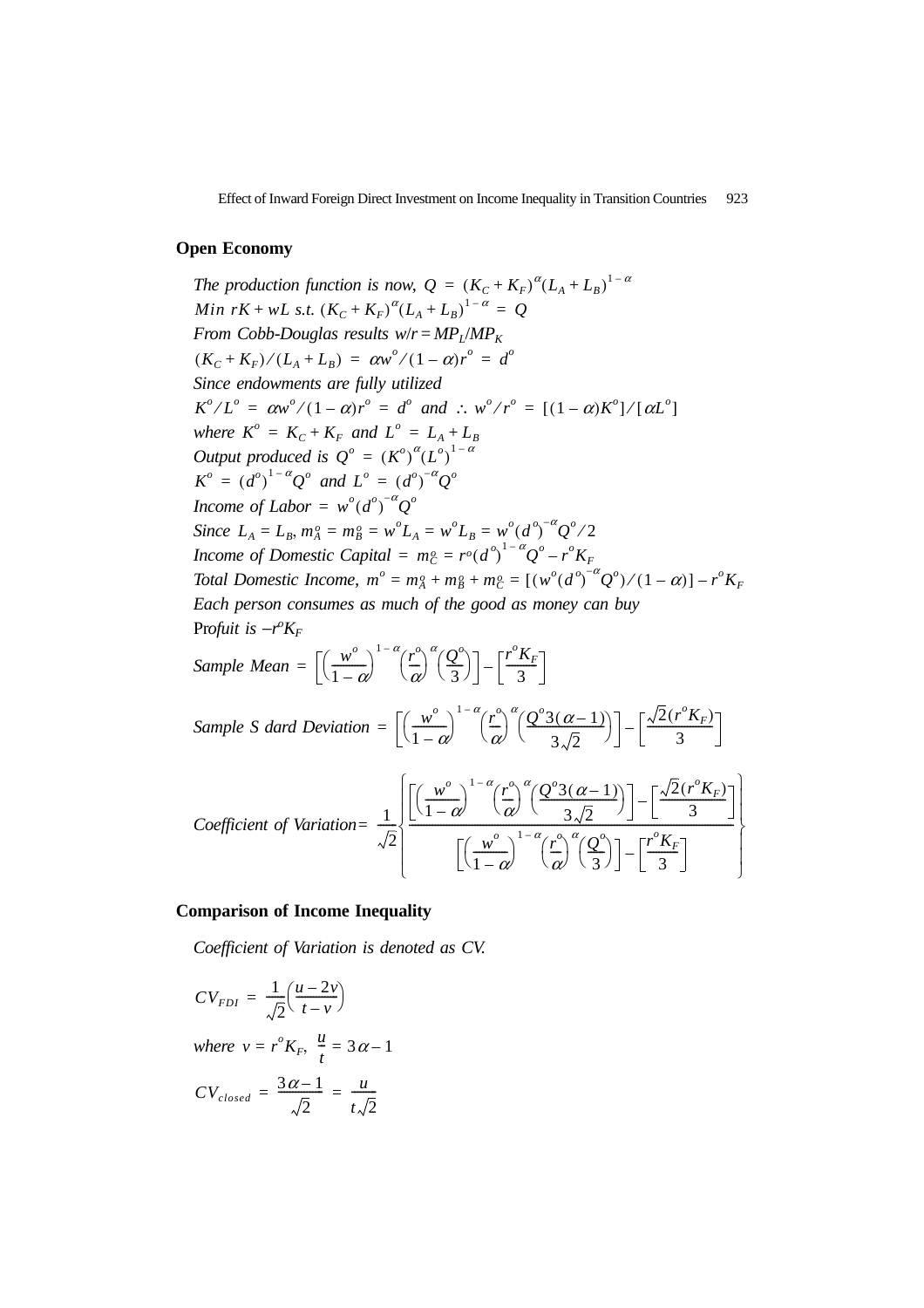$$
CV_{FDI} - CV_{closed} = \frac{v(u - 2t)}{t\sqrt{2(t - v)}}
$$
  
From  $CV_{FDI}$ ,  $u - 2t = 3t(\alpha - 1) < 0$   

$$
CV = \frac{3(1 - \alpha)}{v}
$$

$$
CV_{FDI} - CV_{Closed} = \frac{3(1-\alpha)}{\sqrt{2}} \cdot \frac{v}{(v-t)}
$$

The sign of the difference depends on whether  $v > t$  or  $t > v$ .

i.e. whether 
$$
r^{\circ}K_F
$$
 is >  $or < \left(\frac{w^{\circ}}{1-\alpha}\right)^{1-\alpha} \left(\frac{r^{\circ}}{\alpha}\right)^{\alpha} Q^{\circ}$ 

Simplifying *R.H.S.*

Since, 
$$
\left(\frac{w^o}{1-\alpha}\right)^{1-\alpha} \left(\frac{r^o}{\alpha}\right)^{\alpha} = \frac{r^o(K_c + K_F)}{\alpha}
$$

Comparng *v and t boils down to*

$$
r^{o}K_{F} > or < \frac{r^{o}(K_{c} + K_{F})}{\alpha}
$$
  
i.e.  $K_{F} > or < \frac{(K_{c} + K_{F})}{\alpha}$ 

It is mathematically apparent that t (the term on the R.H.S.) will always be bigger. This implies that the difference between the two CVs will always be negative. Therefore, we can conclude that the income inequality in the closed economy is higher than in the open economy.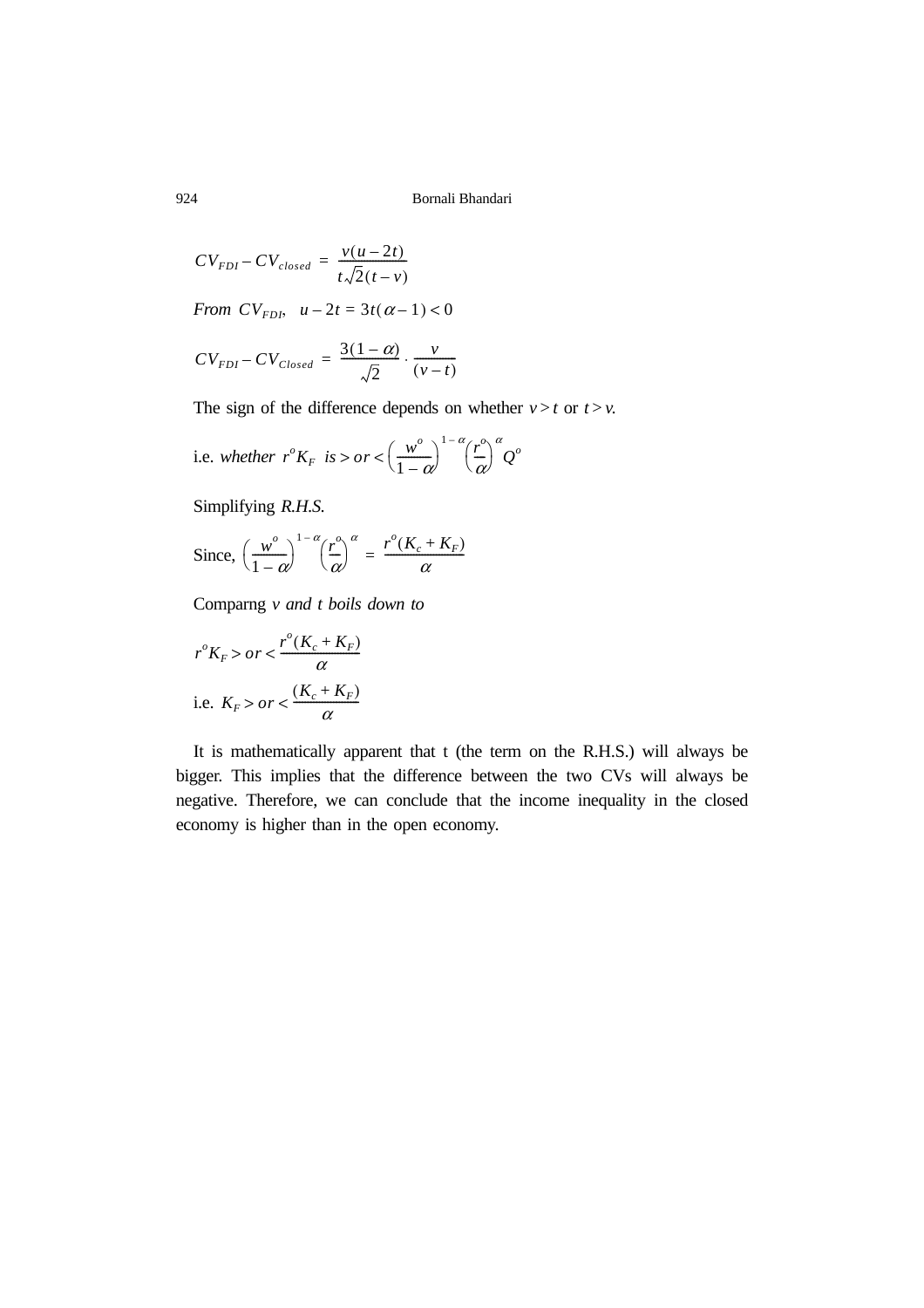Effect of Inward Foreign Direct Investment on Income Inequality in Transition Countries 925

| Name                                                          | Definition                                                                                                                                                                                                                                                                                                                                                                                                                                                                                                                           | Source                                                                                            |
|---------------------------------------------------------------|--------------------------------------------------------------------------------------------------------------------------------------------------------------------------------------------------------------------------------------------------------------------------------------------------------------------------------------------------------------------------------------------------------------------------------------------------------------------------------------------------------------------------------------|---------------------------------------------------------------------------------------------------|
| Gini<br>Personal Income                                       | The income inequality data are calculated<br>from Disposable Income. Survey includes all<br>(Income Inequality people. The income sharing unit is the<br>household. The log of the variable is taken                                                                                                                                                                                                                                                                                                                                 | World Income Inequality<br>Database Version 2.0a.<br>June 2005<br>Transmonee International        |
| Gini<br><b>Gross Earnings</b><br>Wage Inequality              | The income inequality data are calculated<br>from Gross Earnings. Survey includes all<br>employed people. The income sharing unit is<br>the person. The log of the variable is taken.                                                                                                                                                                                                                                                                                                                                                | World Income Inequality<br>Database Version 2.0a,<br>June 2005<br><b>Transmonee International</b> |
| Foreign Direct<br>Investment as a<br>percentage of GDP        | FDI stock is the value of the share of capital<br>and reserves (including retained profits)<br>attributable to the parent enterprise, plus the<br>net indebtedness of affiliates to the parent<br>enterprise. Data on FDI stocks is presented at<br>book value or historical cost, reflecting<br>prices at the time when the investment was<br>made. Inward stock in the reporting econ-<br>omy is the value of the capital and reserves<br>in the economy attributable to a parent enter-<br>prise resident in a different economy. | <b>UNCTAD</b><br>www.unctad.org                                                                   |
| GDP per capita<br>(PPP)<br>Constant 2000 US<br><b>Dollars</b> | "GDP per capita is gross domestic product WDI CD-ROM 2005<br>divided by midyear population. GDP is the<br>sum of gross value added by all resident pro-<br>ducers in the economy plus any product<br>taxes and minus any subsidies not included<br>in the value of the products. It is calculated<br>without making deductions for depreciation<br>of fabricated assets or for depletion and deg-<br>radation of natural resources. Data are in<br>constant U.S. dollars." Log of the variable is<br>taken                           |                                                                                                   |
| Unemployment                                                  | "Unemployment refers to the share of the<br>labor force that is without work but available<br>for and seeking employment. Definitions of<br>labor force and unemployment differ by<br>country. "Log of the variable is taken.                                                                                                                                                                                                                                                                                                        | WDI CD-ROM 2005                                                                                   |
| Inflation<br><b>GDP</b> Deflator                              | "Inflation as measured by the annual growth WDI CD-ROM 2005<br>rate of the GDP implicit deflator shows the<br>Annual Percentage rate of price change in the economy as a<br>whole. The GDP implicit deflator is the ratio<br>of GDP in current local currency to GDP in<br>constant local currency". Log of the variable<br>is taken.                                                                                                                                                                                                |                                                                                                   |

**Appendix 2: Data Dictionary, 1990-2002**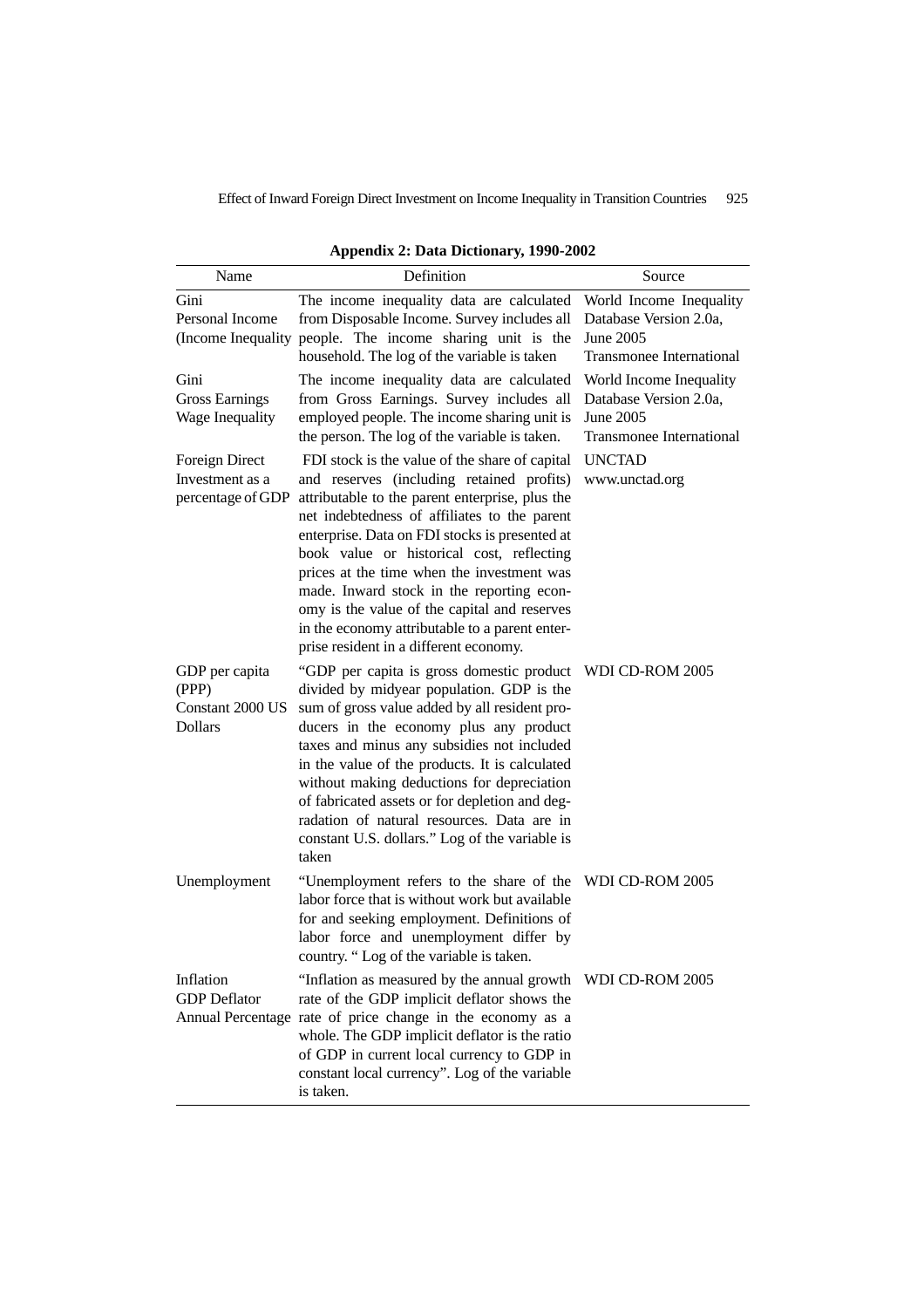**Appendix 2: Data Dictionary, 1990-2002**

| Name                                  | Definition                                                                                                                                                                                                                                                                                                                                                                                                                                                                                                                                                                                                                                                                                                                                                                                                                                             | Source                    |
|---------------------------------------|--------------------------------------------------------------------------------------------------------------------------------------------------------------------------------------------------------------------------------------------------------------------------------------------------------------------------------------------------------------------------------------------------------------------------------------------------------------------------------------------------------------------------------------------------------------------------------------------------------------------------------------------------------------------------------------------------------------------------------------------------------------------------------------------------------------------------------------------------------|---------------------------|
| Government<br>Expenditure             | "General government final consumption WDICD-ROM 2005<br>expenditure (formerly general government<br>consumption) includes all government cur-<br>rent expenditures for purchases of goods and<br>services (including compensation of employ-<br>ees). It also includes most expenditures on<br>national defense and security, but excludes<br>government military expenditures that are<br>part of government capital formation." It is<br>calculated as percentage of GDP. Log of the<br>variable is taken.                                                                                                                                                                                                                                                                                                                                           |                           |
| Domestic<br>Investment                | "Gross capital formation (formerly gross<br>domestic investment) consists of outlays on<br>additions to the fixed assets of the economy<br>plus net changes in the level of inventories.<br>Fixed assets include land improvements<br>(fences, ditches, drains, and so on); plant,<br>machinery, and equipment purchases; and<br>the construction of roads, railways, and the<br>like, including schools, offices, hospitals,<br>private residential dwellings, and commer-<br>cial and industrial buildings. Inventories are<br>stocks of goods held by firms to meet tempo-<br>rary or unexpected fluctuations in production<br>or sales, and "work in progress." According<br>to the 1993 SNA, net acquisitions of valu-<br>ables are also considered capital formation."<br>It is calculated as percentage of GDP. Log of<br>the variable is taken | WDI CD-ROM 2005           |
| Proportion of<br>Population $\leq$ 14 | Population ages 0 to 14 is the percentage of WDI CD-ROM 2005<br>the total population that is in the age group 0<br>to 14. Log of the variable is taken                                                                                                                                                                                                                                                                                                                                                                                                                                                                                                                                                                                                                                                                                                 |                           |
| Proportion of<br>Population >=65      | Population ages 65 and above is the percent- WDI CD-ROM 2005<br>age of the total population that is 65 or older.                                                                                                                                                                                                                                                                                                                                                                                                                                                                                                                                                                                                                                                                                                                                       |                           |
| Share of Private<br>Sector            | "It is calculated as a percentage of GDP. The EBRD Transition<br>share includes income generated from the<br>formal activities of registered private compa-<br>nies, as well as informal activities where reli-<br>able information is available. The term<br>"private company" refers to all enterprises in<br>which private individuals or entities own the<br>majority of shares." Log of the variable is<br>taken.                                                                                                                                                                                                                                                                                                                                                                                                                                 | Reports, 2000 and<br>2003 |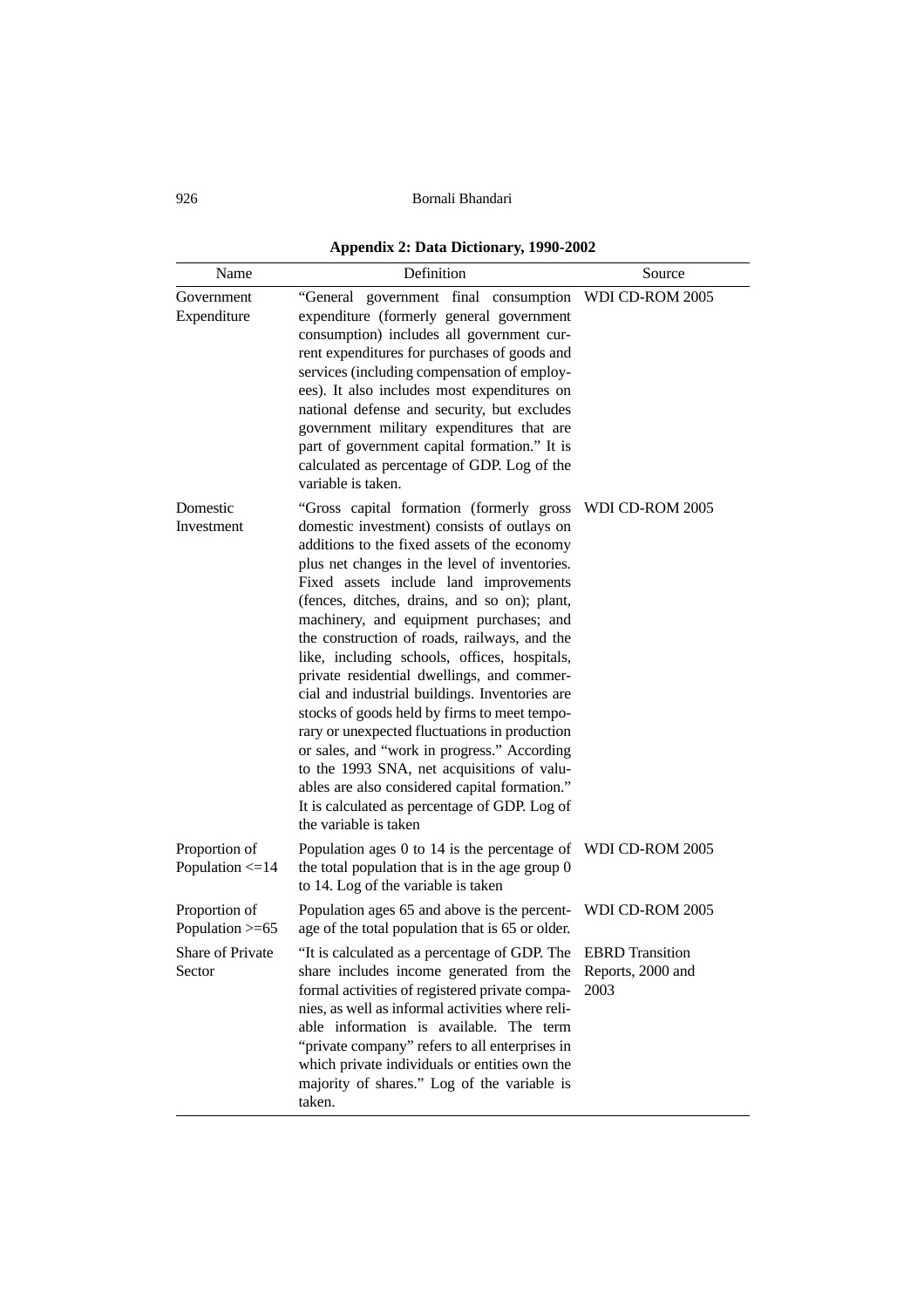Effect of Inward Foreign Direct Investment on Income Inequality in Transition Countries 927

| Name                            | Definition                                                                                                                                                                                                                                                                                                                                                                                                                                                                                                                                                                                                                                                                                                                  | Source                                                 |
|---------------------------------|-----------------------------------------------------------------------------------------------------------------------------------------------------------------------------------------------------------------------------------------------------------------------------------------------------------------------------------------------------------------------------------------------------------------------------------------------------------------------------------------------------------------------------------------------------------------------------------------------------------------------------------------------------------------------------------------------------------------------------|--------------------------------------------------------|
| Sector                          | Share of Industrial "Industry corresponds to ISIC divisions 10- WDI CD-ROM 2005<br>45 and includes manufacturing (ISIC divi-<br>sions 15-37). It comprises value added in<br>mining, manufacturing (also reported as a<br>separate subgroup), construction, electricity,<br>water, and gas. Value added is the net output<br>of a sector after adding up all outputs and<br>subtracting intermediate inputs. It is calcu-<br>lated without making deductions for depreci-<br>ation of fabricated assets or depletion and<br>degradation of natural resources. The origin<br>of value added is determined by the Interna-<br>tional Standard Industrial Classification (ISIC),<br>revision 3." Log of the variable is taken. |                                                        |
| <b>EBRD</b> Transition<br>Index | Average of nine liberalization indices index<br>of price liberalization, index of forex and<br>trade liberalization, index of small-scale<br>privatization, index of large-scale privatiza-<br>tion, index of enterprise reform, index of<br>competition policy, index of banking sector<br>reform, index of non-banking sector reform<br>and index of infrastructural reform. Log of<br>the variable is taken. Varies from 1 to 4 with<br>one stands for a close economy.                                                                                                                                                                                                                                                  | European Bank for<br>Reconstruction and<br>Development |
| <b>Political Freedom</b>        | It is an average of two indices including Freedom House<br>political rights and civil liberties. It varies<br>from one to seven with seven indicating that<br>that the country has neither of the two indi-<br>ces. Log of the variable is taken                                                                                                                                                                                                                                                                                                                                                                                                                                                                            |                                                        |
| <b>CPI</b>                      | "Consumer price index reflects changes in<br>the cost to the average consumer of acquir-<br>ing a fixed basket of goods and services that<br>may be fixed or changed at specified inter-<br>vals, such as yearly. The Laspeyres formula<br>is generally used." 2000=100                                                                                                                                                                                                                                                                                                                                                                                                                                                     | WDI CD-ROM 2005                                        |

**Appendix 2: Data Dictionary, 1990-2002**